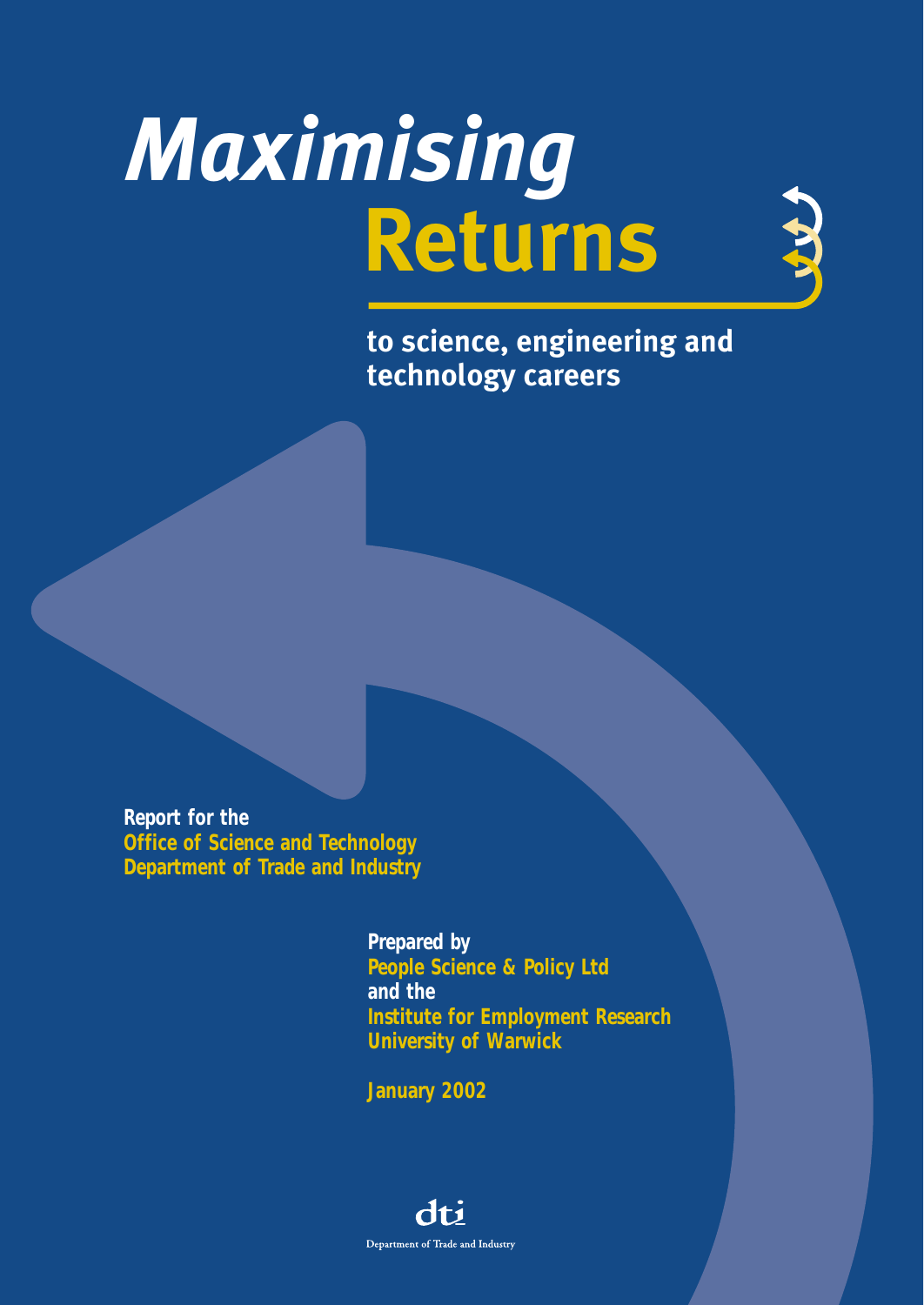

**to science, engineering and technology careers**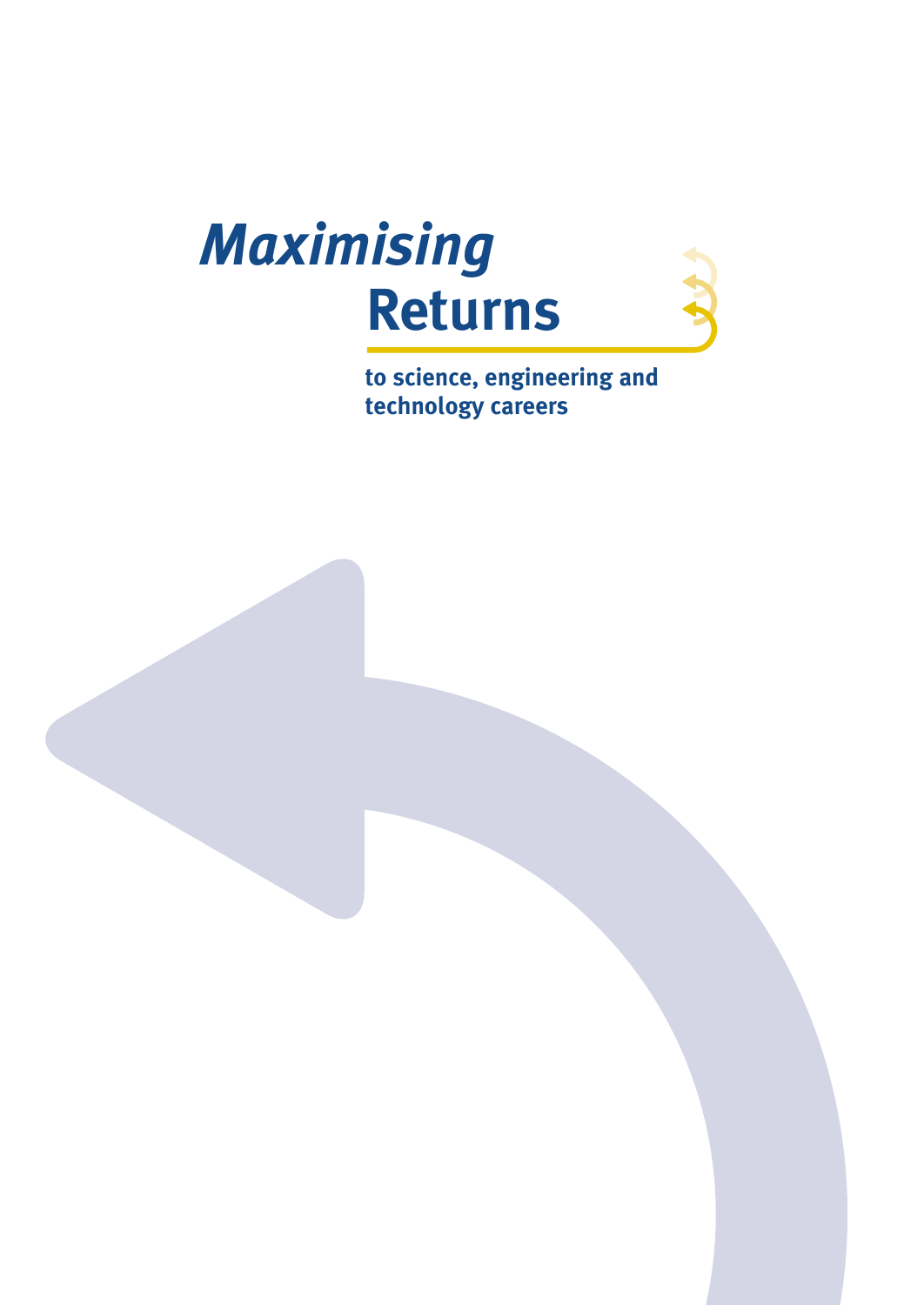# Information about this Publication

# Project Responsibilities

People Science and Policy Ltd were responsible for overall project management and also undertook the qualitative research, literature and web searches. Contact: suzanne.king@peoplescienceandpolicy.com

Analysis of the Labour Force Survey was completed by Angela Canny and Peter Elias at the Warwick Institute for Employment Research. Contact: Angela.Canny@warwick.ac.uk

# Related Publications

- 1 *Women with Science, Engineering and Technology Qualifications: Evidence from the British Labour Force Survey, 1992-2000* by the Institute for Employment Research, University of Warwick. This report is bound separately, and is available from the Department of Trade and Industry publication order line 0870 150 2500 quote ref URN 01/1334
- 2. *Annotated Bibliography* and *Review of Schemes*. Both of these are available on the Promoting SET for Women Unit website: www.set4women.gov.uk or on request from the 24-hour information line (answerphone) 020 7233 0743

# Acknowledgements

We would like to acknowledge the help and support of the Promoting SET for Women Unit in DTI, particularly Jan Peters, Liz Pitt and Diane Bebbington. Additionally we would like to recognise the input of the Steering Group members: Louisa Blackwell, Esther Breithenbach, Anita Edwards, Angelika Hibbert, Isobel Hines, Tracy Prout, Michael Ridley, Gill Samuels, John Sutton, Helen Thorne and Janet Veitch.

Labour Force Survey data were deposited at the UK Data archive, University of Exeter by the Office for National Statistics. Material from the Labour Force Survey is Crown Copyright; has been made available by the Office for National Statistics, through the Data Archive and has been used by permission. Neither the ONS nor the Data Archive bear any responsibility for the analysis or interpretation of the data reported here.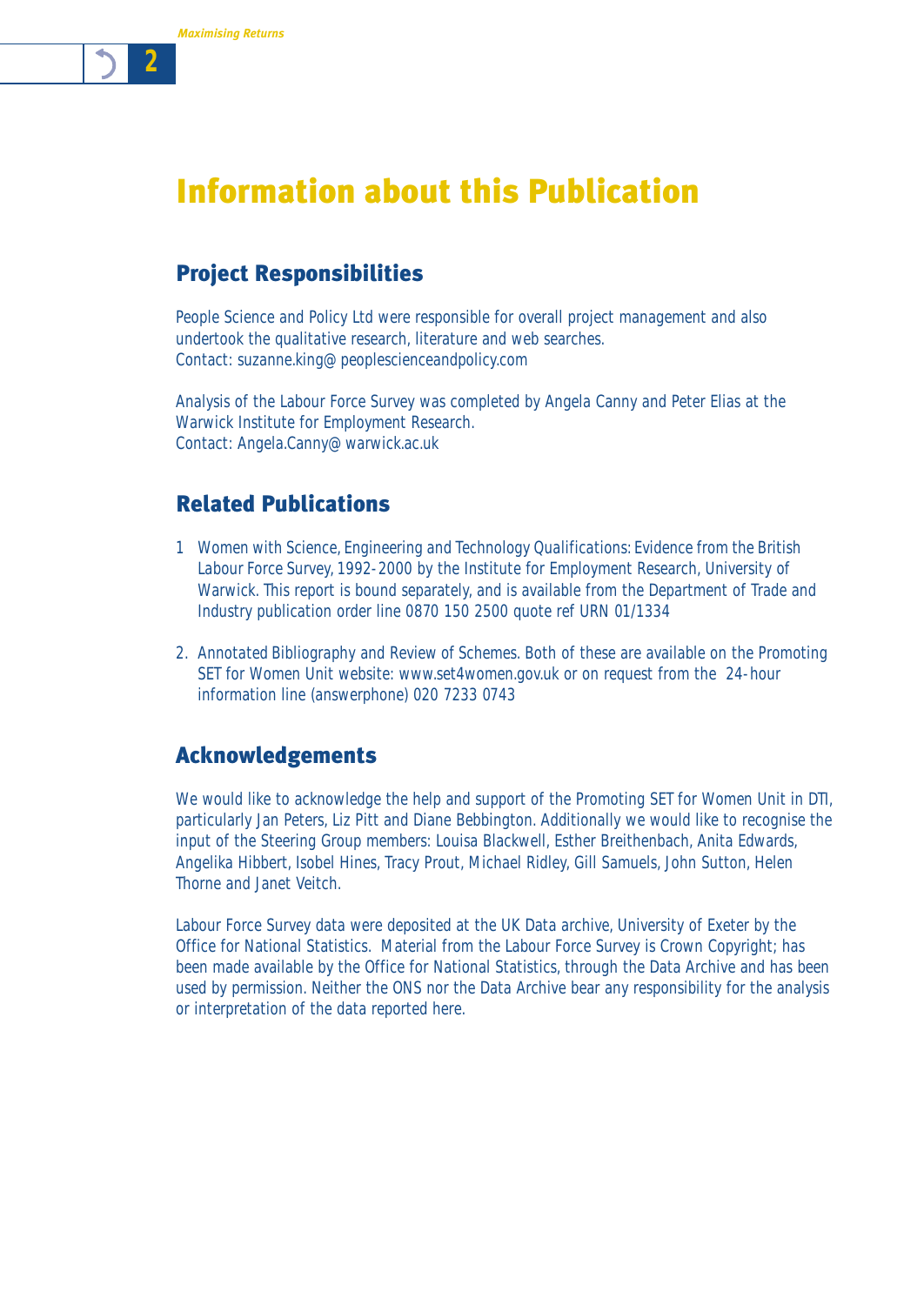

# **Contents**

| 2. SET Graduates: Numbers, Employment and Gender  15                  |
|-----------------------------------------------------------------------|
|                                                                       |
| 4. Work-Life Balance and Returners: Company Policies and Practices 54 |
| 5. Do Existing Schemes Meet the Needs of Employers and Returners? 63  |
|                                                                       |
|                                                                       |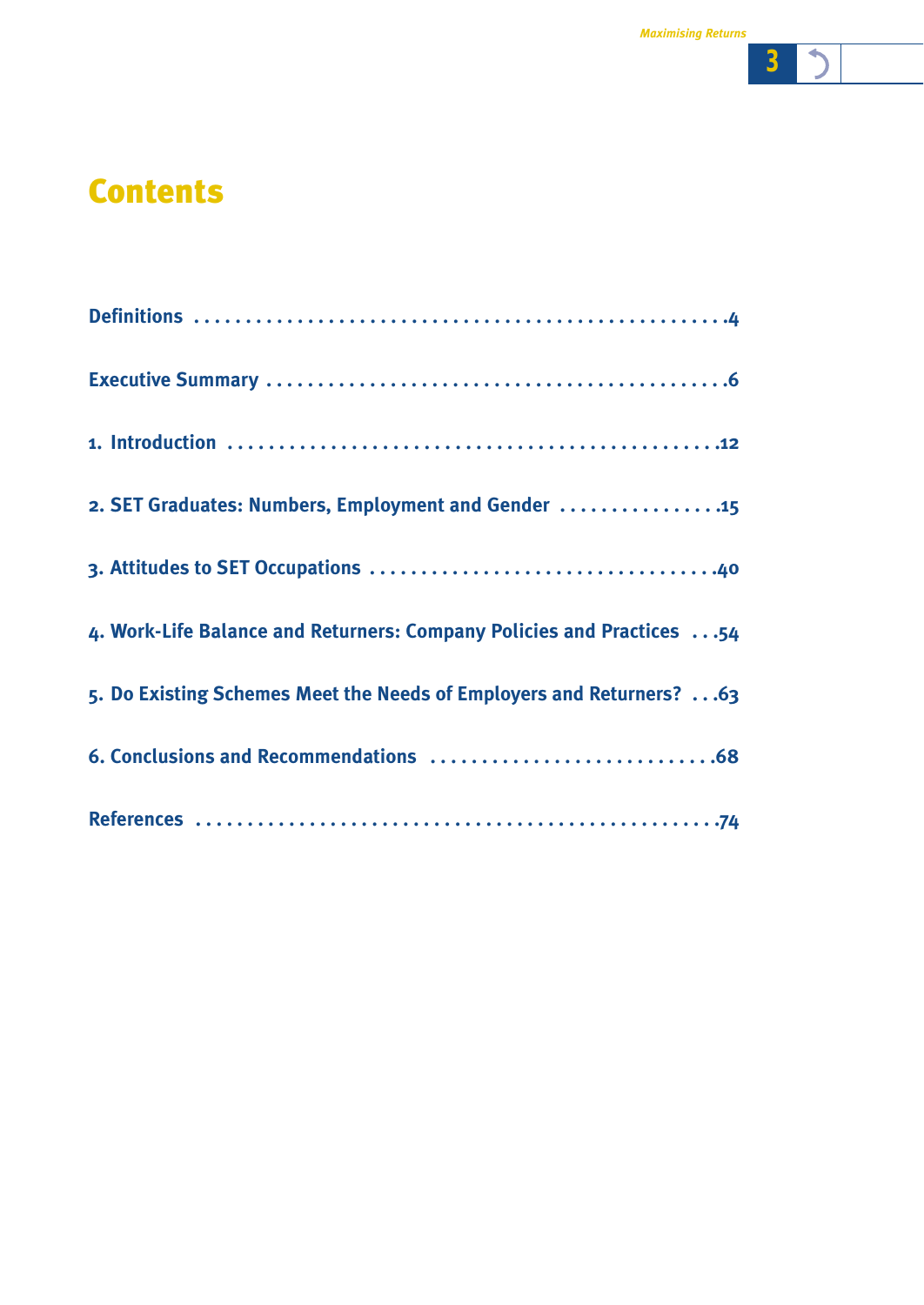# **Method Box 1**

### **Definitions**

Within this report, the following definitions agreed by the study Steering Group are used.

**SET degrees** were identified as those coded in the Labour Force Survey (LFS) as "Engineering and technology" and "Science". The following subjects were excluded:

- Education
- Medicine
- Social science
- Vocational
- Arts/humanities/languages
- Combined

**SET graduate occupations** were defined on the basis of occupations entered by SET graduates. In each of the following Standard Occupational Classification (SOC) codes at least 20% of those employed had SET degrees according to the amalgamated data from the LFS surveys from September 1999 to August 2000. The exceptions to this were computer engineers and draughtspersons, where lower percentages had degrees. Two categories of SET graduates were identified: key and associate groups.

### **Key Groups**

Minor SOC Group 20 (Natural Scientists) Minor SOC Group 21 (Engineers and Technologists) Minor SOC Group 32 (Computer Analysts and Programmers), plus Software Engineers (unit group 214) and Computer Engineers, installation and maintenance (unit group 526).

### **Associate Groups**

Minor SOC Group 26 (Architects, Town Planners, and Surveyors) Minor SOC Group 30 (Scientific Technicians, Architectural and Town Planner Technicians) Minor SOC Group 31 (Draughtspersons, Quantity and other Surveyors)

The analysis in this report includes those of **working age**, (women aged 16 to 59 and men aged 16 to 64) plus those aged up to 65 if they were still working at the time of the LFS interview.

A **potential SET returner** was defined as a person with a first degree in a SET subject who had begun a career in a SET occupation but who was not currently using their subject qualifications, knowledge and experience in the labour market. Studying for a PhD in SET on graduating was included as beginning a career in SET, even if there was no subsequent employment in the SET sector.

 $\rightarrow$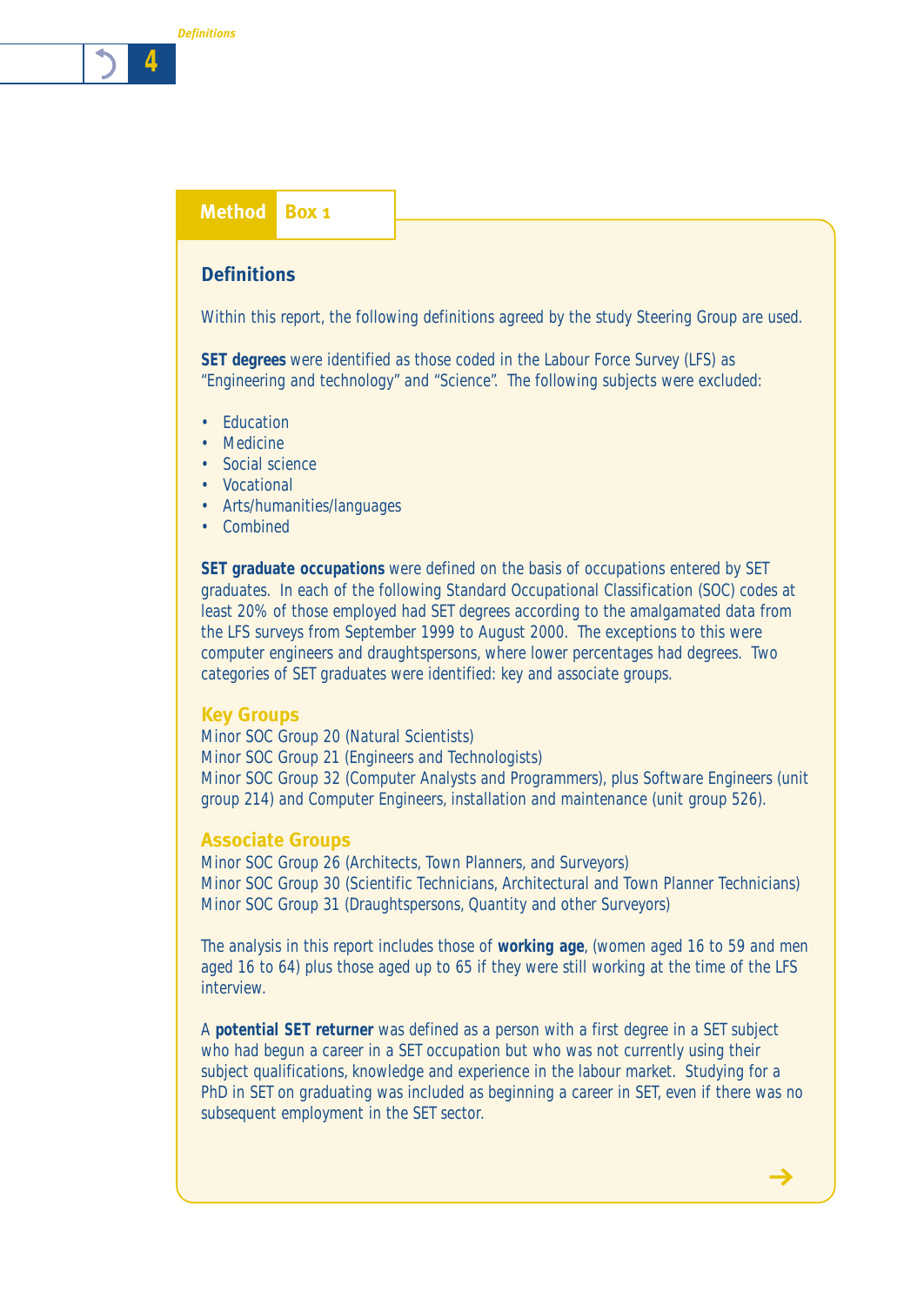Not all potential returners could be expected to return. The concept of a **likely returner** was therefore also agreed. A likely returner was defined as a person with a first degree in a SET subject who had begun a career in a SET occupation but who was not currently using their qualifications and experience in the labour market and who would consider returning to a SET occupation.

From this study four groups of potential recruits to SET have been identified:

- those who gain degrees in a SET subject who enter non-SET occupations on graduating;
- those with SET degrees currently working in non-SET occupations and who may or may not have worked in SET in the past;
- SET graduate men and women who are "inactive other"; and
- SET graduate women who are "inactive home".

**Those with SET degrees who enter non-SET occupations on graduating**. This group are not "returners" or potential returners as they have never worked in SET. Therefore, while we strongly recommend that the reasons for them not entering SET occupations are explored, this study has not covered this issue.

**Those with SET degrees currently working in non-SET occupations**. The LFS is a crosssectional survey and does not collect data about work histories. It is not therefore clear whether these individuals have worked in SET in the past. It has not been possible to use LFS data to identify people with SET degrees who are in employment but who are not using their subject. SET graduates may have used their degree to gain entry to a graduate occupation open to any discipline. In this sense it is not clear that their training has been "wasted".

**SET graduate men and women who are "inactive – other"**. The LFS identifies a number of employment statuses. These can be categorised as: employed; student; unemployed; and inactive. Inactive includes five main groups: looking after family or home; sick or disabled; retired; waiting to start a job already secured; and do not want or need to work. For this study we have subdivided inactive into "inactive – other" and "inactive – home".

**SET graduate women who are "inactive – home**". Throughout the period studied almost no men classified themselves as inactive for family reasons. We have compared women with SET degrees with men with SET degrees and women with other degrees in terms of their employment status and occupation and the impact on labour market participation of having dependent children. This has enabled us to identify some barriers that are unique to this group.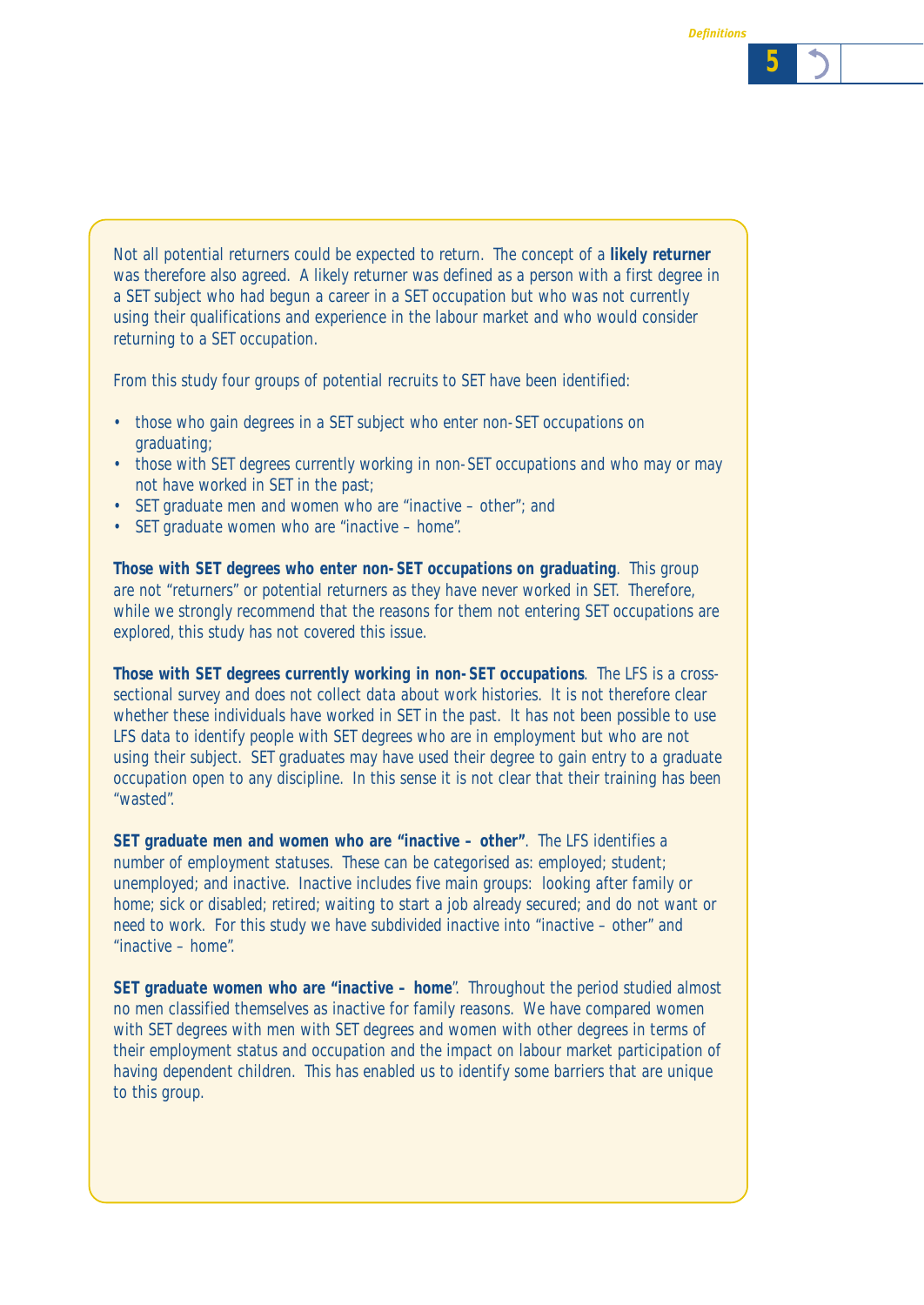# Introduction

The aim of this study was to explore ways in which the UK can maximise the return on the investment made in training graduates in science, engineering and technology (SET) and address projected skills shortages. It was designed to:

- quantify the number of people with degree level qualifications in science, engineering and technology (SET);
- identify how many are not currently working in SET occupations and the occupations and activities they are employed in;
- investigate how, if at all, they could be attracted back into SET occupations;
- identify how employers could support those returning to the sector and how more might be encouraged to utilise returners; and
- identify existing schemes and whether these meet the needs of employers and returners.

# Conclusions

- 1. The single most important finding of this analysis is that only a minority of SET graduates are employed in SET occupations, as defined in this study (40% of men and 25% of women). If ongoing activities, such as the "Roberts Review", show that there is a greater need for scientists and engineers in the labour force, then it will be important to understand:
	- whether graduates are using their subject knowledge in other occupations;
	- why some choose not to use their subject having spent at least three years studying to degree level; and
	- how these choices can be influenced.
- 2. From 1992 to 2000 an increasing number of female SET graduates were employed within the key SET occupations (see Definitions), save for that generally regarded as the most "junior", scientific technicians. In particular, the number of women in computing has increased markedly.
- 3. The most effective strategy for addressing skills shortages from the existing labour supply is not clear-cut. It might be argued that the pool that should be targeted, as it is comfortably the largest at just under 600,000 in 2000, is male SET graduates who are not currently employed in SET. However, within this group only 1.7% were unemployed and about 75,000 were "inactive – other" as defined in this study. It is likely that most of the men in the latter group will be waiting to start jobs they have already secured, others will be sick, disabled and retired and a few will not need or want to work.
- 4. Women with SET degrees are economically less active than their male counterparts or female non-SET graduates. This is despite the fact that women SET graduates enter a far wider variety of occupations than their male counterparts. Currently inactive female SET graduates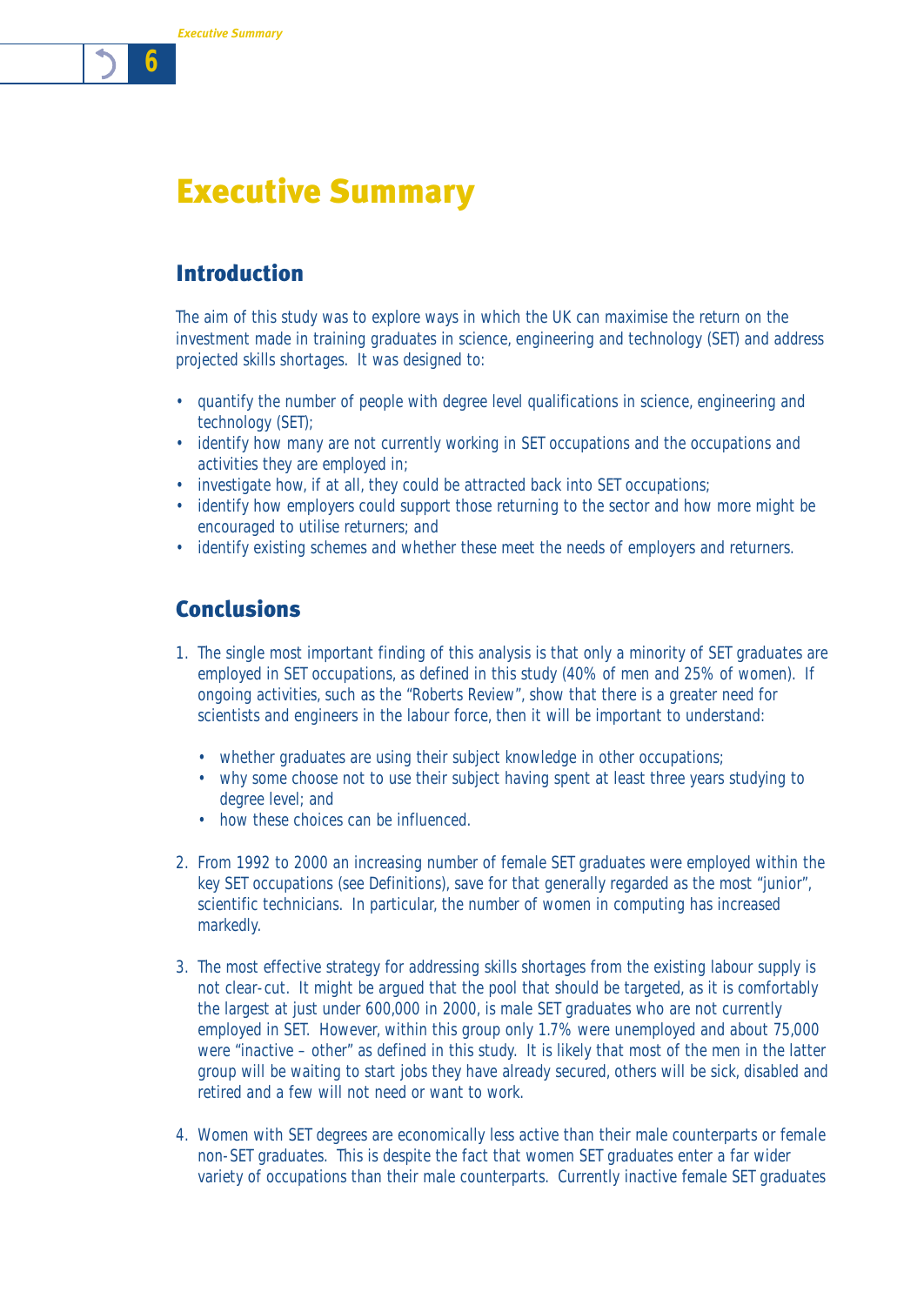provide a pool of approximately 50,000 potential returners, although by no means all of these people will be interested in returning to work, never mind to SET occupations, consequently the pool of **likely** returners will be smaller.

- 5. This research has found that about 24,000 women SET graduates returned to employment in the year 2000 and that about a third of them returned to SET occupations. Targeting the two-thirds who go into other occupations and encouraging more to return to work in SET could help to address the skills shortage in SET occupations.
- 6. This research has also shown that there are significant issues for women seeking to return to work after extended breaks and that the barriers may be greater for those in SET. It has also revealed that employers are unlikely to make the investment needed to attract returners because the likelihood of finding and successfully recruiting women returners is very low for any individual company.

# Recommendations

### **Government**

- 1. Taken together the factors described above suggest that there is a role for Governmentsponsored schemes designed to help women return to employment in SET.
	- (i) We recommend that academia and industry are considered as two separate classes of employer.
	- (ii) In industry, a scheme which provides access to technical training and reskilling during a transition period back into employment, reducing the retraining burden on employers, might make returners more attractive when in competition with others.
	- (iii) In academia, the role for Government, probably working through the research funding bodies, appears to be twofold. Firstly, providing the backing for people to return to specific posts rather than returners having to design individual research projects. Secondly, to ensure a level playing field for older returners who may be disadvantaged by their age relative to their experience or gaps in their research CV.
	- (iv) Government should also publicise case studies designed to showcase creative solutions to individual problems.

### **Industry**

- 2. As a major beneficiary of returners, industry has a part to play. The qualitative research has shown that many who have left SET retain negative images of the sector. While these may to some degree still be reflected in working practices, there is a good deal of evidence to suggest the sector is increasingly embracing work-life balance practices and could do more to promote this.
	- (i) Individual employers or perhaps industry associations should work with the relevant parts of Government to ensure that the current nature of SET employment is adequately communicated. This would be relevant not only to returners, but to the majority of SET graduates who do not actually enter SET occupations.
	- (ii) Companies could do more internally to make line managers aware of the business case for flexibility and how they will benefit. One human resources respondent suggested that the company might make formal statements about the structures put in place to encourage flexibility and we endorse this suggestion.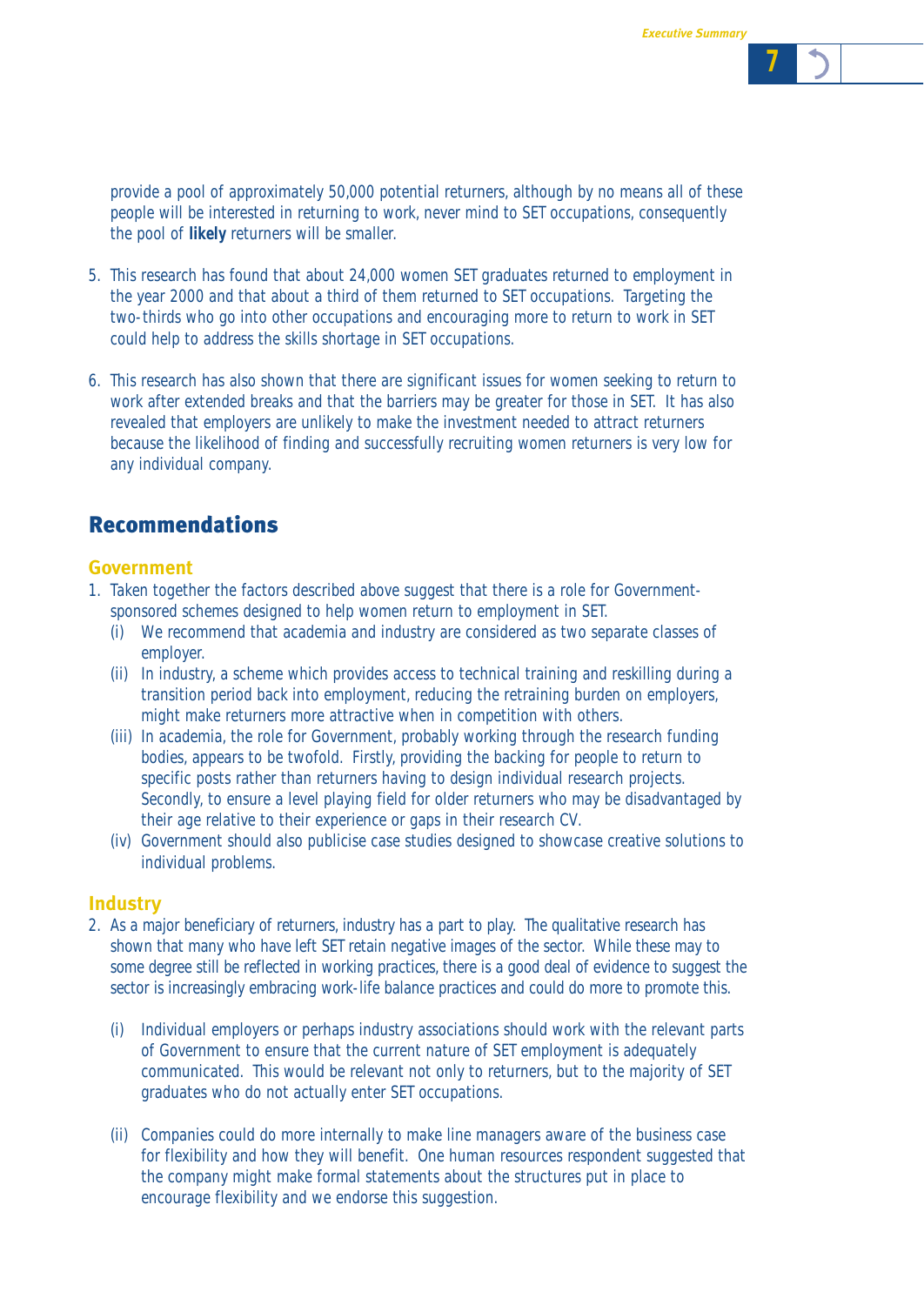- (iii) Stereotypes need to be challenged by all staff and managers as well as by human resources departments. We see a role for human resources departments in providing support for individuals seeking to develop solutions.
- (iv) As beneficiaries of any Government-backed scheme to aid returners, employers should be expected to make some contribution to the training costs as well as paying the returner's salary.

### **Schemes for Returners**

- 3. Existing schemes are meeting some needs; however, the experiences of users interviewed in this study suggests that existing schemes can be improved. In particular the following issues might be addressed in order to reduce the burden on potential applicants:
	- (i) that scheme managers take a proactive role in matchmaking between prospective returners and employers;
	- (ii) scheme managers should build up portfolios of likely employers/hosts for returners.

### **Higher Education**

- 4. This study did not investigate the role of the higher education sector as an employer.
	- (i) We recommend that this should be explored in the context of implementing work-life balance policies.
	- (ii) The workshop of women academics suggested that a Government-backed scheme might provide funds that will enable universities to apply for a grant for a "head of laboratory" position.
	- (iii) The workshop of women academics recommended that funders review all schemes to ensure that there is no discrimination (inadvertent or otherwise) and in particular in respect of age.

### **Other Organisations**

- 5. We see roles for other organisations interested in promoting SET and competitiveness more generally.
	- (i) There is a role for unions, other employer and staff associations and professional institutions in providing support for individuals seeking to develop solutions.
	- (ii) Business support intermediaries could play an important role in supporting small and medium-sized enterprises (SMEs) by assessing local skills requirements and promoting opportunities for returners through local media.

# Key Findings

# SET Graduates: Numbers, Employment and Gender

This section draws primarily on detailed analysis of the Labour Force Survey.

### **The Graduate Labour Market**

There has been a rise in the number of people of working age with degrees (in any subject) from 3.5 million in 1992 to 5.4 million in 2000. The absolute number of SET graduates in the working age population has increased over the period 1992 to 2000, from 1.1 million to 1.3 million. Thus, the proportion of SET degree holders relative to other subjects has declined from 32% of all graduates to 25%.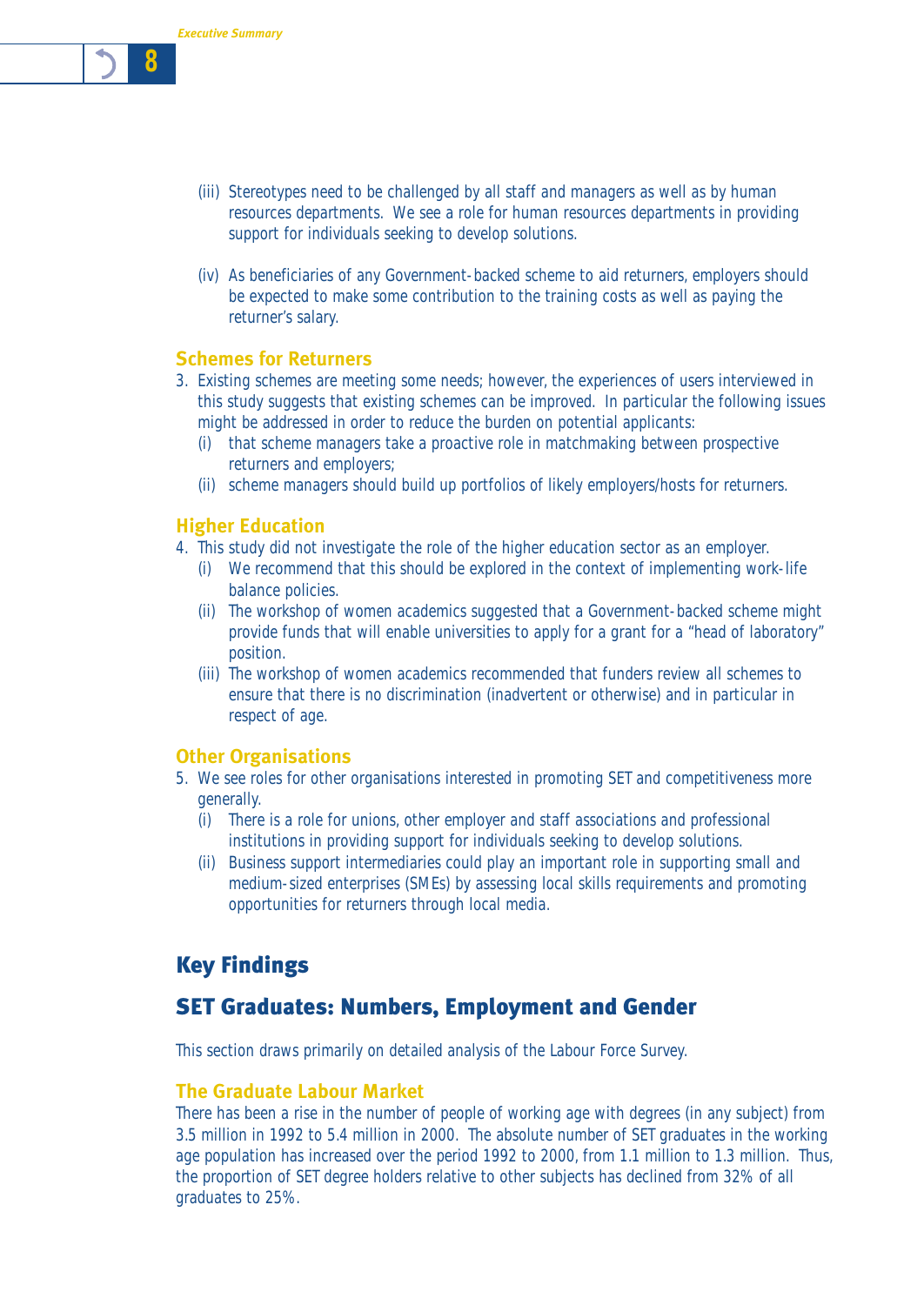The employment rate of male SET and non-SET graduates is very similar at about 91%. However, female SET graduates are consistently less likely to be economically active than female non-SET graduates. (See figure 6, chapter 2)

### **The Impact on Women's Employment of Dependent Children**

There has been a steady increase in the proportion of graduate women with young children who work. Women with dependent children under five are the least likely to be employed and there is little difference between SET and non-SET degree holders. However, women with SET degrees with dependent children all aged over five, were increasingly less likely to be employed during the period of the study and are noticeably less likely to be employed than their non-SET graduate counterparts. (See figure 16, chapter 2)

### **Flexibility**

There is little difference in the usual hours worked per week or in the prevalence of shift working between female SET graduates working in SET and non-SET occupations. Certainly there is no indication that women are choosing non-SET jobs in order to work fewer hours or to avoid shift work. However, it should be noted that SET graduate women in SET occupations are much less likely to work part-time than those in non-SET occupations.

Considering the length of time that women with SET degrees, who were not working at the time of the LFS interview, have been out of employment, on average between two thirds and three quarters have been out of employment for at least two years and almost 40% have been out of employment for at least five years. These women are the least likely to have experienced personally any of the recent improvements found in employers' attitudes to work-life balance issues. They may, therefore, be difficult to attract back. For anyone considering returning to SET there is a perception that the longer they have been away the more new knowledge there is to catch up on. That said, there have been an increasing number of returners to SET during the latter part of the 1990s. While the numbers are small, with an average of about 5,000 per year, there are increasing numbers returning to computer-based and technology-related jobs. This suggests that to some degree, market forces are having an impact.

### SET Graduates: Leaving and Returning

This section draws primarily upon qualitative research undertaken with men and women holding SET degrees.

### **Choosing to Study SET beyond Compulsory Level**

The two main reasons respondents had chosen to study science post-16 were:

- natural aptitude; and
- family background.

### **Choosing SET Careers**

Respondents had initially chosen to work in SET occupations primarily because they had enjoyed their studies.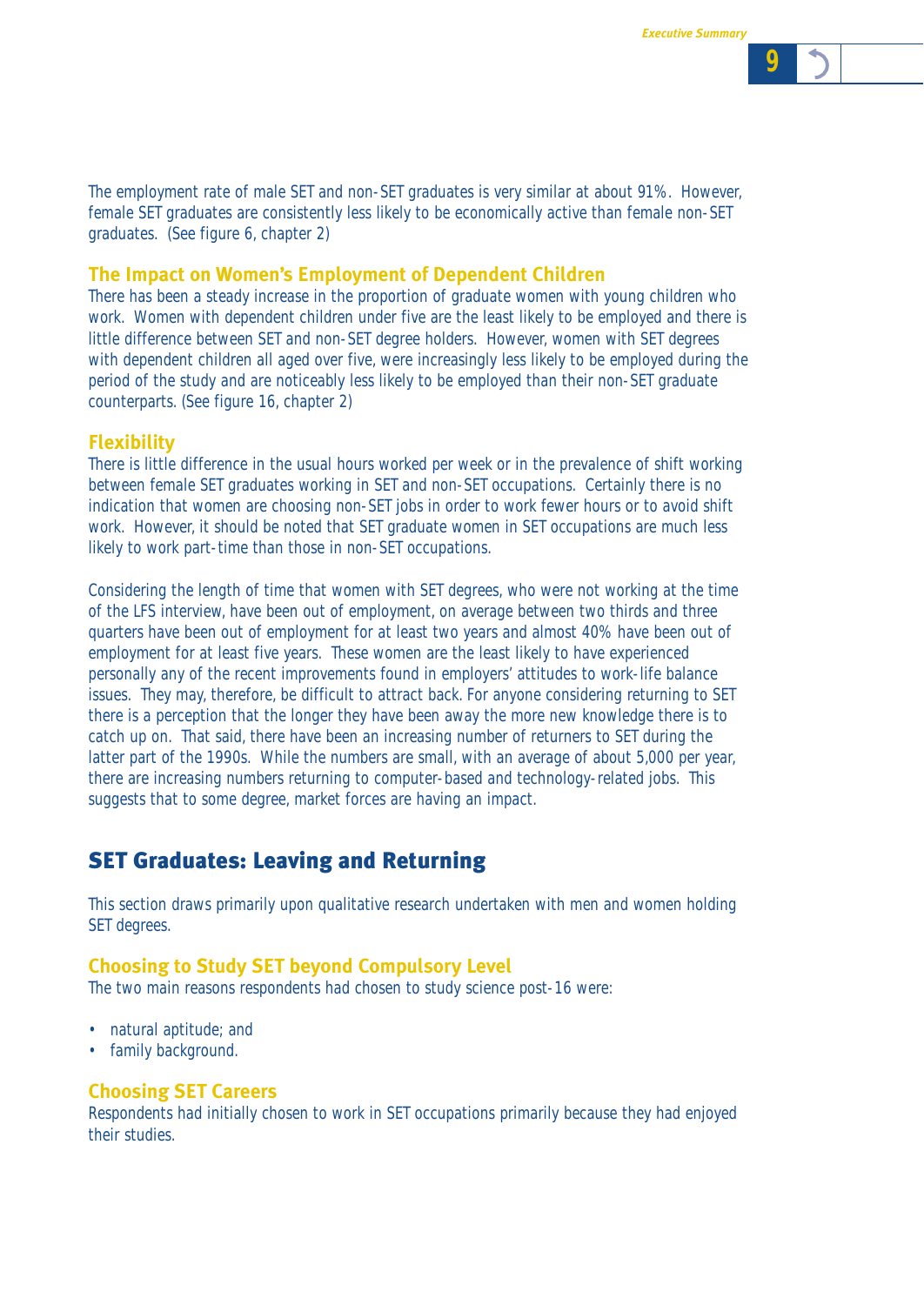Those who enjoyed working in SET occupations said that this was because:

- the work was varied;
- they enjoyed problem solving;
- they were not "*office bound*"; and
- there were travel opportunities.

Some of the respondents who had left SET disliked these occupations because:

- the job was boring and repetitive;
- they had little control over what they did and how they did it;
- of poor working environments with little human interaction;
- they could not see immediate results from their work; and
- of low rates of pay.

# **Are SET Jobs Different?**

There are two main issues that respondents felt make SET occupations different from other graduate level occupations:

- structural issues to do with the way in which work is organised in SET industries. This relates to running experiments and production lines and management styles; and
- the potential for the work to be physically demanding as it was often not desk-based.

There was no suggestion that SET jobs were intrinsically more intellectually demanding than other graduate level jobs. We found no evidence that people were leaving SET because they could not cope with the demands for technical knowledge and skills.

# How do employers support those returning to SET?

# **Recruitment**

Given limited resources for recruitment, companies focused on new graduates. This is a large, obvious and easily located source of appropriately skilled people.

Human resources respondents reported the beginnings of a change that could facilitate returners' access to employment. Senior managers are now being recruited from outside companies and there is increasing turnover of staff in mid-career. This is partly as a result of the changes in the sectors involved, which have seen mergers, takeovers, company sales, redundancies, etc. Moreover, there is an acknowledgement of the importance of transferable skills, such as interpersonal skills, and a much more mobile labour force where fewer people think in terms of a job, or single employer, for life.

# **Policies on Returners**

There is a large amount of evidence that companies are making increasing efforts to retain their own staff during family formation, through a mix of maternity packages, flexible working practices and other support mechanisms such as crèche facilities. However there is no evidence that companies are actively targeting returners as a potential source of expertise.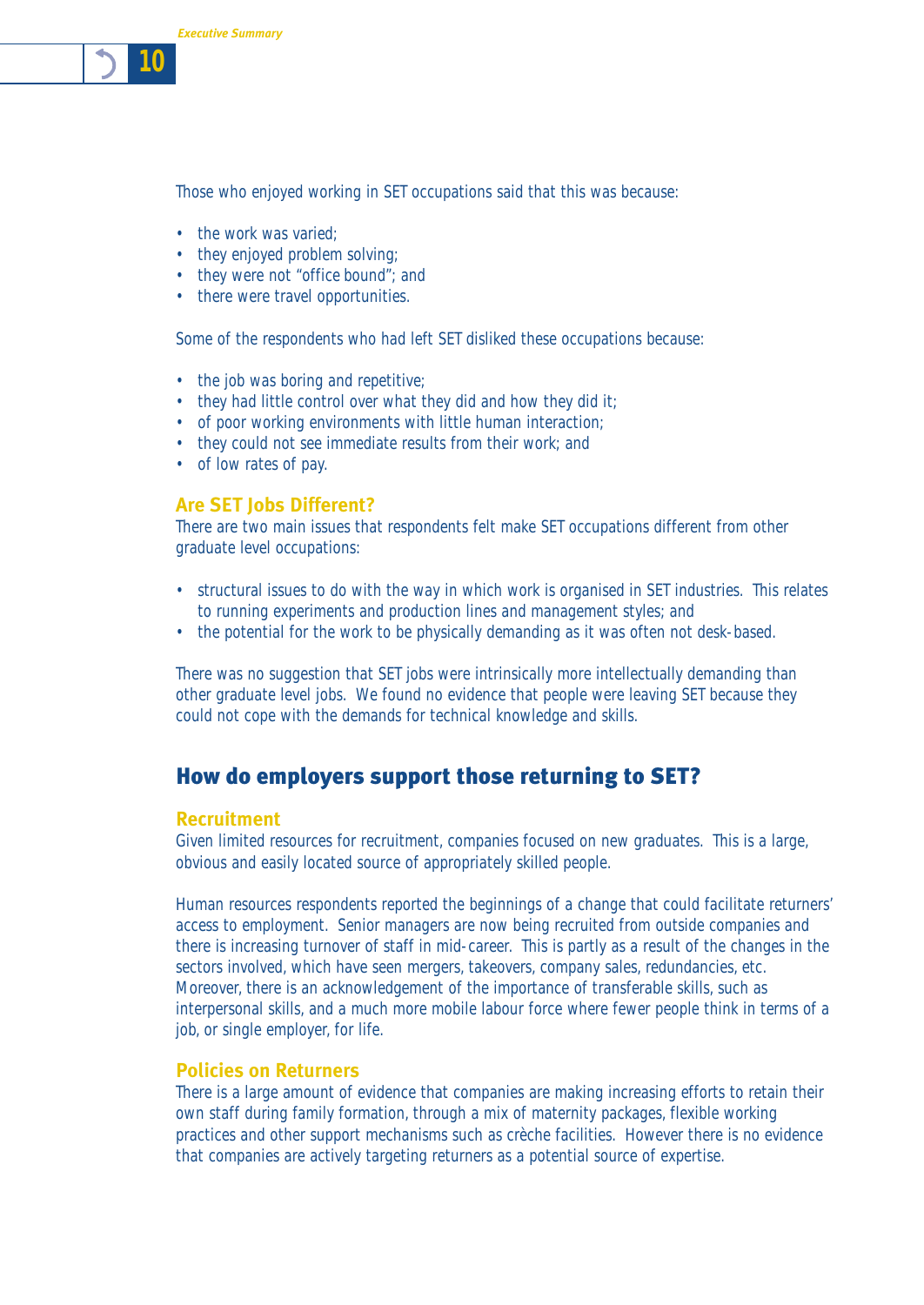### **Flexible Work Practices**

Within SET, science appears to be less flexible than engineering or IT, at least with respect to the way in which graduate level work is organised. Areas of research where staff need access to hazardous substances or specialist infrastructure are less flexible in the way in which they are organised than other areas of SET, particularly the information and communications technology (ICT) sector. Production management is also an area that tends to demand that staff are on-site or on-call. Nevertheless, there are aspects of both jobs that can be done more flexibly, to the benefit of both the company and employees.

## Do existing schemes meet the needs of employers and returners?

This research found only four schemes in the UK that were specifically designed to support and encourage women returning to graduate SET careers.

- The Daphne Jackson Trust,
- The Wellcome Trust Re-entry scheme
- Engineering and Physical Science Research Council (EPSRC) PhD studentships
- The Laura Ashley Foundation Return to Research Fellowship.

All of these are essentially for people seeking to return to academic science. However, it may be that there may be more opportunities in industry than academia. It did not appear to us that these schemes have been designed with industrial careers in mind, although the Daphne Jackson Trust is increasingly trying to find placements with industry.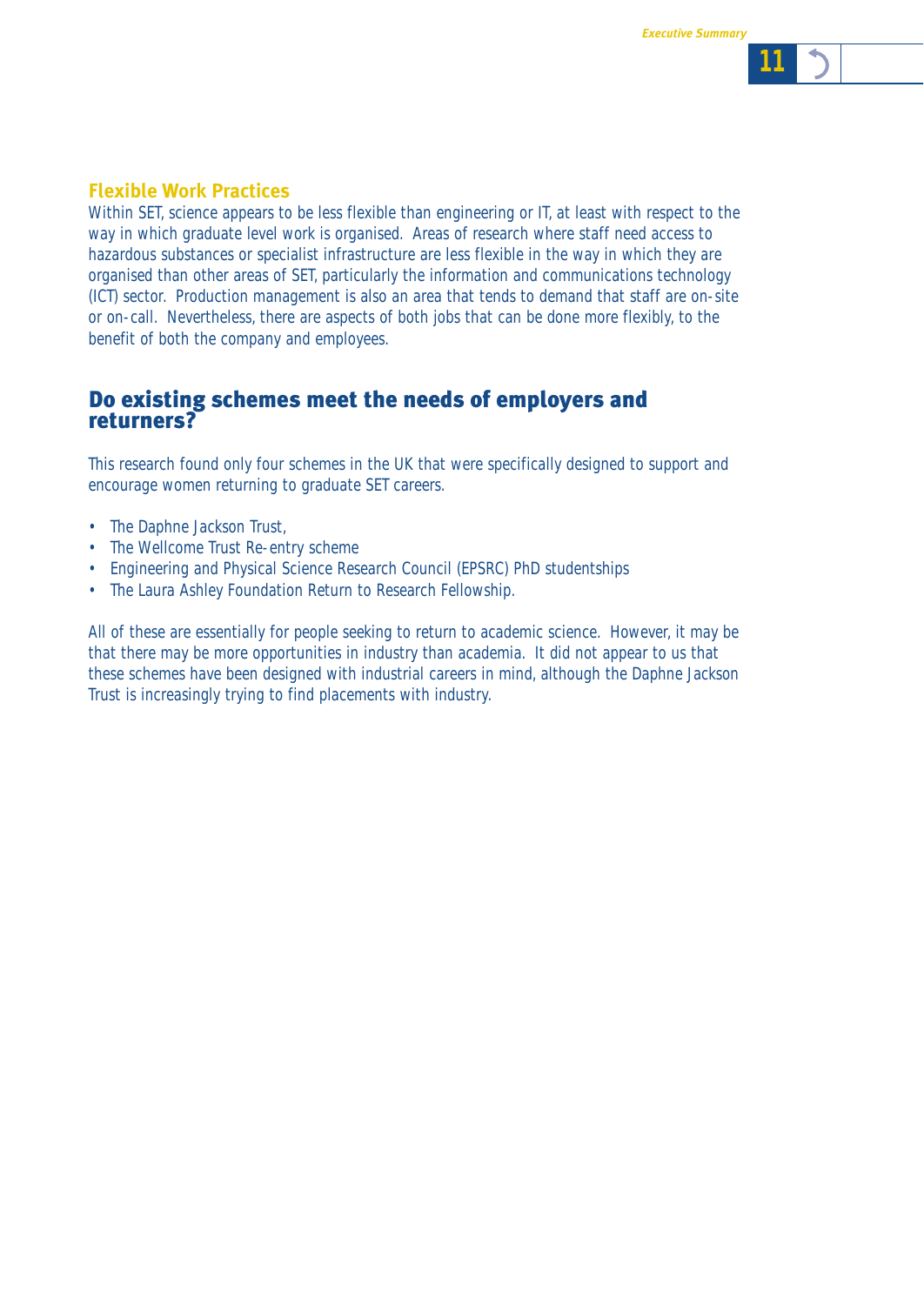*Introduction*

*12*



This study has explored ways in which the UK can maximise the return on the investment made in graduates in science, engineering and technology (SET). The Science and Innovation White Paper "Excellence and Opportunity" states that "the real core of the science base is people". Some sectors, such as information technology and communications and electronics (ITCE), are already experiencing skills shortages, which are forecast to persist and worsen in the coming decade<sup>1</sup>.

One potential source of skilled employees is people educated to degree level in SET subjects who are not working in SET occupations. While many people with SET degrees never enter SET occupations, others leave after some years experience. These might be valuable recruits for academia and industry. In "Excellence and Opportunity" this issue is highlighted and describes the main objectives of the study.

# 1.1 Objectives

This study was designed to:

- quantify the number of people with degree level qualifications in science, engineering and technology (SET);
- identify how many are not currently working in SET occupations and the occupations and activities they are employed in;
- investigate how, if at all, they could be attracted back into SET occupations;
- explore whether, and if so how, larger employers in the SET sector, committed to work-life balance, encourage SET degree holders to return to SET employment;
- identify what help employers need in order to support those returning to the sector and how more employers might be encouraged to utilise returners; and
- identify existing schemes and whether these meet the needs of both employers and returners and whether they are appropriately advertised.

This study explored the hypothesis that the barriers to returning to SET employment are greater than the barriers to returning to other graduate occupations because of the speed of technological change and scientific developments.

One group it was felt might be especially hard hit by the difficulties of re-entering SET occupations were women who had taken career breaks for family reasons. Women in SET, women's employment and returning to work are all areas that have been studied extensively and have their own substantial bodies of literature. However, the more specific issue of returning to SET has not been explored in great depth. This study therefore investigates:

- how, if at all, the employment experiences of women SET graduates who have taken career breaks differ from those of women with other degrees who have taken career breaks;
- how, if at all, the employment experiences of women SET graduates differ from those of men with SET degrees;

<sup>1</sup> See Skills for the Information Age Final Report from the Information Technology, Communications and Electronics Skills Strategy Group (The Stevens Report), DfEE: Nottingham, 1999.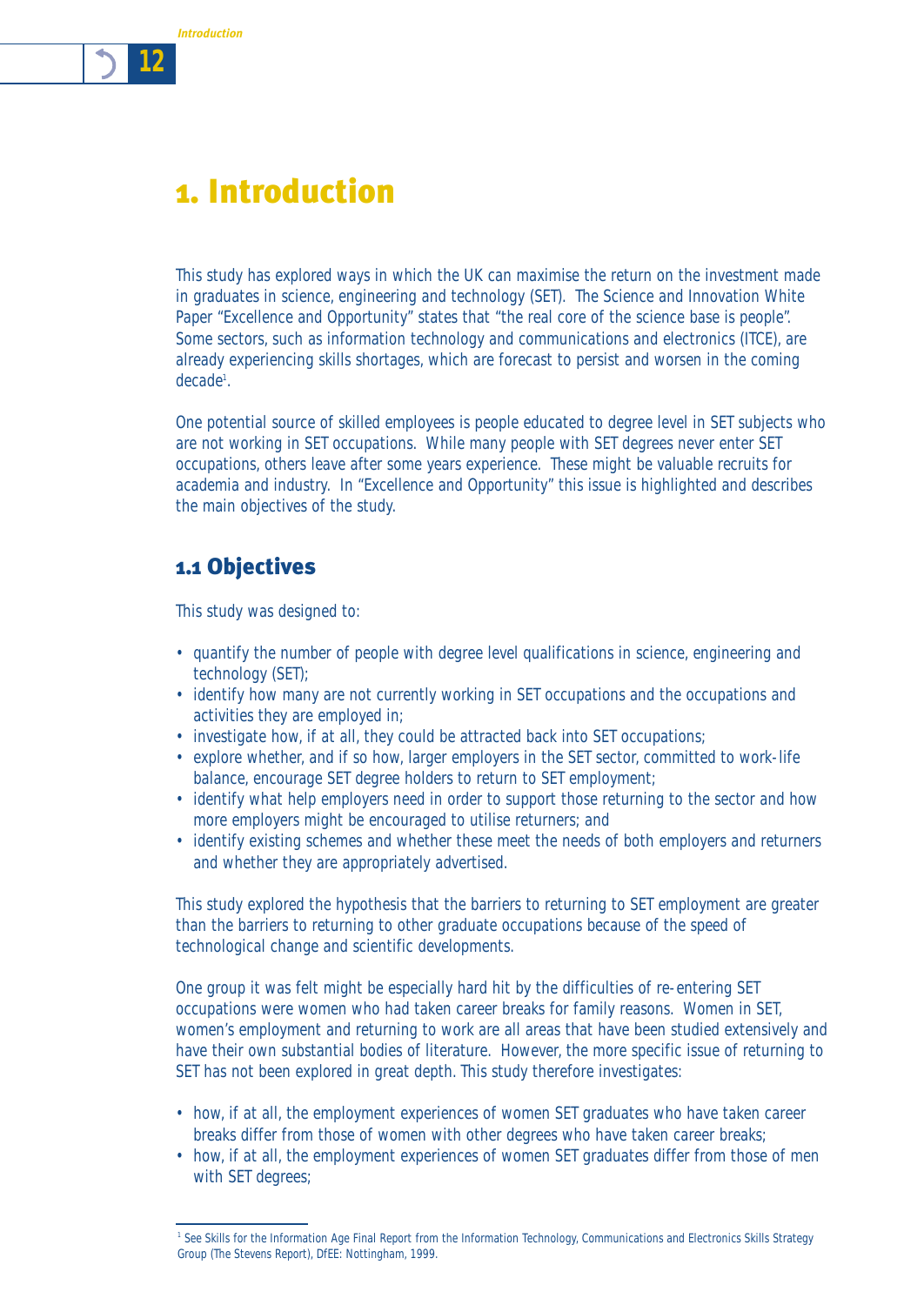- the characteristics of potential women returners to SET; and
- the needs of women who have SET degrees who are not using their subject and how they might be encouraged back in to SET occupations.

# 1.2 The Report Structure

The following chapter uses the Labour Force Survey (LFS) to estimate the number of people with SET degrees and to look at their characteristics and trends over the period from 1992 to 2000. Women SET graduates are compared to men with SET degrees and women with other degrees in terms of their employment status, occupation and terms and conditions and the impact on labour market participation of having dependent children. More in-depth and contextual information from the LFS and other research can be found in the report from the Institute for Employment Research, University of Warwick. This report has extracted the key points that address the policy issue of returning to SET careers, especially those that affect women with children.

### **Method Box 2**

### **Methodology**

- 1 The research methods employed in this study were underpinned by desk research of existing data and studies,. As well as the references provided in this report, an annotated bibliography is available on the "Promoting SET for Women" website www.set4women.gov.uk
- 2. Analysis of data from the **Labour Force Survey (LFS)** has enabled an estimate of the number of people with SET degrees not working in SET to be made. It has also provided information about the current employment status and occupation of SET graduates and, for female SET graduates, the impact on their employment situation of having children. Most importantly, it has allowed a comparison between women with SET degrees, men with SET degrees and women with other degrees. This has provided valuable benchmarking data so that we have been able to assess whether, and if so how, women in SET might be uniquely disadvantaged.
- 3. Focus groups and in-depth interviews with men and women with SET degrees, some of whom have remained in SET occupations, others of whom have not, have provided information on the barriers to working in, and returning to, SET and how these might be overcome.
- 4. Interviews with employers in the SET sector with good reputations in the area of worklife balance policies have provided insights into how employers can support women and men returners both through the initial return period and subsequently.
- 5. A survey of schemes to support people wanting to return to SET careers was undertaken using internet searches, a web questionnaire and telephone interviewing.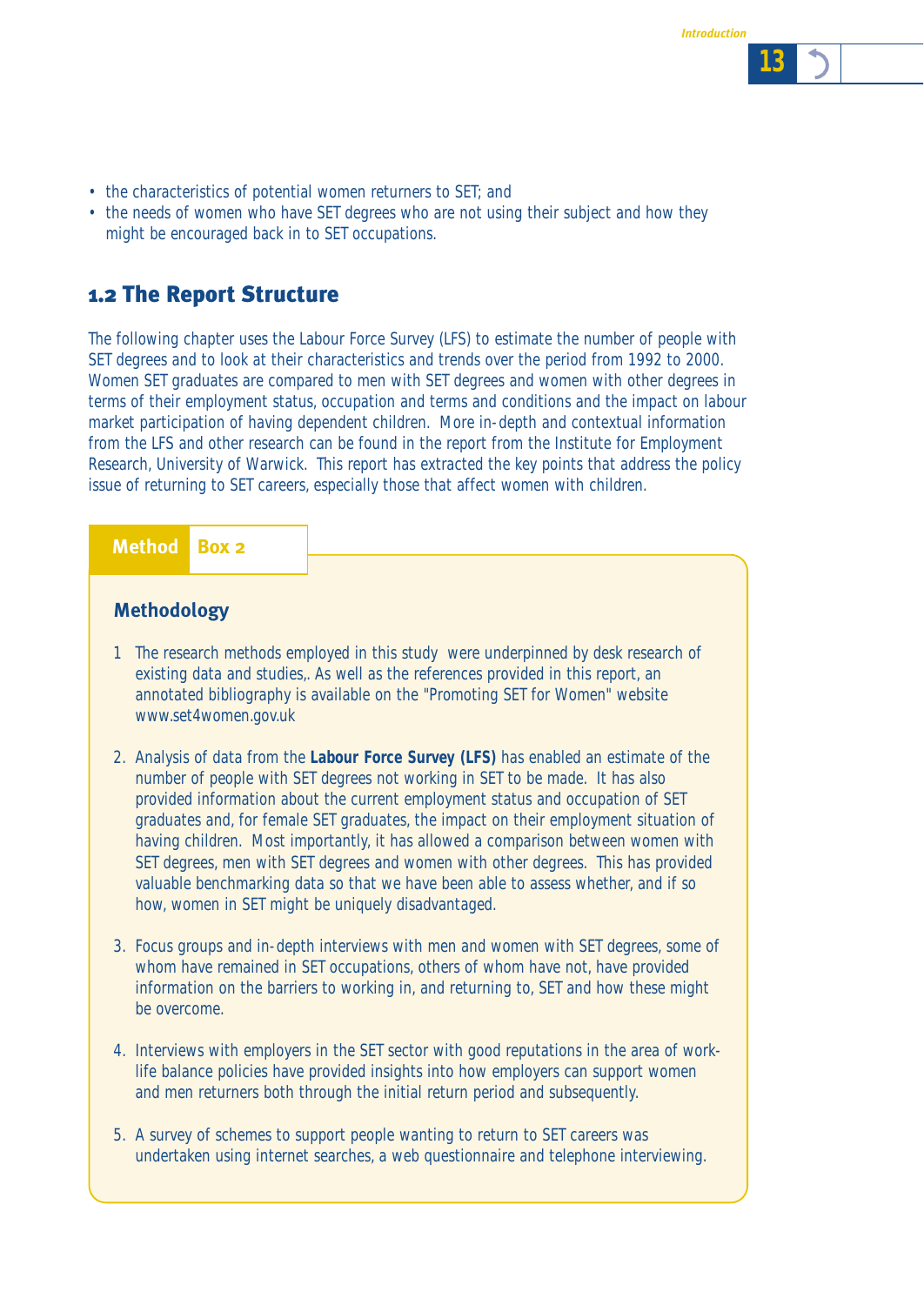

Chapter 3 uses the results of focus groups and in-depth interviews with individuals to look at why SET graduates with experience of SET employment choose to move on to other careers. It thus seeks to identify the barriers faced by people who try to re-enter SET careers after a break. That chapter tries to clarify the issues that are common to all women and those that are faced by anyone working in SET. We then seek to untangle the issues in order to identify which are either specific to women employed in SET or might be more relevant to women in SET.

Chapter 4 draws on in-depth interviews with Human Resources managers at nine major companies to identify the issues for companies associated with employing returners, how these have been, or might be, addressed and the support that companies offer to retain and support staff.

Chapter 5 identifies the main features of existing schemes to support people wanting to return to SET occupations. Only UK-based schemes have been included, although the detailed information shown on the DTI's Promoting SET for Women website (www.set4women.gov.uk) includes some activities funded by the European Union.

The final chapter, Chapter 6, draws together the findings and makes recommendations about how to support (potential) returners and employers through the transition back to SET employment and thereafter.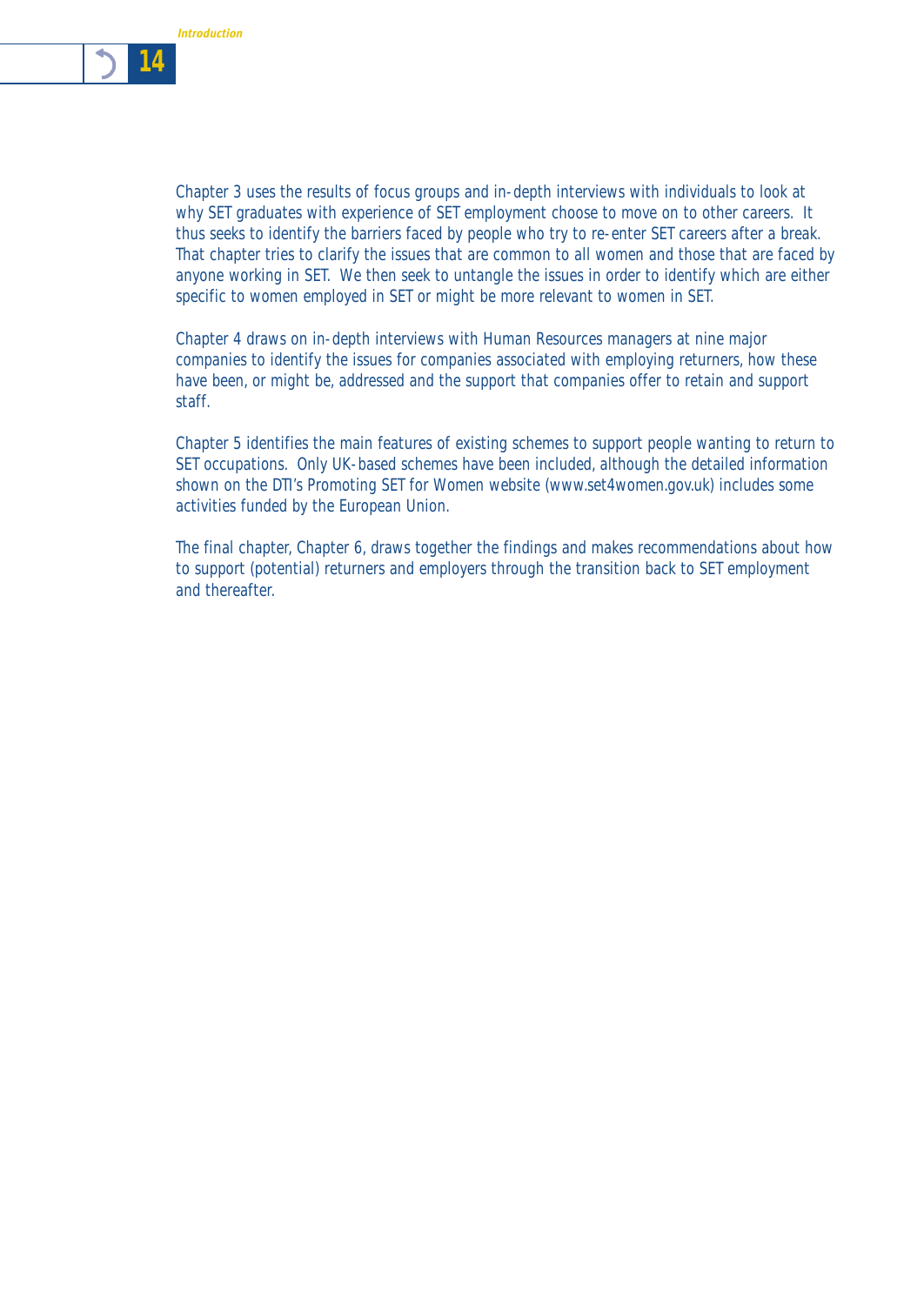# 2. SET Graduates: Numbers, Employment and Gender

# 2.1 Introduction

This chapter uses the Labour Force Survey (LFS) to estimate the number of people with SET degrees and to look at their characteristics and employment experiences. The aim has been to identify potential SET returners. We have explored trends over the period from 1992 to 2000. The LFS has enabled us to estimate the number of SET graduates in the UK and analyse gender and age differences associated with types of degree and employment. This work should complement other activity designed to better understand the graduate employment market in SET, particularly the Treasury-sponsored review, led by Sir Gareth Roberts, on the supply of scientists and engineers, also to be published in 2002.

Potential and likely returners are defined at the start of this report. The study identified four groups of potential recruits to SET:

- those who gain degrees in a SET subject who enter non-SET occupations on graduating;
- those with SET degrees currently working in non-SET occupations, who may or may not have experience of working in SET occupations;
- SET graduate men and women who are "inactive other"; and
- SET graduate women who are "inactive home".

### **Those with SET degrees who enter non-SET occupations on graduating**

This group are not "returners" or potential returners as they have never worked in SET. Therefore, while we recommend that the reasons for them not entering SET are explored, this study has not covered this issue.

### **Those with SET degrees currently working in non-SET occupations**

It has not been possible to use LFS data to identify people with SET degrees who are in employment but who are not using their subject. This is because some occupations that may appear to be "non-SET", in fact require a SET qualification because of the industry or other requirements. For example, sales and marketing staff in pharmaceuticals and engineering often need technical qualifications. Moreover, LFS does not tell us whether or not they have worked in SET in the past and as the number of SET graduates not in SET occupations does not vary very much over time, it appears that there is a steady flow into other occupations. Additionally, the difficulties of identifying "SET industries" as opposed to "SET occupations" meant that it was agreed not to take this forward within this study.

Other SET graduates may have used their degree to gain entry to a graduate occupation open to any discipline. In this sense it is not clear that their training has been "wasted". Other work has tried to estimate the number of SET graduates the economy requires (Pearson, et al, 1999). Additionally there is the "Roberts review" referred to above.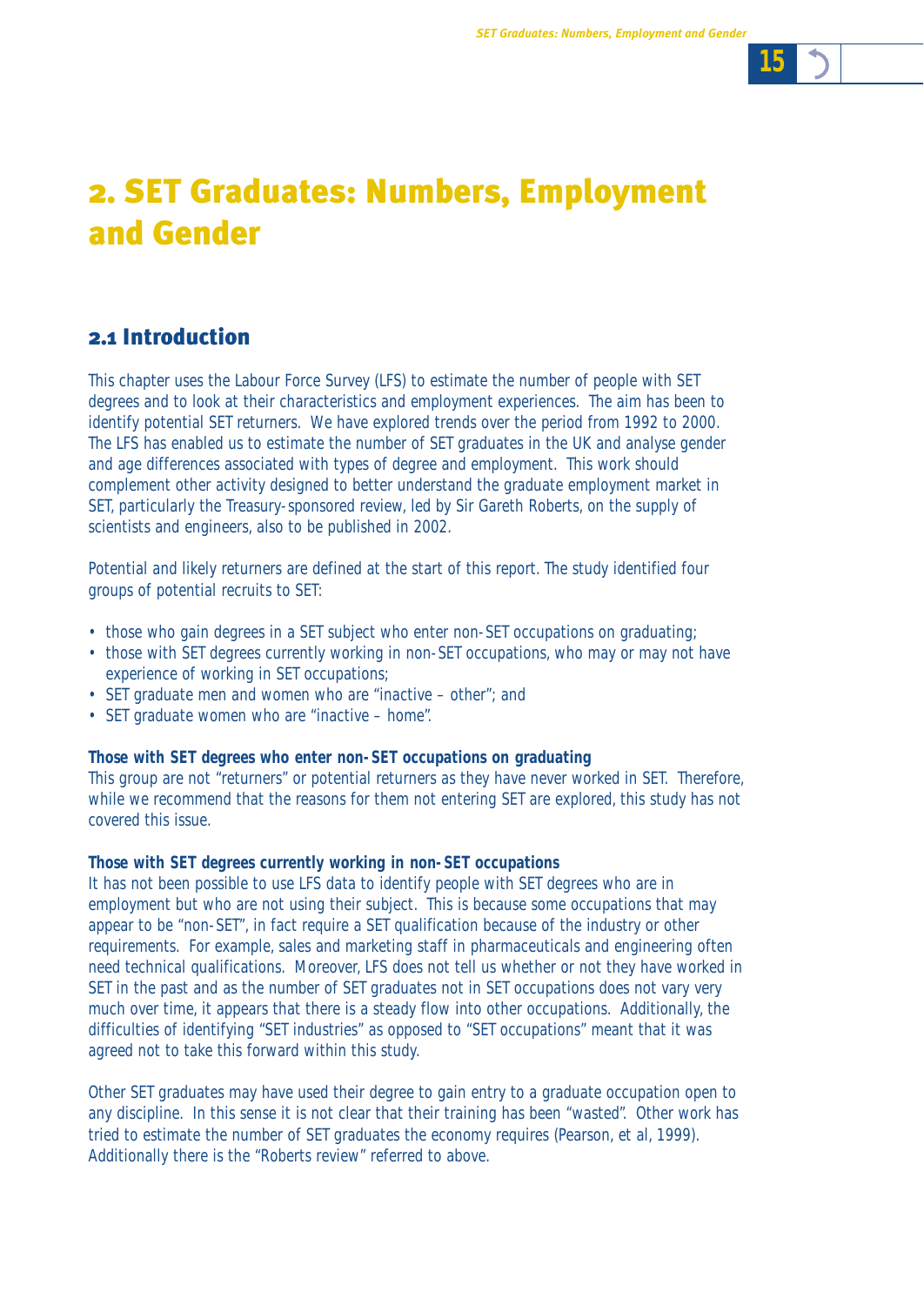# **Method Box 3**

### **Methodological Issues**

A number of methodological issues apply to this study and need to be borne in mind when interpreting the results.

The quarterly Labour Force Survey (QLFS) is a major national source of information on the UK labour market. The LFS analysis presented here is based on information from the spring quarter of the survey (March-May) from 1992 to 2000. The LFS is the largest representative sample of working age individuals in the UK and the spring quarter is the largest of the four quarterly surveys. The sample size is 0.5% of the adult population. Moreover, the spring quarter LFS is used by Eurostat in the European LFS and is therefore recognised in international comparisons.

The analysis presented here investigates trends over the period 1992 (when the British LFS changed from an annual to a quarterly survey) to 2000. Ideally, a longer time period would have been preferable as this would have allowed an investigation of longer term trends in employment. The 1992 QLFS was the first time that SOC90 was used in the survey and it is not possible to compare directly pre and post-1992 LFS occupational data without sacrificing reliability. An analysis based upon pre-1992 data would entail a more restricted and less reliable occupational grouping. (LFS data are not yet available using the revised occupational classification (SOC 2000) so the occupational classification used is the 1990 Standard Occupational Classification (SOC90)).

SET subjects and SET graduate occupations were defined on the basis of occupations entered by SET graduates, as detailed at the start of this report.

The degree subject classification, which is used by the LFS was revised in summer 1997 to incorporate a more detailed subject classification than was available in the pre-1997 classification. The main implication of this change is that post-1997 the 'combined' subject category is significantly larger than pre-1997. This, obviously, has the effect of reducing both the numbers and proportions in the non-combined subjects.

Another anomaly is evident in the 1996 subject classification. The 1996 LFS degree subject classification had a significantly larger number of respondents in the 'no subject' category, compared to other years. It is not clear why this should be so but it results in a decrease in the number of degree holders with SET degrees for that year. Caution is needed in interpreting the 1996 subject data.

For this analysis employment status has been divided into three main categories:

- Employed those in employment at the time of the survey;
- Unemployed those who were not in employment during the reference period (the four weeks prior to the survey), but who were actively seeking and available to work; [This is the International Labour Office definition.]  $\rightarrow$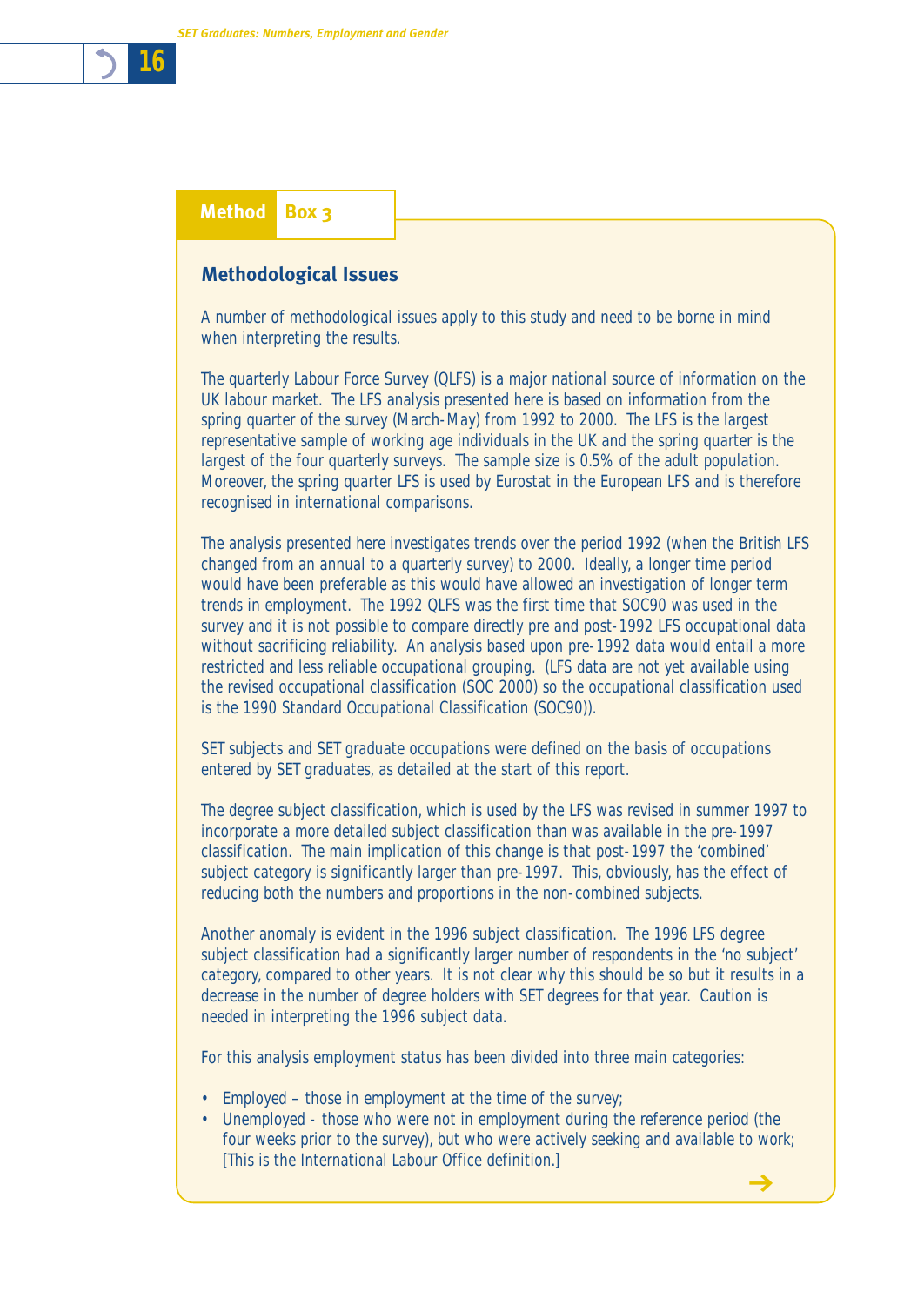

• Inactive - those who were not in employment and who were unavailable to work at the time of the survey.

This last category was subdivided into two groups because of the hypothesis that the main difficulties women face in attempting to (re)enter the labour market relate to their 'home duties' responsibilities. More detailed information can be gained by dividing the inactive group in to two groups:

- inactive- 'home':
- inactive-'other'.

Inactive, active other generally includes students, although students have been removed from this category in the later part of the chapter when we discuss returners specifically.

Consequently the analysis presented here focuses on four groups:

- employed;
- unemployed;
- inactive- 'home'; and
- inactive-'other'

The analysis is based upon the working age population (women aged 16 to 59 and men aged 16 to 64) plus those aged up to 65 if they were still working at the time of interview.

Despite the large sample size of the spring LFS it is important to remember throughout this report that the number of graduates in the UK is relatively small – just 14% of the working age population. This means that the analysis of sub-groups within this group, such as women SET graduates, is subject to sampling error. This can have the effect of producing fluctuations in the data from year to year. It is therefore important to look at time series data to identify general patterns and trends. The general lack of major fluctuations in the figures in this chapter indicates that the data can be interpreted with a reasonable level of confidence, despite some of the smaller sample sizes.

Within the confines of the LFS data, a returner was defined as someone currently employed who had not been employed 12 months before the LFS interview.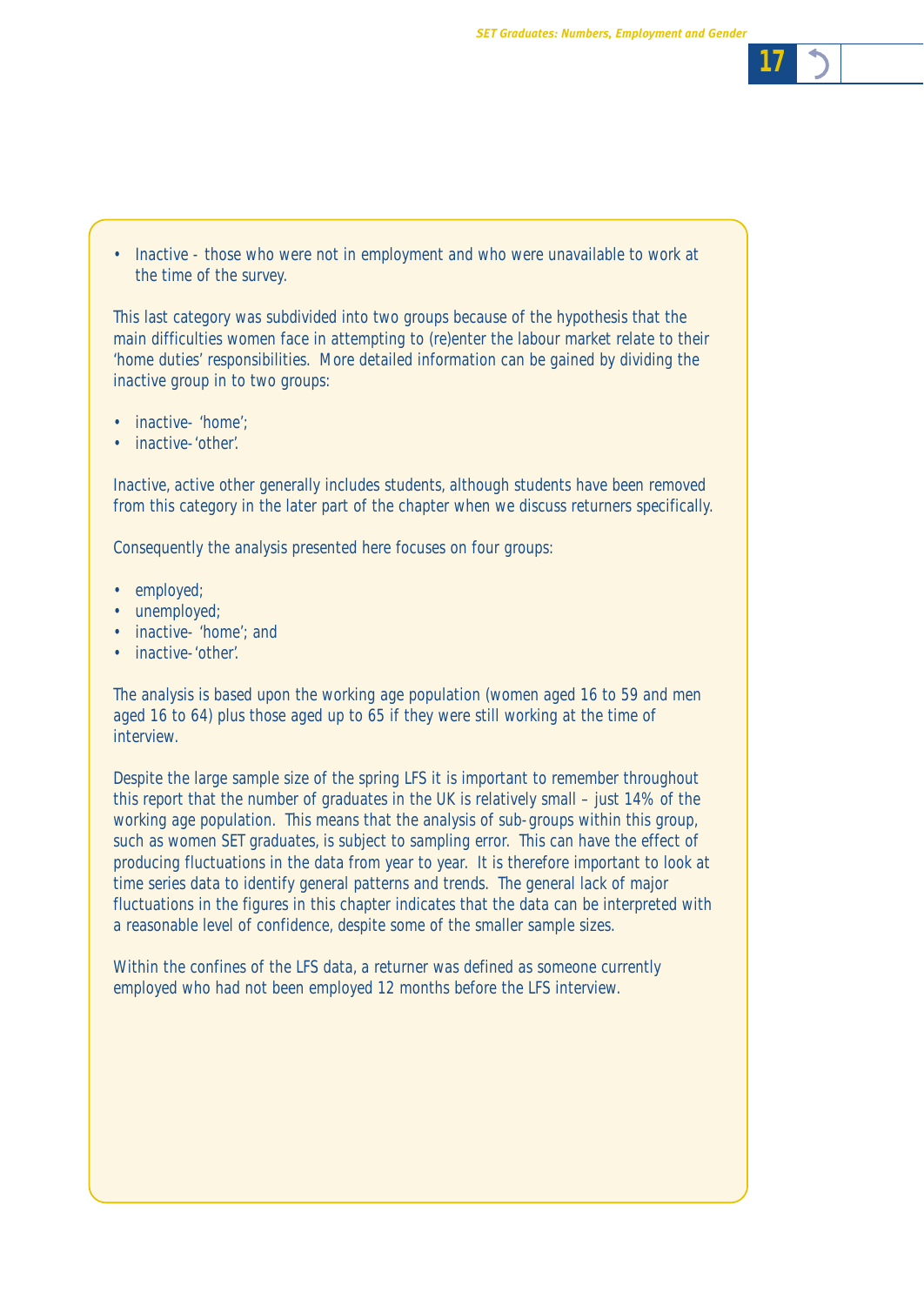### **SET graduate men and women who are "inactive – other"**

The LFS identifies a number of employment statuses. These can be categorised as: employed; student; unemployed; and inactive. Inactive includes five main groups: looking after family or home; sick or disabled; retired; waiting to start a job already secured; and do not want or need to work. For this study we have subdivided inactive into "inactive – other" and "inactive – home duties".

#### **SET graduate women who are "inactive – home"**

This group is the principal focus of this study. Throughout the period studied almost no SET graduate men classified themselves as inactive for family reasons. We have compared women with SET degrees and men with SET degrees and women with other degrees in terms of their employment status and occupation and the impact on labour market participation of having dependent children. This has enabled us to identify some barriers that are unique to this group.

This chapter highlights key findings. More in-depth information, including full tables of the data used to write this chapter and wider contextual information from other research can be found in the report by the Institute for Employment Research, published separately by Office of Science and Technology (OST)<sup>2</sup>.

# 2.2 The Labour Market

Over the period of the analysis, 1992 to 2000, there have been a number of key changes in the labour market generally, that will have impacted on female SET graduates. The employed labour force is becoming more highly qualified and women are delaying childbearing and continuing to work while bringing up their children. A few key statistics illustrate this.



**Figure 1: Percentage of the labour force with degrees, 1992-2000**

There has been a rise in the number of people of working age with degrees (in any subject) from 3.5 million in 1992 to 5.4 million in 2000. As figure 1 shows, this represents an increase from 9% to 14% of the working age population.

*<sup>2</sup>* Women with Science, Engineering and Technology Qualifications: Evidence from the British Labour Force Survey, 1992-2000. DTI/Pub5768/0.2K/10/01. Available from the DTI orderline 0870 150 2500 quote ref URN 01/1334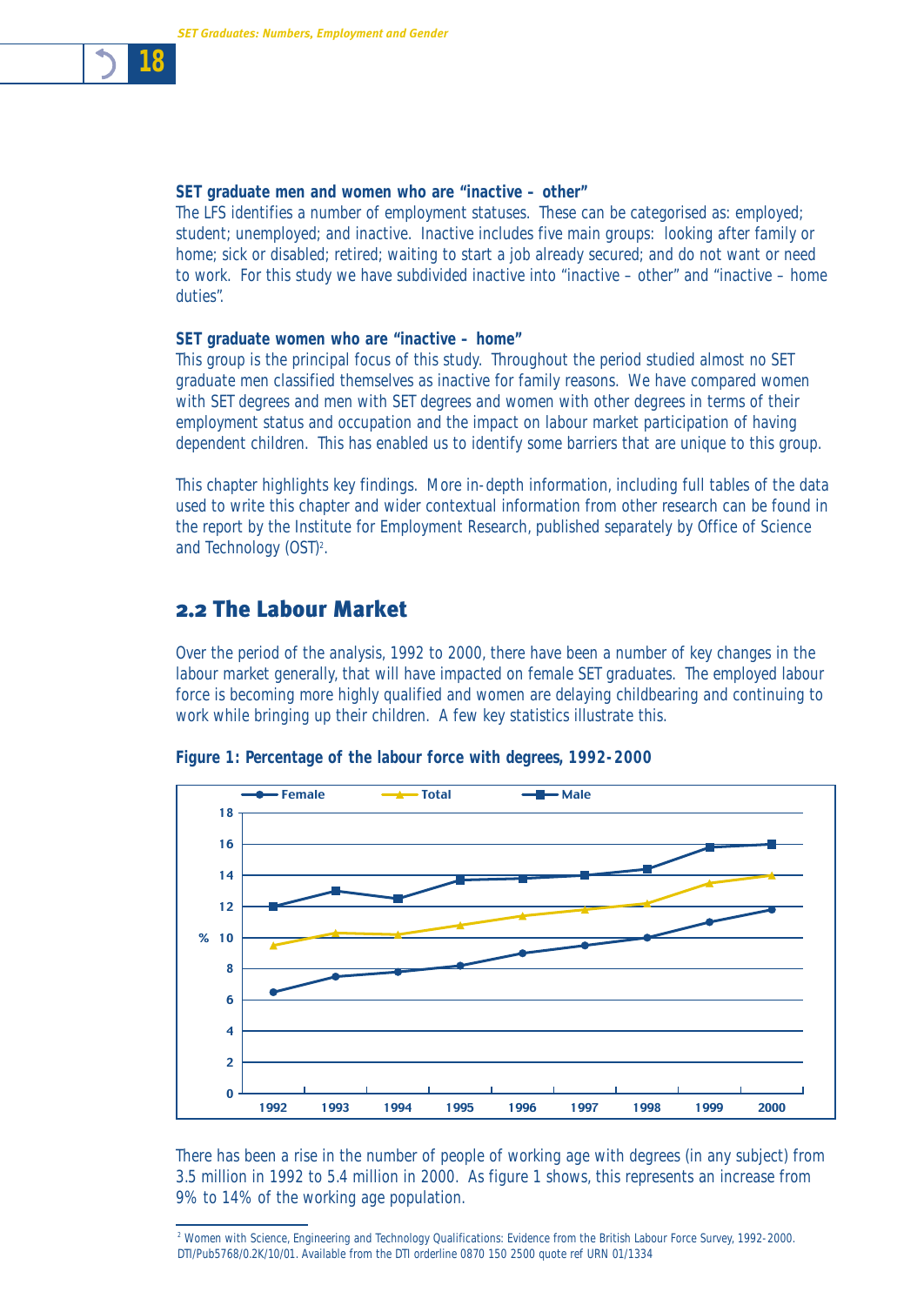



#### **Figure 2: Economic activity of men and women aged 30-44, 1992-2000**

Looking at the population as a whole, the average age of women at first birth has risen from 27 in 1986 to 29 in 2000 (Office for National Statistics). The prime child-rearing age is therefore now 30-44 but figure 2 shows that fewer women aged 30-44 were economically inactive for domestic reasons in 2000 than in 1992. The proportion of all women in this age group employed increased from 69% to 73% between 1992 and 2000 while the percentage classified as "inactive-home" decreased from 20% to 17%. However the percentage of all women inactive for domestic reasons still greatly exceeds the number of men inactive for domestic reasons.

# 2.3 The Graduate Labour Market

The graduate labour market has changed perhaps even more than that for non-graduates over the period 1992 to 2000. While the proportion of men with degrees rose from 12% to 16%, figure 1 shows the proportion of women with degrees rose from 7% to 12%. These rises are obviously concentrated in the younger age groups.

Having a degree makes people more likely to be employed. Figure 3 shows this extremely clearly. Degree holders have consistently higher levels of employment and lower levels of unemployment than non-degree holders. Moreover, non-degree holders are more likely to be economically inactive for reasons other than unemployment.

Figure 3 also shows consistently higher levels of employment amongst male degree holders than female degree holders.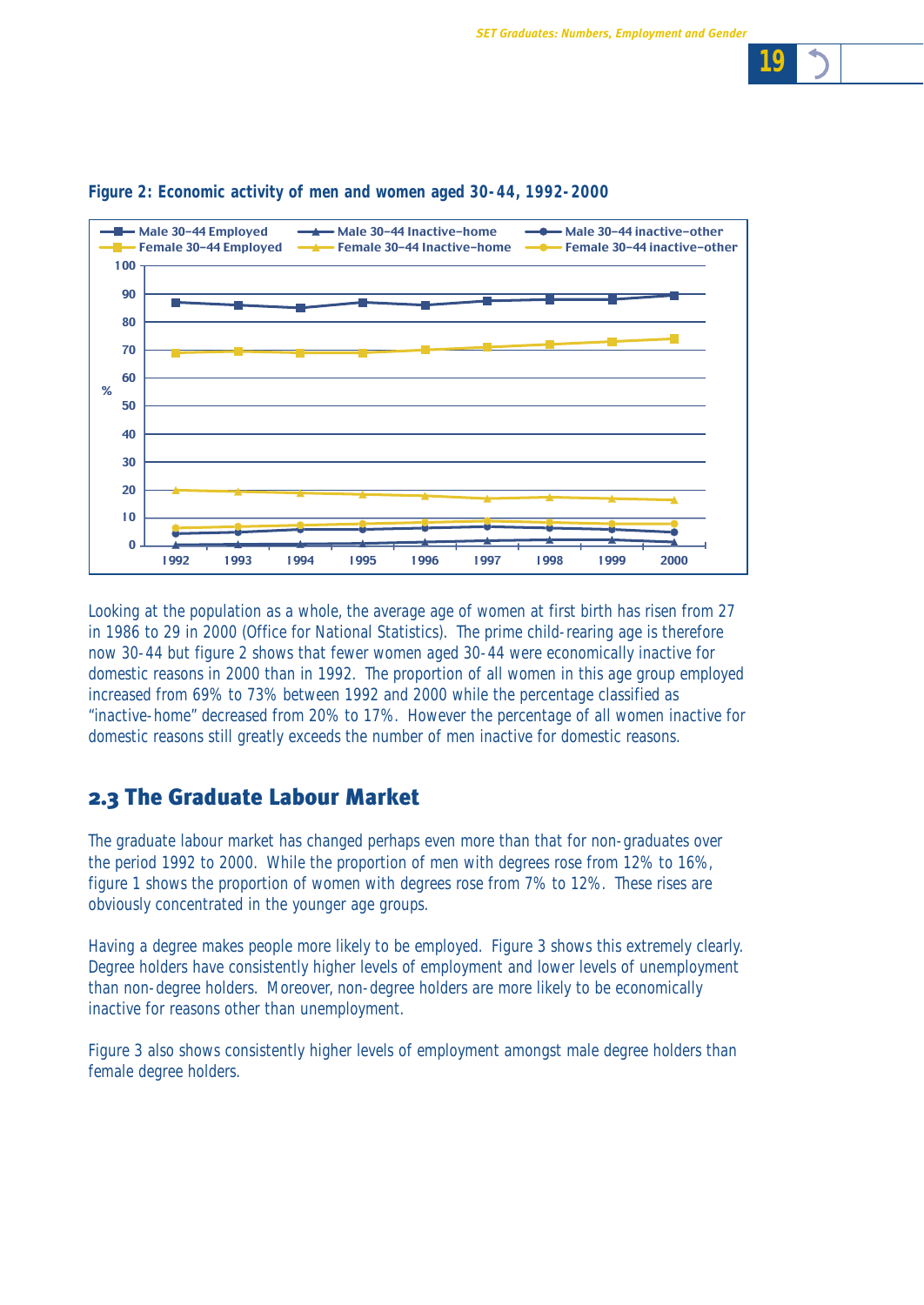



# 2.4 The SET Graduate Labour Market



**Figure 4: Number of degree holders, 1992-2000**

Figure 4 compares the total number of graduates with those holding science degrees and engineering and technology degrees. The absolute number of SET graduates in the working age population, both male and female, has increased over the period 1992 to 2000, from 1.1 million to 1.3 million, an increase of 19%. In the same period however, there has been a growth of 54% in the total number of graduates. Thus, the proportion of men and women holding degrees in SET relative to other subjects has declined from 32% of all graduates to 25%.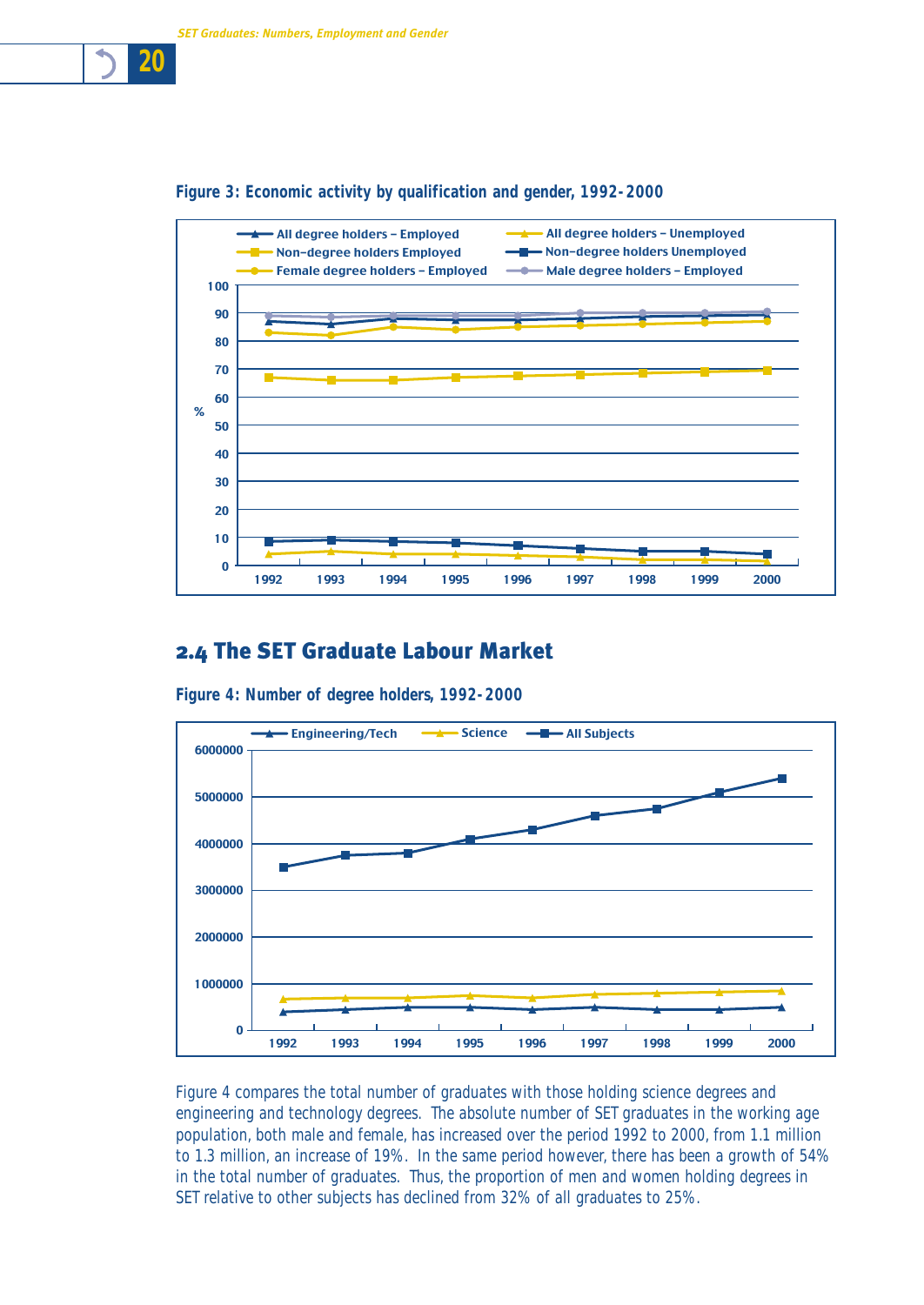



### **Figure 5: SET degree subject by gender, 1992-2000**

The proportion of SET graduates who are female has risen from 20% in 1992 to 22% in 2000 but this increase is small compared with the overall growth in the proportion of graduates who are women (see above). However, this masks the relatively large absolute growth in the number of female SET graduates of 26% over the period compared to a growth rate of 18% for men. Figure 5 shows the absolute numbers of SET degree holders. For both men and women there has been a greater increase in the number of science graduates than engineering graduates; indeed, almost all of the growth has been in science rather than engineering and technology.

### **Figure 6: Percentage of Graduates Employed, 1992-2000**

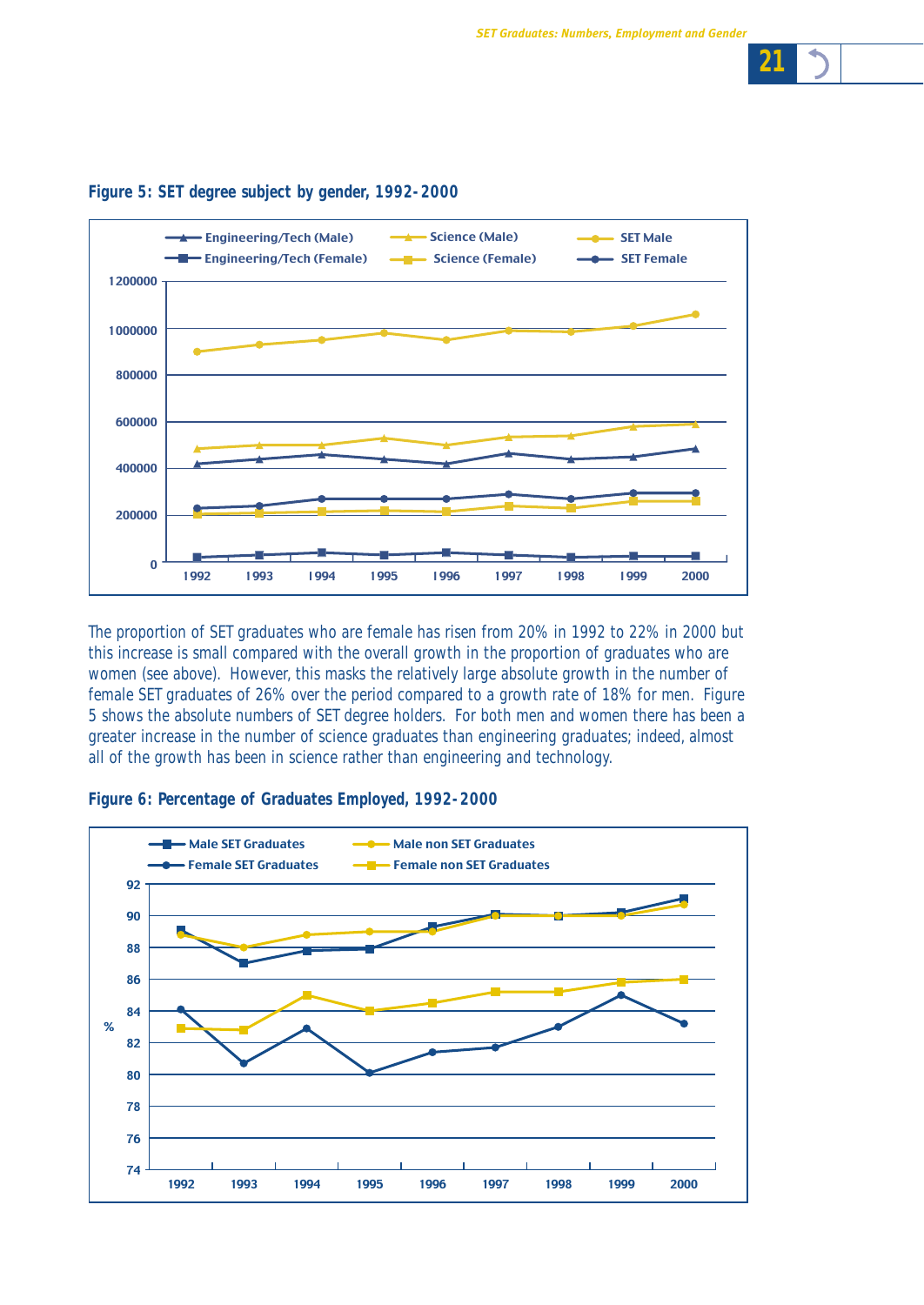

LFS data reveals that the recession of the early 1990s hit SET graduates harder than non-SET graduates (figure 6) and this is reflected in the qualitative research reported in the next chapter. Personal experience of redundancy, or the redundancy of colleagues and friends, has had a negative impact on the image of SET employment held by some of the SET graduates we interviewed, especially those now working in other areas.

### **Case Study Man A**

Man A started his career after his computing degree at a large US company with research and manufacturing facilities in the UK. His job on the manufacturing side of the company was made redundant but he moved into sales and marketing with the same company. After a few years he was clear in his mind that he wanted to return to a more technical function, so he applied for a job in a new area of R&D and was successful. This might have been because the area was new, and no one had much experience in it but he also demonstrated the ability to learn quickly. However, he still needed to catch up and put in a lot of time at the weekends and in the evenings in the first year, often in the office, to get up to speed.

Man A said that the experience of working in a completely different area has improved his skills, especially in communication. But he didn't think that it would have been easy to break into this technical position from outside the company. His line manager took a risk because he already knew him. Man A had begun to think that he would have to leave the company and perhaps do a PhD before he would be able to make the transition. Indeed this was how others had made the change.

Towards the end of the 1990s male SET graduates caught up and overtook their non-SET counterparts in terms of their employment rate. However, female SET graduates were consistently less likely to be economically active than non-SET degree holders, although the employment levels of both generally rose during the decade.

Focusing on employment in SET occupations, figure 7 reveals that less than a half of male SET graduates and approximately a quarter of female SET graduates are employed in the key SET occupational groups as defined at the start of this chapter. This reinforces the point made above, that both men and women, but particularly women, appear to use SET degrees as a broadly applicable qualification. It appears that more recently a slightly higher proportion of female SET graduates have been working in SET occupations, while the proportion of men has remained broadly constant over the period 1992-2000. Bearing in mind that the overall number of both male and female SET graduates has increased since 1992, this means that there are now more SET graduates employed in SET occupations.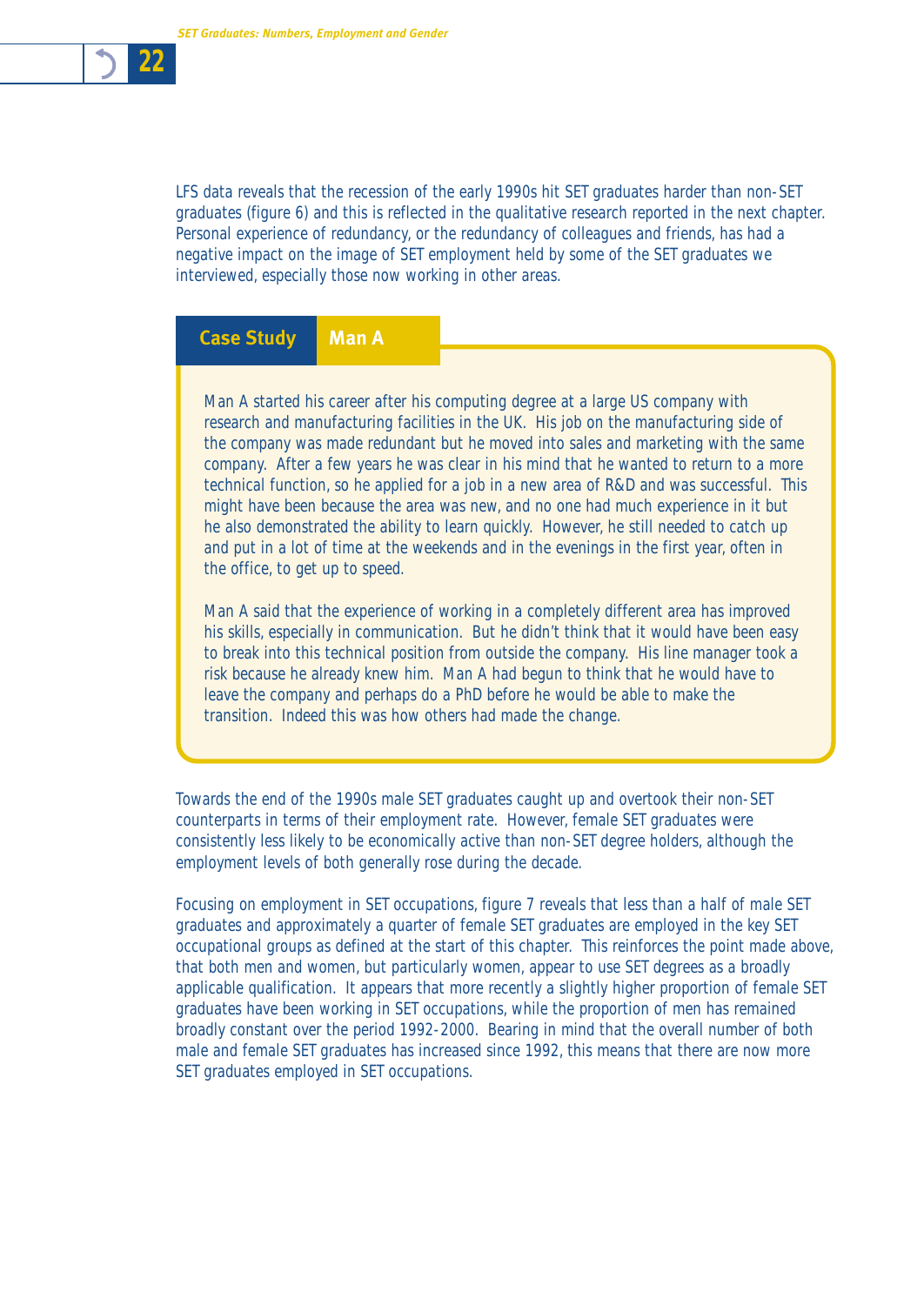



### **Figure 7: Percentage of SET degree holders employed in SET, 1992-2000**

The majority of SET degree holders are not employed in SET occupations as defined in this study. They may, however, be going into related occupations in SET industries, such as sales and marketing. For example GlaxoSmithKline employs 16,500 staff worldwide in research and development but over 43,000 in sales, many of whom will be scientifically qualified. Others use their degree as an entry-level qualification to other occupations. The IER report details the full spread of career options taken up by SET graduates. Figures 8a and 8b show the principal occupations of SET graduates by gender and age in 2000. Principal occupations were defined as those where in excess of 3% of SET graduates of either gender are employed.

There are some interesting results. Over a quarter of male SET graduates aged under 30 are employed in computer-related careers, but the percentage of men in computing declines with age. Young women are much less likely to work in computing than young men but, perhaps surprisingly, a higher proportion of women in the middle age bracket work in this area. This ties in with the later observation that women SET graduates returning to work are more likely to be employed in this sector than other women.

Older men, aged 30 and over, are more likely to be in production or specialist management roles. It is interesting to note that a similar percentage of male SET graduates are engineers and technologists in each age group.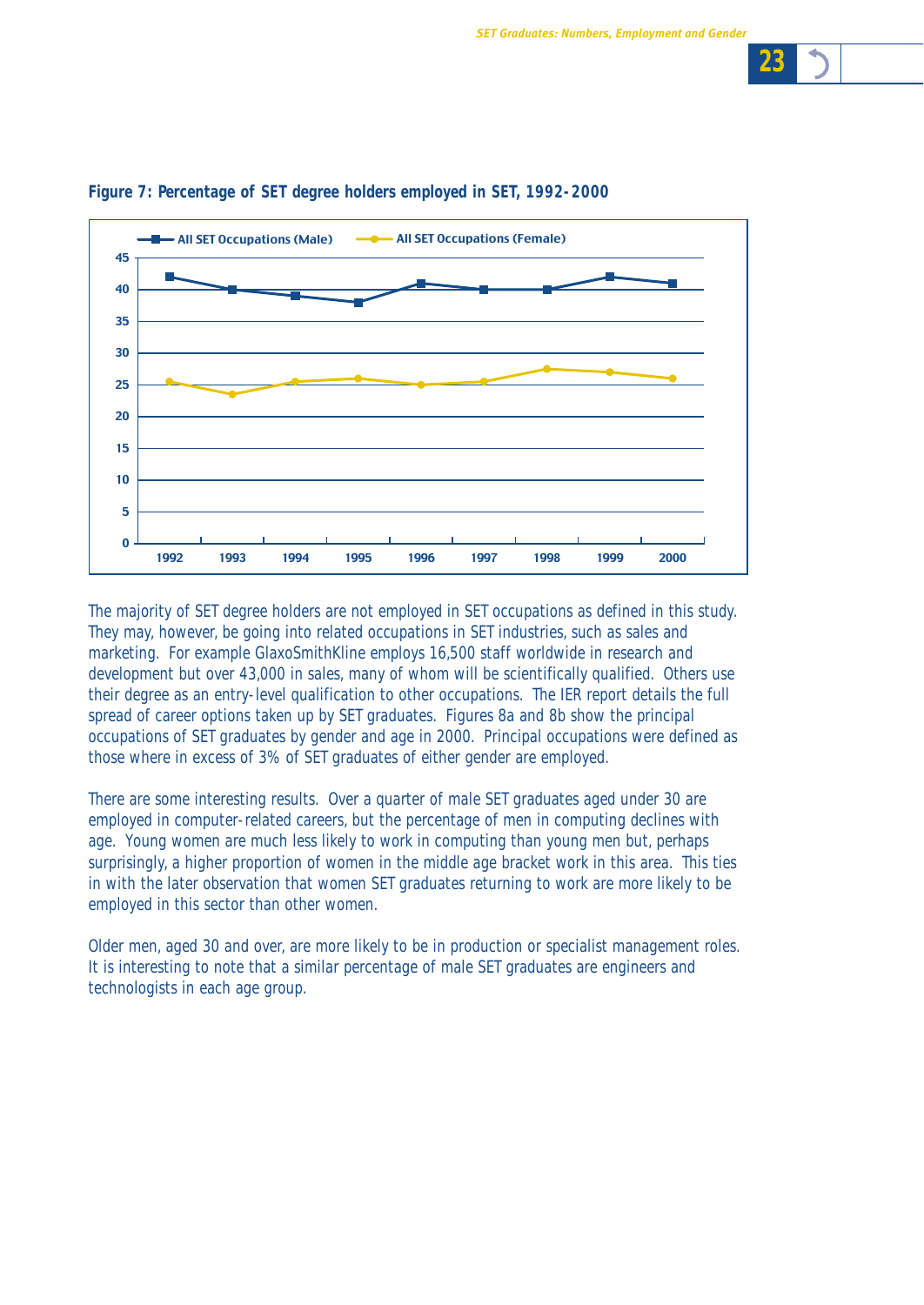

### **Figure 8a: Principal occupations of SET graduates, 2000 (percentages)**

Looking at the situation for women it can be seen that the percentage of women in technician roles declines with age, but more young women than young men are employed in this way. Younger women are employed in the financial and business professions to a greater extent than their older counterparts. This seems to be a clear example of younger women using their degree as an entry-level qualification rather than as something that is essentially vocational. This is reinforced in the more detailed data presented in the IER report, which shows that female SET graduates work in a more diverse range of careers than male SET graduates.

Figure 8a reveals some interesting points with regard to teaching as a career choice. First, it is a principal career option for women SET graduates. It can clearly be seen that teaching is attractive to young women, with 12% of 16-29-year-old women SET graduates employed in the profession in 2000, a higher proportion than in any other single profession. The proportion of women SET graduates who were teachers increases with age and in the oldest group two out of five women with SET degrees were teachers. It has been hypothesised that older women are employed in teaching because fewer occupations were open to them when they graduated than are open to young women graduating today (Blackwell, 2001).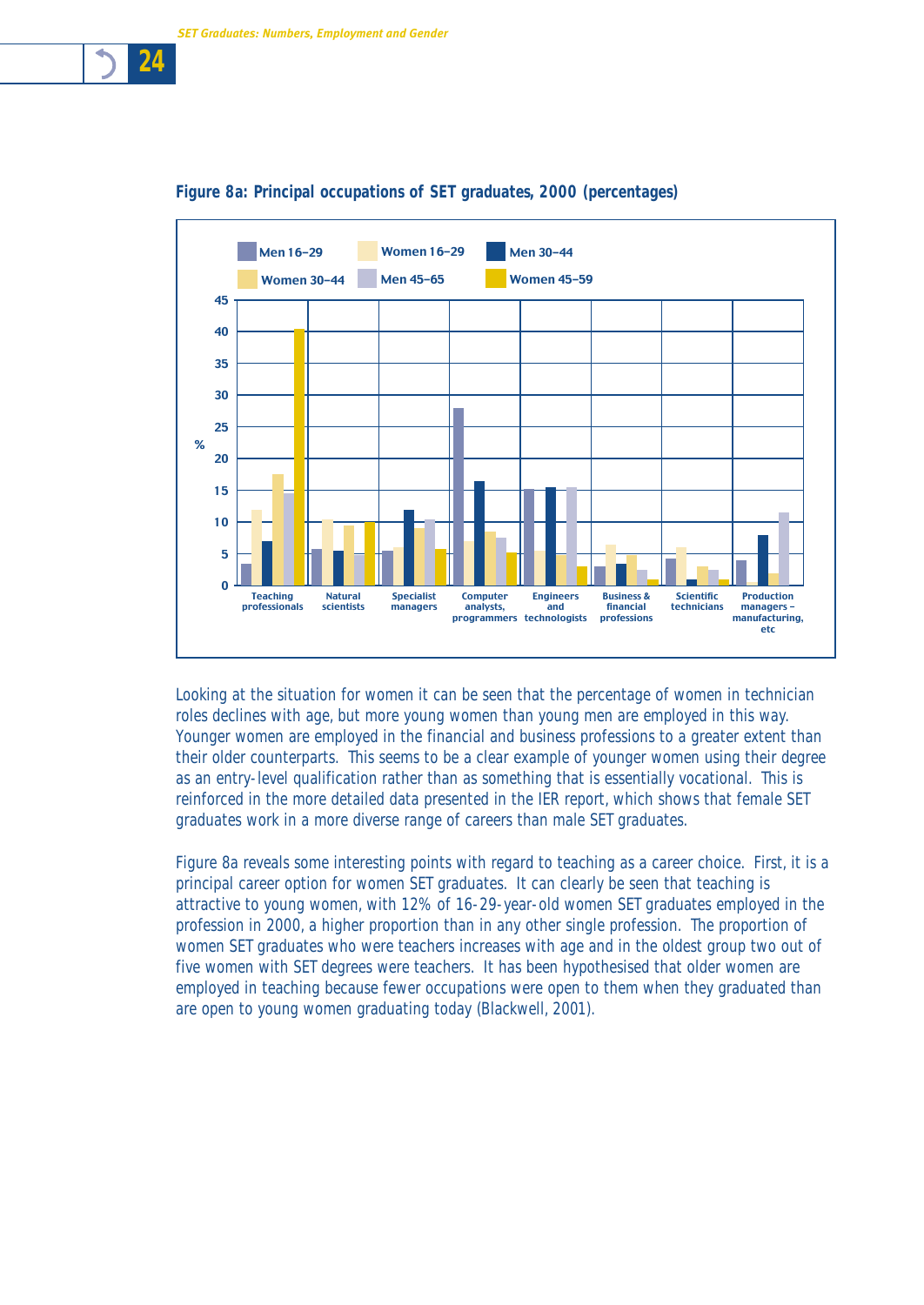



### **Figure 8b: Principal occupations of SET graduates, 2000 (total numbers)**

However, it is also true that for male SET graduates, the likelihood of being a teacher increases with age and figure 8b shows that almost half of the SET graduates in teaching are over 45. The qualitative research undertaken during this study identified that for some men this was the result of redundancy while some women saw teaching as something they might consider later in life, when they had children or if other options did not work out. It is worth considering further analysis of the supply of science teachers, if moving into teaching later in life is a reasonably common decision for SET graduates then the concentration of teachers in the older group is not necessarily a concern. If, however, many of the existing teachers in the older age bracket have been in teaching since graduating, then the supply of SET-educated teachers may become seriously constrained. If teaching is a choice made later in life it would appear sensible to continue the efforts to draw in SET graduates to teaching in mid-career. This is a strategy that could work equally for both genders, whose past employment and other experiences will provide teachers with a range of skills and experience.

Figure 8b also confirms that a large number of male SET graduates have reached specialist or production management posts by their mid-forties.

It should be remembered that although the number of SET graduates qualifying is increasing year on year, the number of SET graduates in the 16-29 bracket is smaller than that in the 30-45 range as most people do not graduate until their early twenties.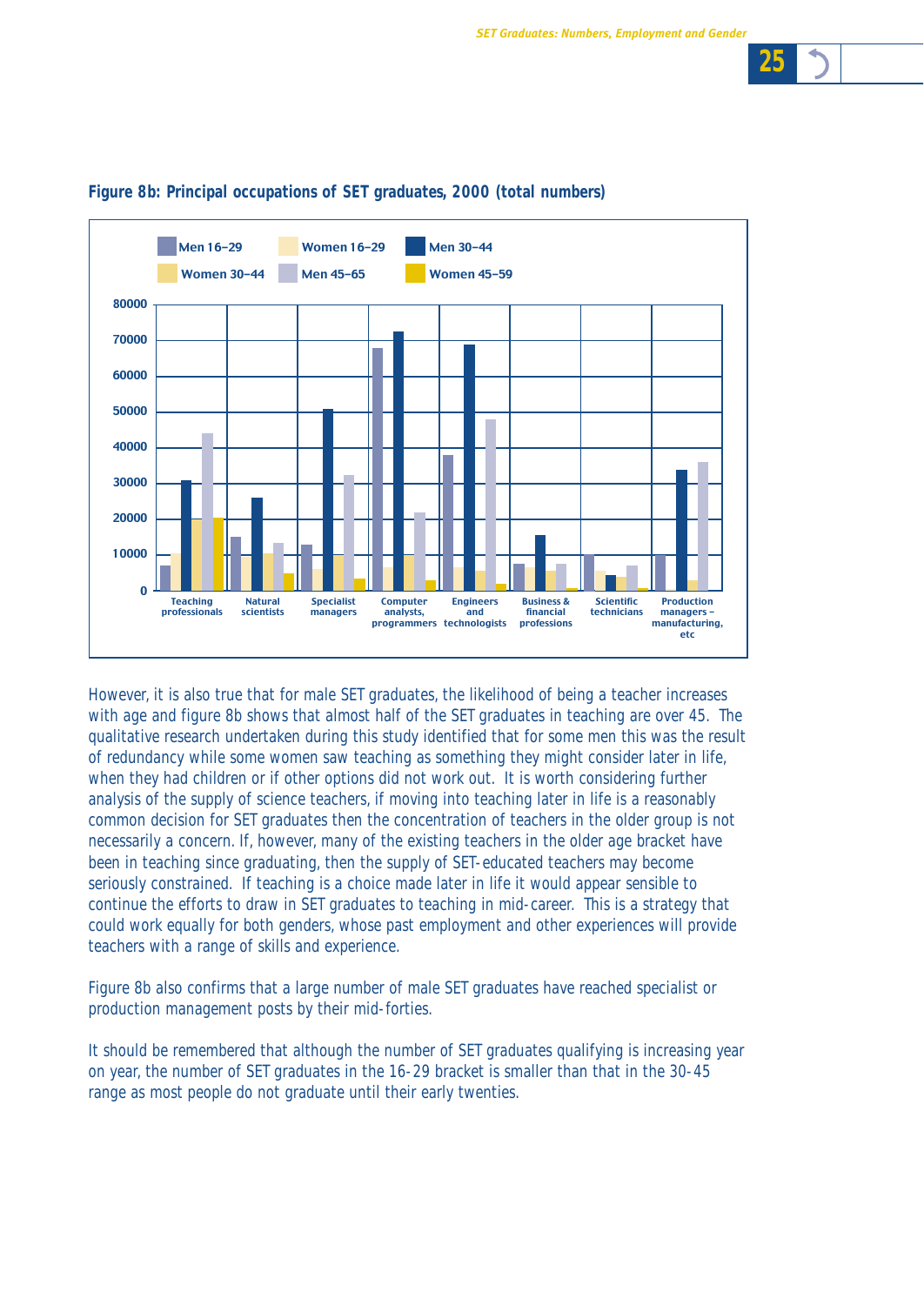### **Figure 9: Occupation of SET graduates within SET, 1992-2000**



Looking at employment within SET, women SET graduates are more likely than their male counterparts to be employed in science rather than engineering and technology or computing. This reflects the subjects they are studying to degree level (figure 5). Women SET graduates are also more likely than men to be employed as scientific technicians, although figure 8 shows that employment in this particular occupation is strongly correlated to the age of female SET graduates.

Figure 9 looks at the occupations of those employed within SET. A number of points are evident. First, the percentage of male SET graduates employed as engineers and technologists has been falling over the 1990s while the percentage employed as computer analysts and programmers has risen.

The pattern for women is different. Women are more likely to be employed in the natural sciences than in engineering and technology, although a greater proportion of women SET graduates have found employment in these latter occupations towards the end of the period. The increase in demand for computing staff is evident but there is a suggestion in the data that women may have suffered greater job losses than men from the end of the "dot.com" boom. However, this may be a blip in the overall trend, resulting from the small sample sizes.

Women with children need flexibility, as the next chapter shows. Choosing to work in science rather than computing, engineering and technology may, therefore, not be the best strategy for women SET graduates in terms of the potential for flexible career options later in life. Not only has employment growth been greater in the engineering and technology sector (Wilson, 2000)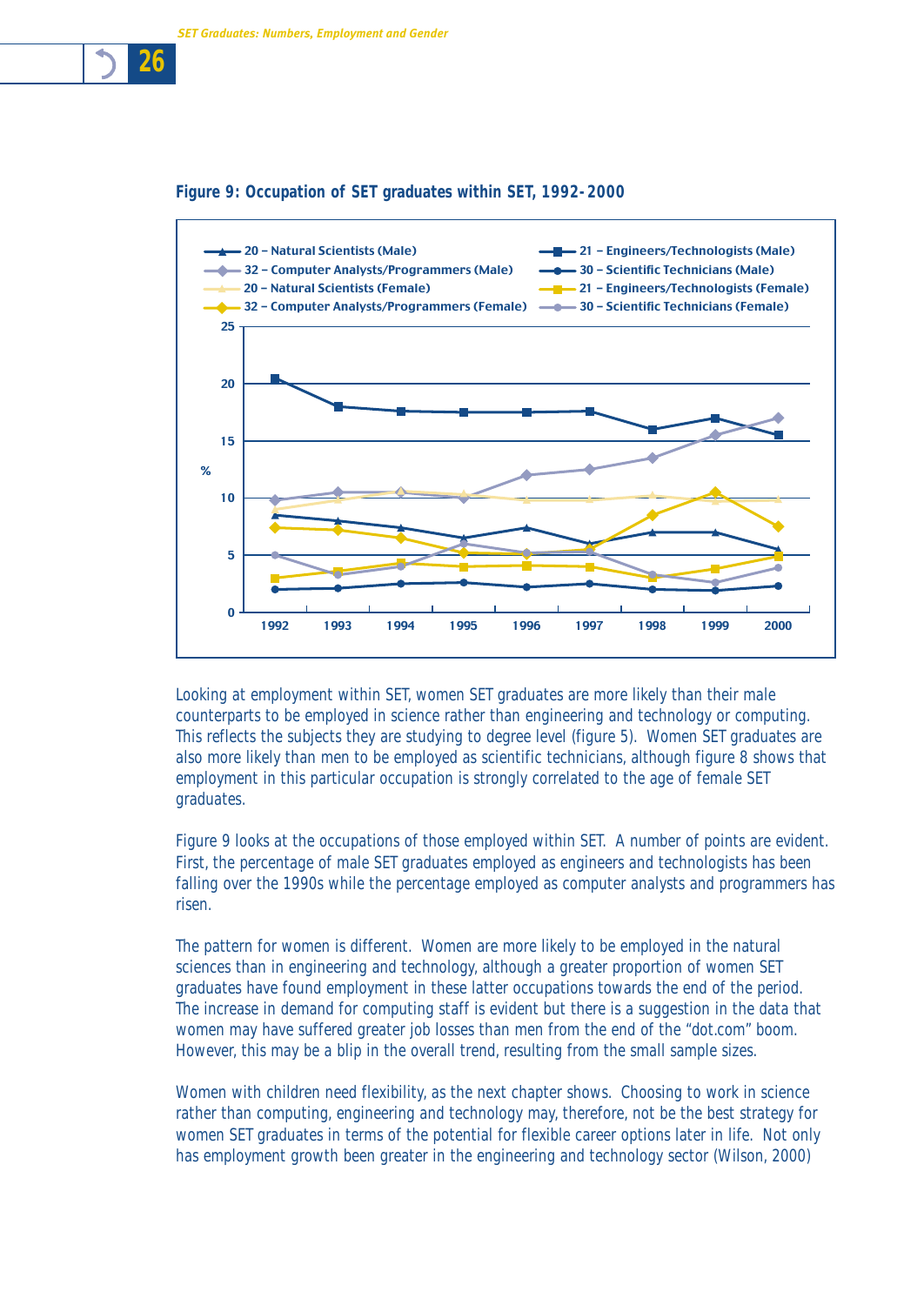

but the qualitative research undertaken as part of this study suggests that science occupations may be less flexible than technology and engineering. The interviews with returners and human resources staff, reported in more detail in the next chapters, suggest that this is because jobs in science tend to require at least some time spent in laboratories or with particular facilities. The respondents suggested that technical and to a lesser extent, engineering, jobs can be done offsite, including from home, because research and design work is more likely to be computer-based.

# 2.5 Female SET Graduates



**Figure 10: Employment of female SET graduates within SET, 1992-2000**

When the total number of female SET graduates employed within the key SET occupations is considered (figure 10), we can see that from 1992 to 2000 there are increasing numbers employed in all of the occupations, save for that generally regarded as the most "junior", scientific technicians. In particular, the number of women in computing has increased markedly.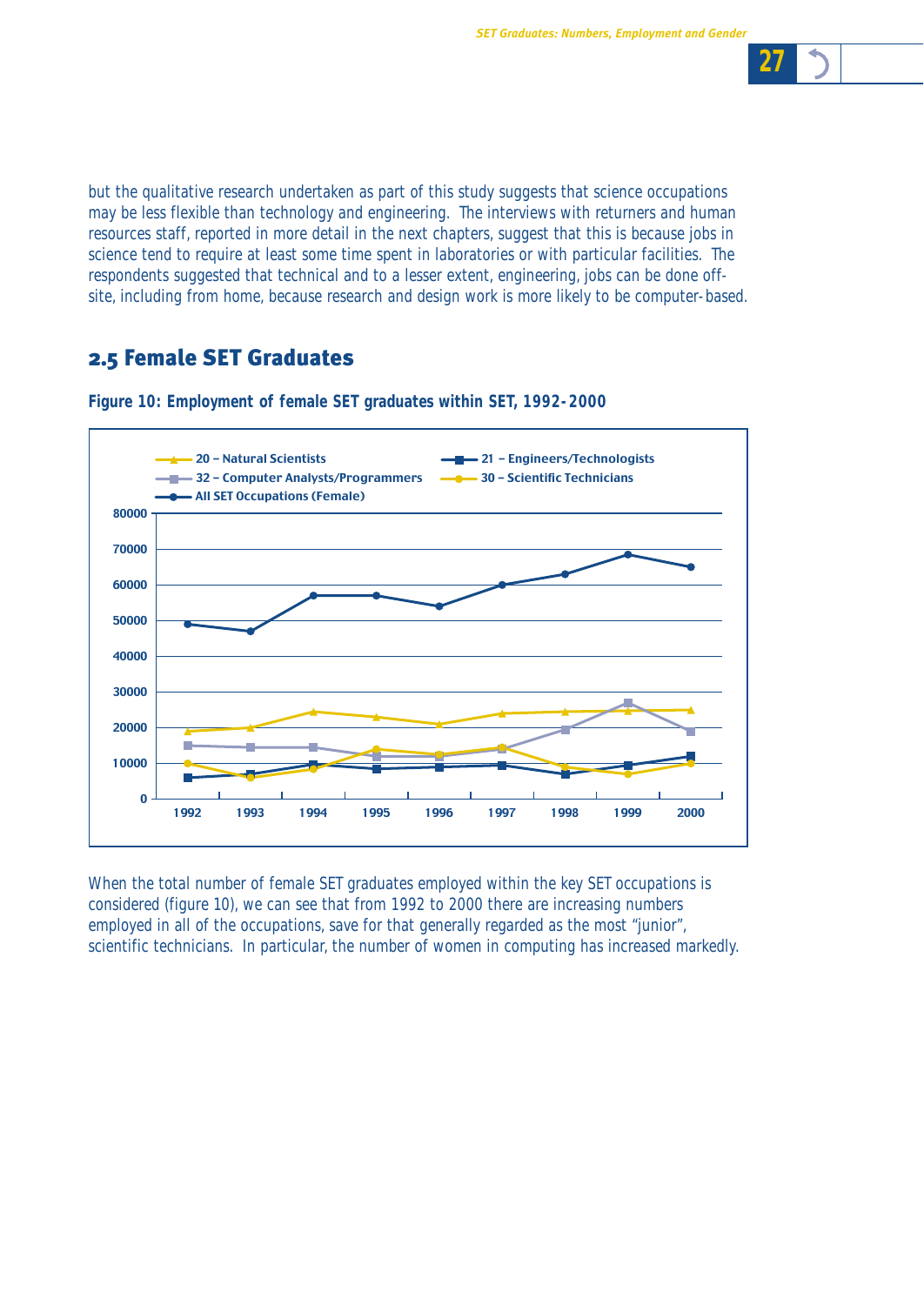

### **Figure 11: Employment of Female SET graduates in SET by age, 1992-2000**

Figure 11 shows the percentages of female SET graduates in each of three age groups employed in SET occupations. A greater proportion of the youngest age group, compared with the older age groups, are employed in SET occupations. Interestingly, the percentage of women in the oldest category who are employed in SET has been rising. The absolute number of older women employed in SET has risen from 4,500 to over 10,000 over the period. This could be due to either more women staying in SET careers or some returning in later life. The IER report provides full data on the occupational categories for all age groups and while the sample sizes are small for the oldest group there is an indication that the number of them employed in computer-related jobs is increasing, suggesting that some degree of retraining and returning is occurring.



**Figure 12: Economic activity of women with SET and non-SET degrees, 1992-2000**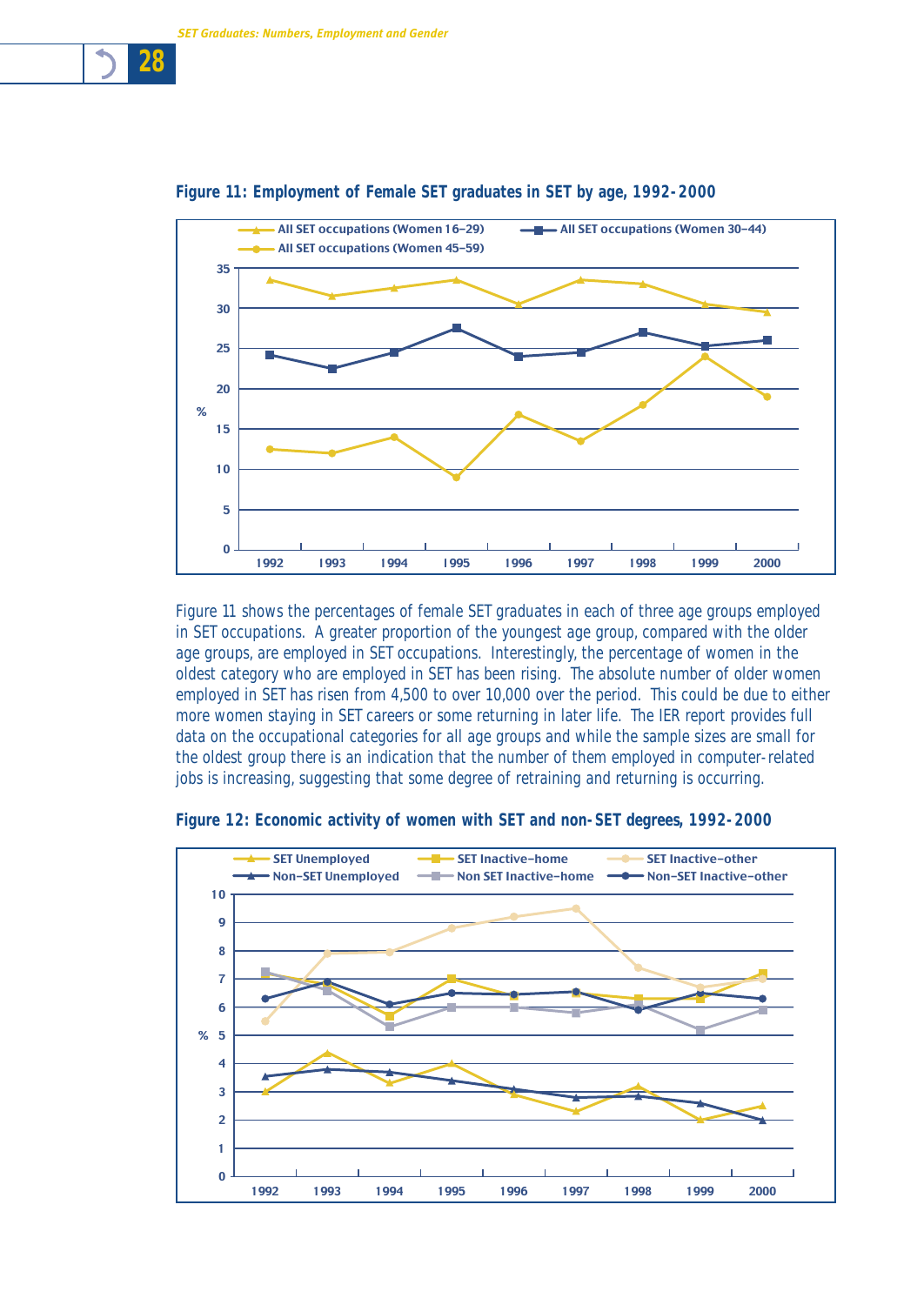

Figure 12 looks in more depth at female graduates who are economically inactive. For female graduates over the period 1992-2000 the levels of unemployment amongst those with both SET and non-SET degrees were very similar. However, there was a consistently larger proportion of SET graduates who were "inactive-home" and higher rates of SET graduates who were "inactiveother" although the gap between SET and non-SET graduates in this last category has diminished in the later years.

In order to investigate this lower level of economic activity amongst SET graduates further, the LFS was used to examine the nature of SET occupations in terms of hours worked and the prevalence of part-time and shift working. The purpose of this analysis was to identify whether or not there are specific problems that women SET graduates working in SET might face when compared to women in other graduate level occupations.

# 2.6 Flexible working

During the qualitative research, some interviewees suggested that SET graduate occupations, as defined by this study, might be less flexible and more demanding in terms of hours worked and flexibility, than non-SET graduate occupations. We therefore compared the hours worked by women SET graduates employed in SET occupations with the hours worked by women SET graduates in all other occupations, benchmarked against all employed women (both graduates and non-graduates). For these same three groups we also compared the prevalence of part-time and shift work.

### **2.6.1 Hours worked**

Figure 13 shows the average hours worked by SET graduates in SET and non-SET occupations, compared to the average for all women. Comparing the usual hours worked per week by female SET graduates working in SET and non-SET occupations we can see that taken over the decade there is little difference. Certainly there is no indication that women SET graduates are choosing non-SET jobs in order to work fewer hours.



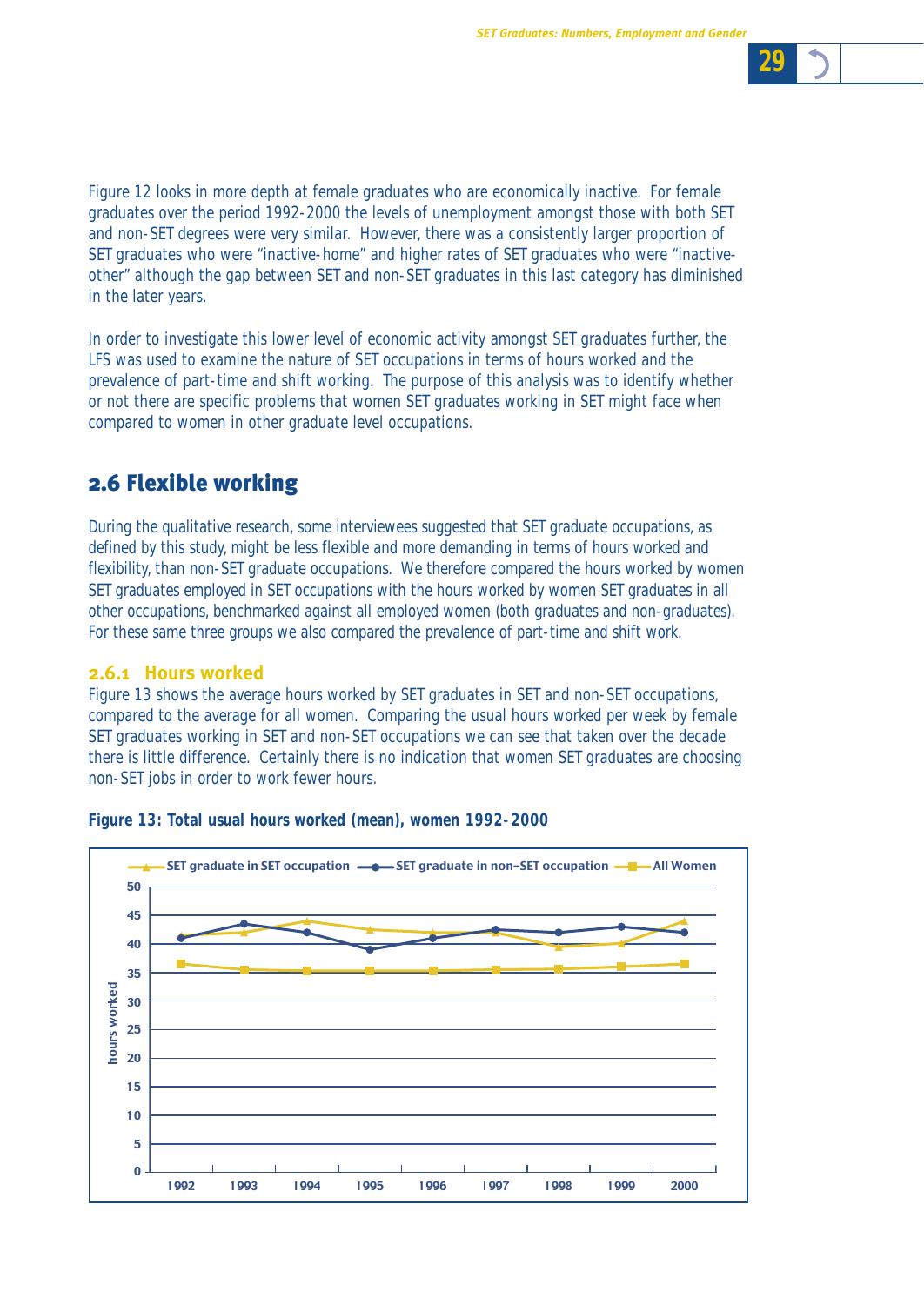

### **2.6.2 Shift work**

Figure 14 shows that women with SET degrees are far less likely to work shifts than other women. Comparing women SET graduates in SET and non-SET occupations we can see that despite some slight variations over the period, which has been exacerbated in this figure by the small sample sizes, that there is little marked difference apparent.

**Figure 14: Shift work in main job, women 1992-2000** 



The interviews with employers in the SET production sector found that shift working is likely to be required in the early stages of a graduate career and this is borne out by the detailed data in The IER report. However, these results suggest that shift work per se is not something that disproportionately affects women working in SET occupations.

### **2.6.3 Part-time working**

Figure 15 compares the preponderance of part-time working for female SET graduates working in SET occupations compared with those working in non-SET occupations. The chart also shows the percentage of all women who work part-time. It shows clearly that women with SET degrees are far less likely to work part-time than other women. The latter is heavily skewed by the dominance of non-graduates in the labour force. The IER report shows that graduates (from any discipline) are less likely to work part-time than non-graduates.

There is also a significant difference between SET graduate women working in SET and non-SET occupations, with the latter much more likely to work part-time. The interviews with employers that are discussed in chapter 5 cast some insights into the reasons for this. (See also McRae et al, 1991). The availability of part-time work for women in the SET sector is an issue that needs further investigation. This may be a reason why women with SET degrees are less likely to be employed once they have children, an issue that is discussed below.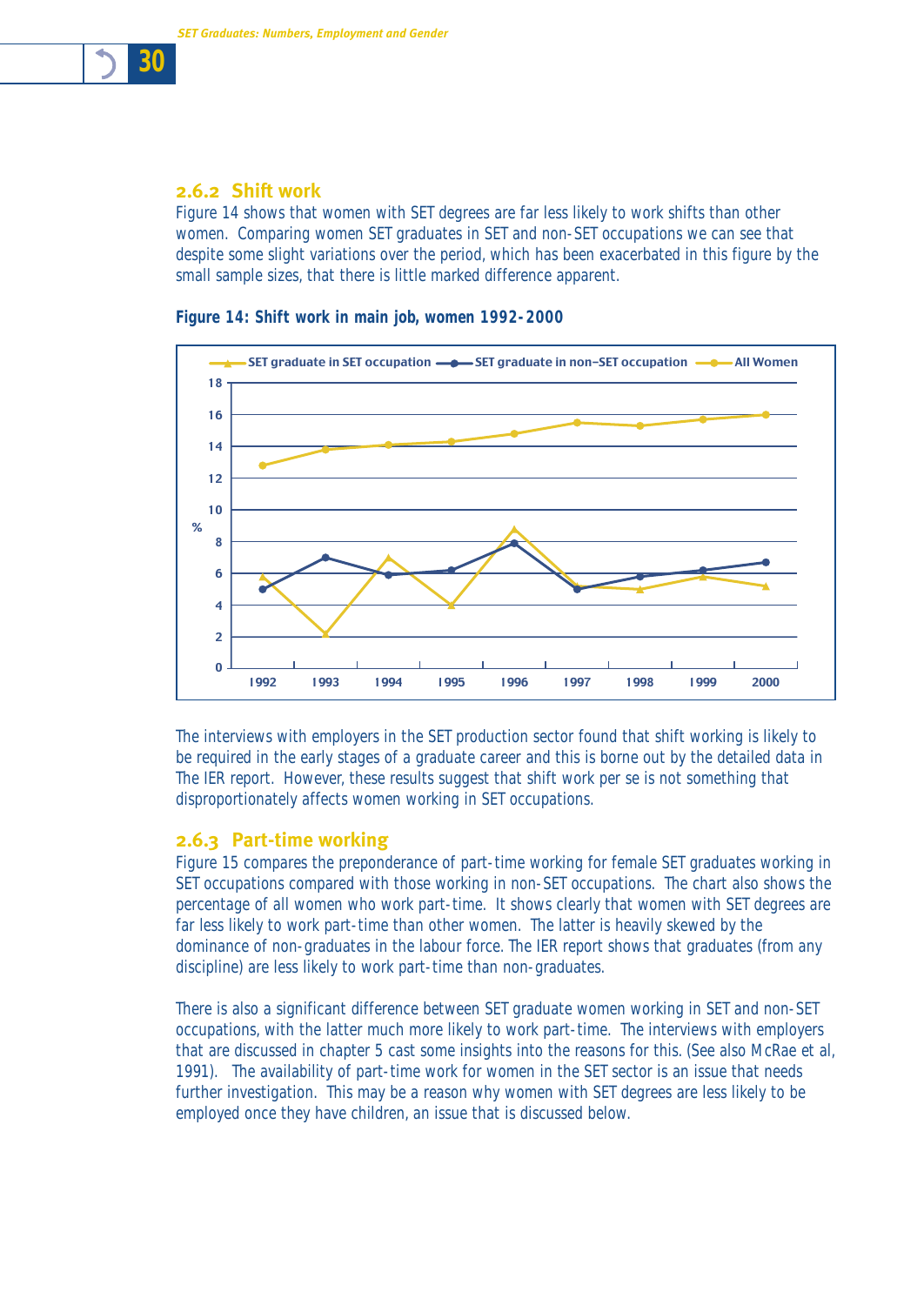

### **Figure 15: Part-time employment in main job, women 1992-2000**

# 2.7 The Impact on Women's Employment of Dependent Children

While economic activity amongst women with children has increased in the labour market, women with dependent children, and particularly dependent children under five years of age, are less likely to be employed than those without children. This is also the case amongst women with qualifications (Adams and Tancred, 2000). Glover (1994), examining the economic situation of women with SET qualifications, found that while the number of children has little effect upon the employment status of women with SET qualifications, the age of the youngest child has a significant negative effect. Those with younger children are more likely to work part-time compared to women with no or older dependent children. Devine (1992) found in her study of women with SET qualifications, that childcare responsibilities were judged the greatest impediment to career progression. Figure 16 illustrates the impact the presence of dependent children under five has upon female employment. This is the case for both women with SET and non-SET degrees, with little noticeable difference when the data is taken over the full period.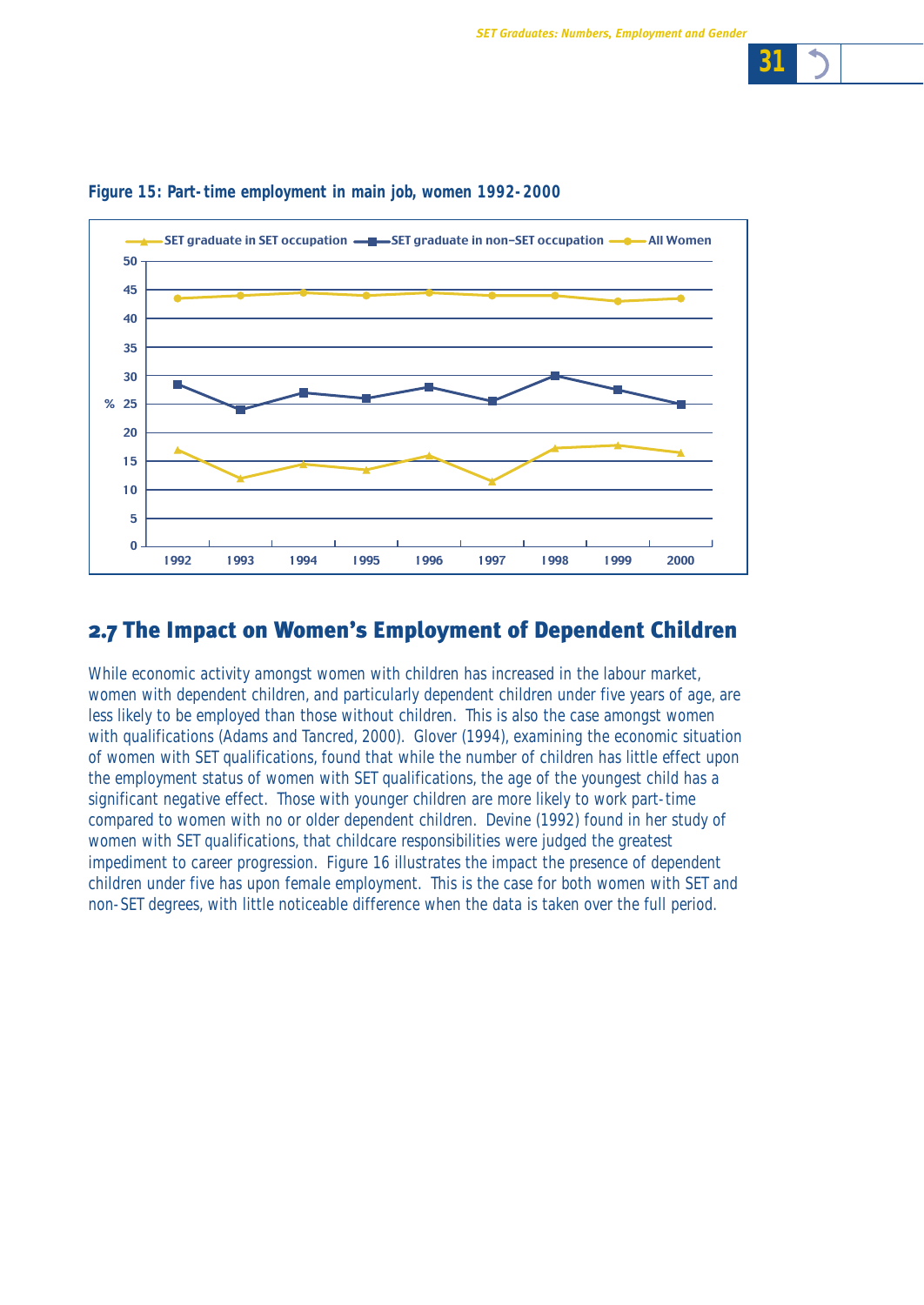



The detailed data in the IER report shows that there has been a steady increase in the proportion of SET and non-SET graduate women with young children who work, although there are considerable year-on-year fluctuations due to the small sample size. To some extent this reflects the increasing tendency of women to take maternity leave and return to their job rather than leaving work (Thair and Risdon, 1999).

Women with dependent children under five are the least likely to be employed and there is little difference between SET and non-SET degree holders. Of much greater interest for this study is that women with SET degrees and dependent children all over five are increasingly less likely to be employed and are noticeably less likely to be employed than their non-SET counterparts. As figure 15 shows and chapter 5 illustrates further, this might be the result of less flexible employment conditions in the SET sector. When children are at an age that childcare has to fit round the school day it can be more difficult to organise than all-day care for pre-school children. In the qualitative research, employers, as well as women with children, recognised after-school and holiday care as "the real issue".

The proportion of women with SET degrees employed in SET occupations has remained fairly steady at around 25% but the family composition of these employees is changing.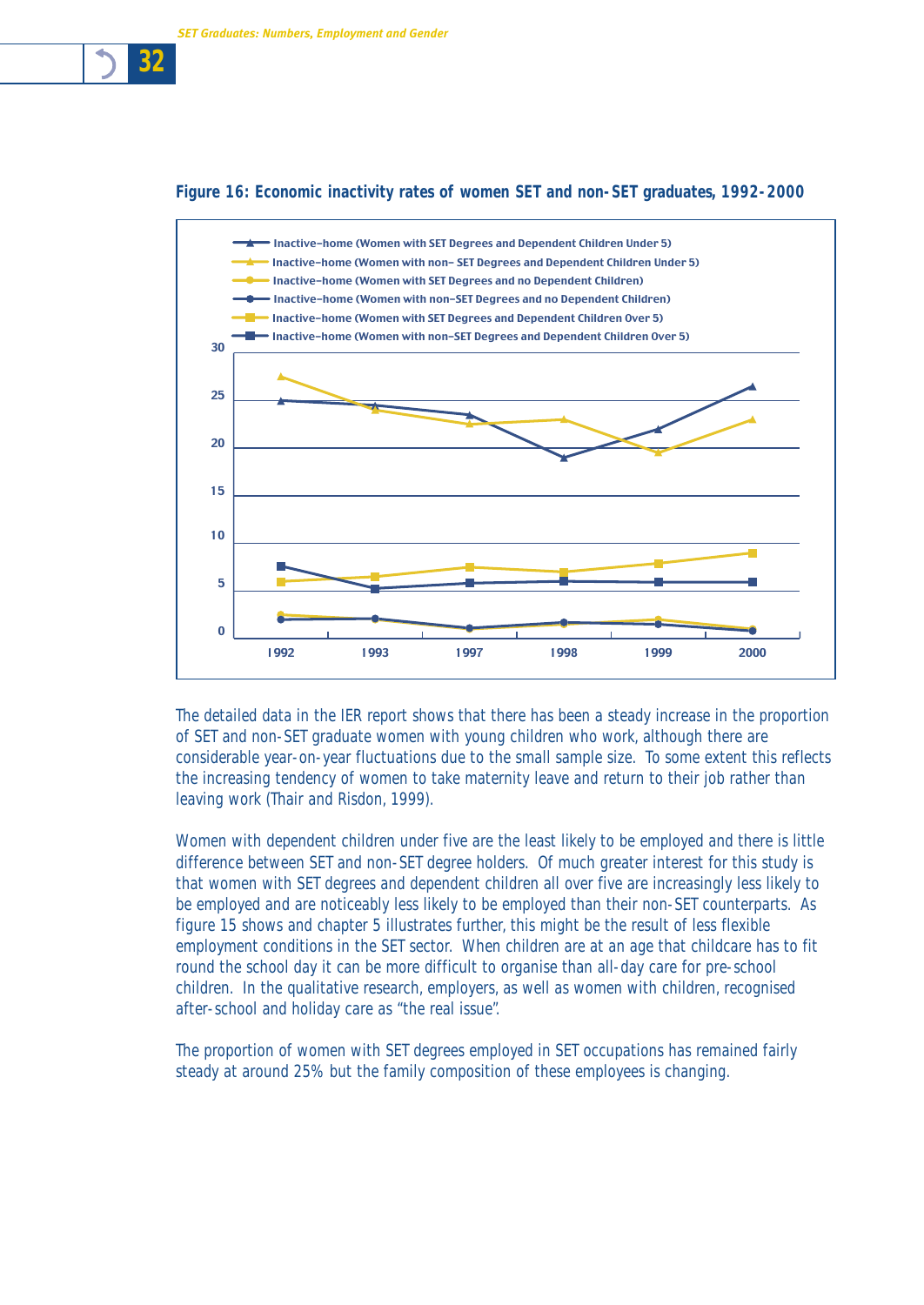

### **Figure 17: Impact of children on employment of women SET graduates, 1992-2000**

It can be seen from figure 17 that a greater proportion of female SET degree holders without children are employed in SET occupations than those with children. However, over the period of the study the gap has narrowed considerably. This is probably a reflection of increasing emphasis on work-life balance practices in SET industries. Companies have put considerable effort into policies to retain staff after maternity leave. For example, Glaxo Wellcome (as was) introduced flexible work and childcare services and saw the return rate for employees after maternity leave increase from 40% to 97%. The implementation of these programmes is reflected in the fairly rapid increase in the proportion of women with children under five in employment between 1993 and 1999, which has now levelled off.

The difficulties faced by those with dependent children over five are reflected in figure 17. While there has also been an increase in the proportion of women with dependent children over five who work, the proportion is lower than for those with younger children. The LFS analysis presented above suggests that the structure of work in SET may be a reason for this as part-time working is less prevalent. The interviews with employers presented in chapter 5 provide evidence that while it has become "commonplace" and accepted in some industries for women to reduce their hours for a period of years mid-career, this has not happened to the same extent in SETbased industries. While there are practical reasons for this, such as the need to use specialist resources to conduct tests and experiments, human resource personnel believed that some line managers were resistant to change, did not understand the issues facing those with caring responsibilities, nor the business case for flexibility and "[did] not think creatively enough" about solutions to individual circumstances. There was also the suggestion that employees are not prepared to challenge existing cultures.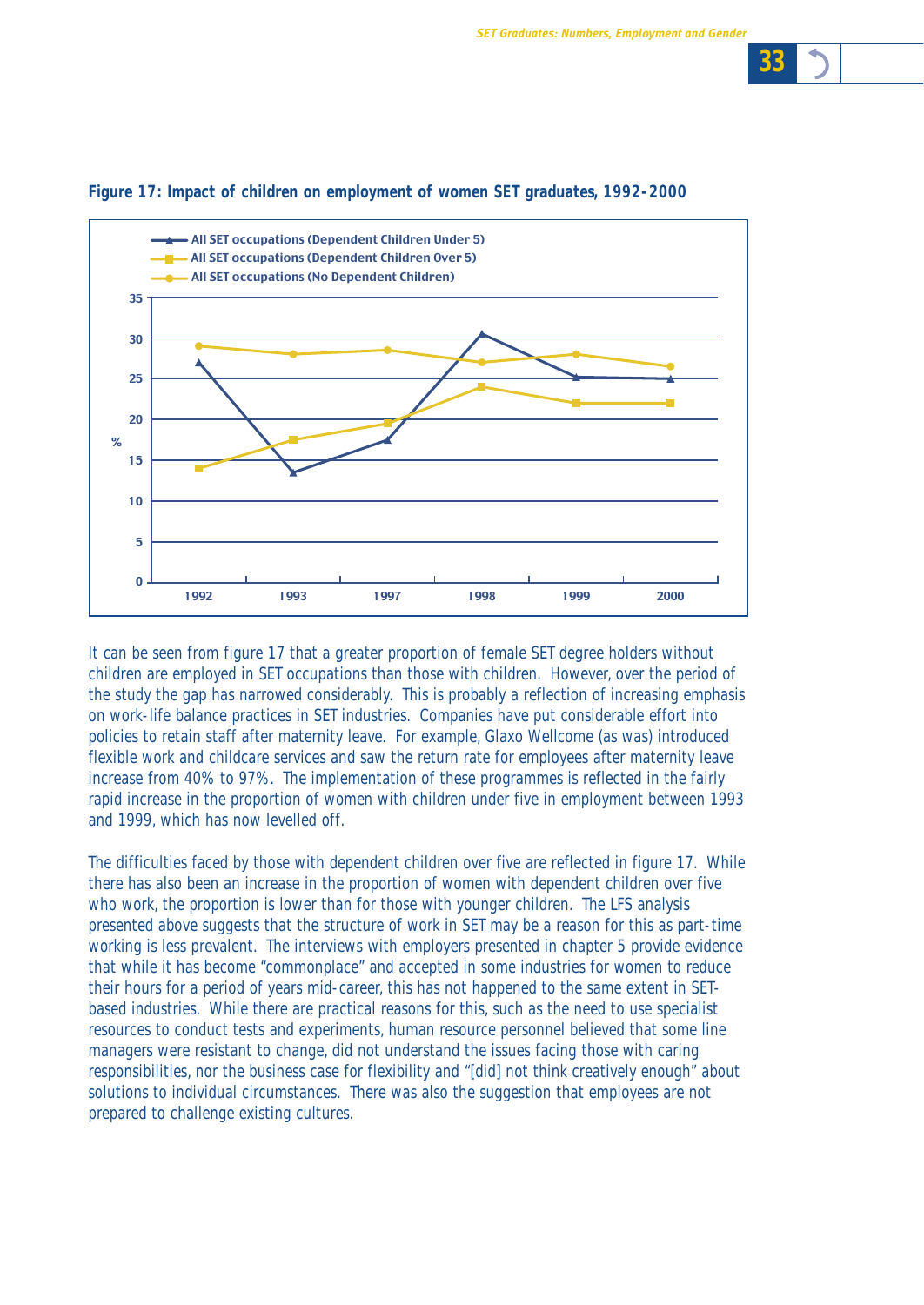# 2.8 Returning to Work

*34*

This section uses the LFS data to examine people returning to work in more detail. Within the constraints of the LFS, a returner is defined as someone who was working at the date of the LFS interview but not 12 months previously.



**Figure 18: Currently not employed women SET graduates, 1992-2000**

The LFS data in figure 18 shows that 51,000 women SET graduates were not employed in 2000. The trend since 1992 has been a gradual increase in the number of female SET graduates who were not employed. Most of the rise is a result of the increasing numbers of people who were either inactive - other or inactive - home a year previously. During the period of the study, the proportion of female SET graduates not employed fluctuated between 16 and 20% of the total number of women with SET degrees. Figure 23 reinforces the message that economically inactive female SET graduates tend to stay out of the labour market for extended periods.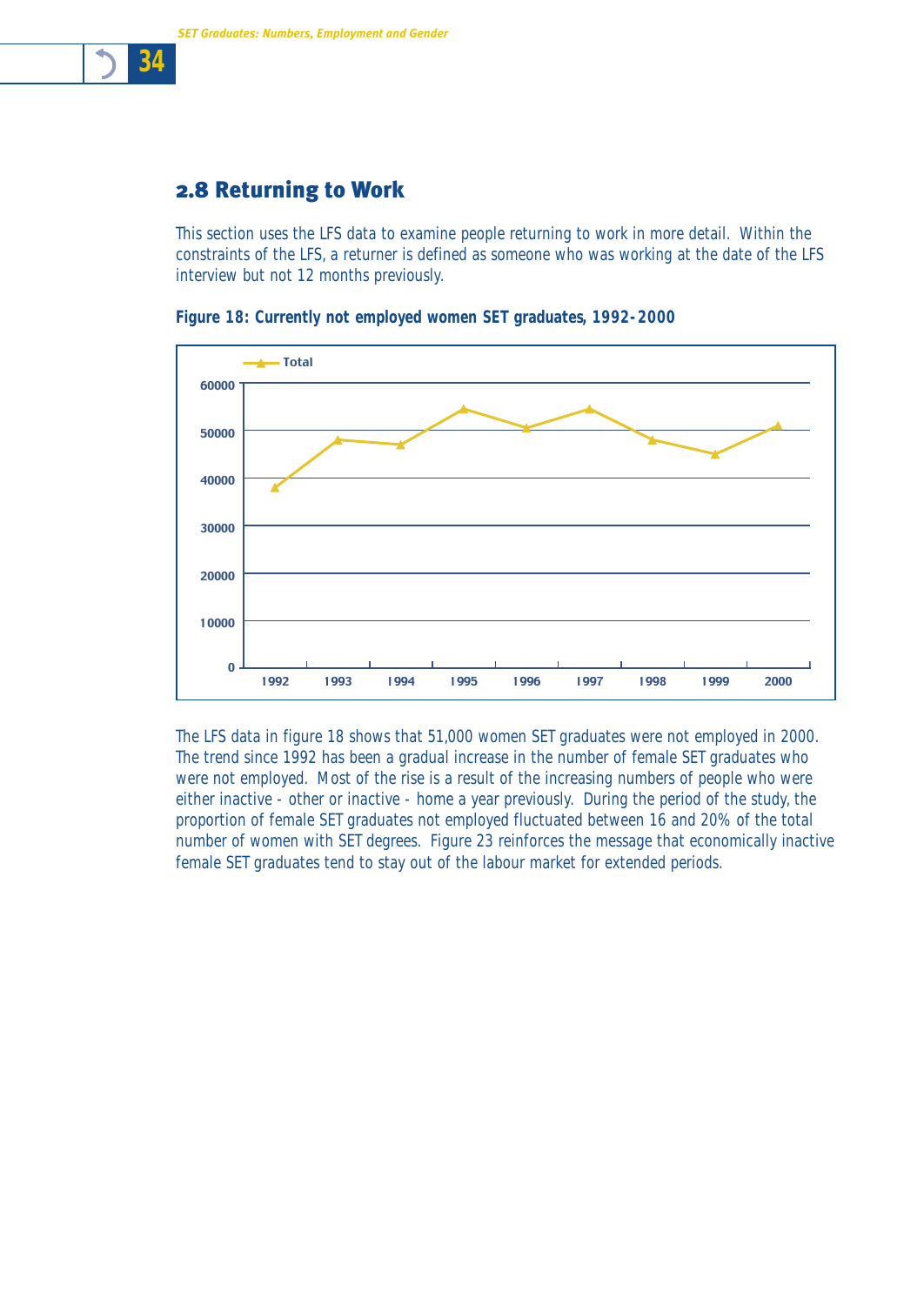

### **Figure 19: Employment status 12 months before LFS interview - SET graduates currently employed, 2000**

Approximately 250,000 women with SET degrees were employed in 2000, a figure that has risen steadily from 200,000 in 1992. Figure 19 shows the employment status 12 months before the LFS interview, for men and women separately. Some 1%, or just under 2,500 women had been inactive - home 12 months earlier, while no men employed at the time of interview were inactive – home one year previously.

**Returning to work from looking after a family is therefore predominantly an issue that affects women.** Dealing with the practical problems of returning to employment is the responsibility of employers, managers and partners as well as the women returning to work themselves.

However, there are far more male and female SET students and men and women with SET degrees who had been inactive for other reasons, moving into employment each year. In 2000 16,000 female SET students and 36,600 male SET students entered employment. One third of these women and one half of these men went into SET occupations. In addition, 3,000 women and 11,500 men SET graduates returned from unemployment and just under 19,000 women and over 67,000 men SET graduates who had not been working for other reasons, returned to work. They did not necessarily return to SET occupations. These other reasons are primarily: sick and disabled; waiting to start a job already secured; do not need or want to work; and retired. It is likely that most of the men in this group will be job changers waiting to start a job already secured, which suggests labour turnover of about 7% per annum. A sizable proportion of inactive women, however, have been out of employment for more than a year. This suggests they were not simply changing jobs.

The largest stock of experienced SET qualified people not working, at 51,000, is therefore, women not working, almost half of whom are looking after their families. It is therefore important to determine whether the proportion of these women who have returned to work in the last year, have returned to SET occupations or not.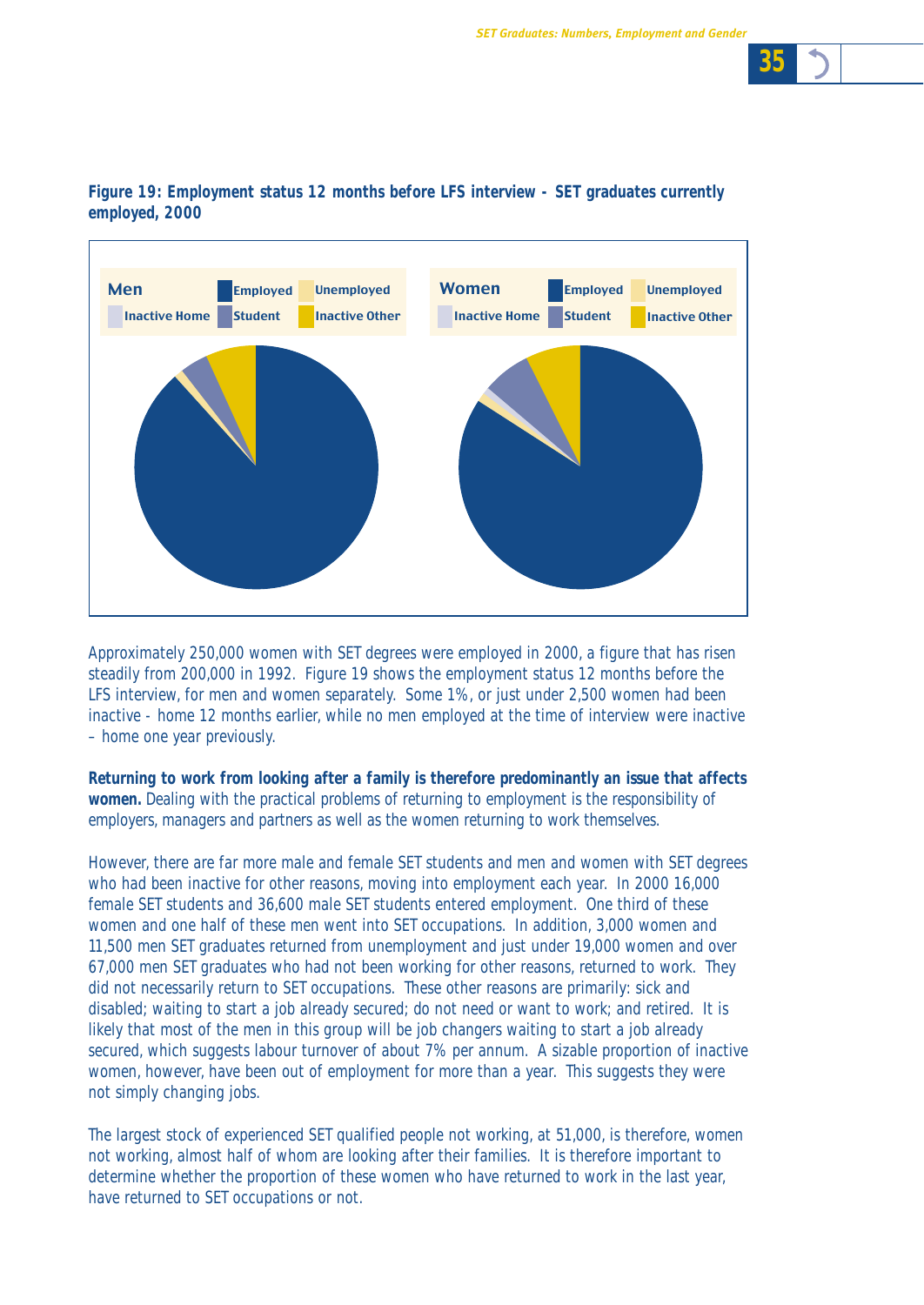



Figure 20 shows that in 2000 approximately one third of SET graduate women returners (8,000) returned to SET occupations. This means that women SET graduates who returned to the labour market in that year were more likely to be employed in a SET occupation than those women who are employed, but not returners. The more detailed data in the LFS shows that this is not a consistent trend over the analysis period, with the level of employment in SET occupations for returners fluctuating around the 25% level for all female SET graduates seen in figure 7. Within SET, women returners were more likely to be employed in engineering and computer occupations. The sample size is too small to allow us to look at women returning from inactive – home separately.

Although the small sample sizes of returners produce considerable year-to-year fluctuations in the data, and a longer time period would benefit the analysis, it is clear from figures 21 and 22 that returners were more likely to work part-time than other women but not to undertake shift work.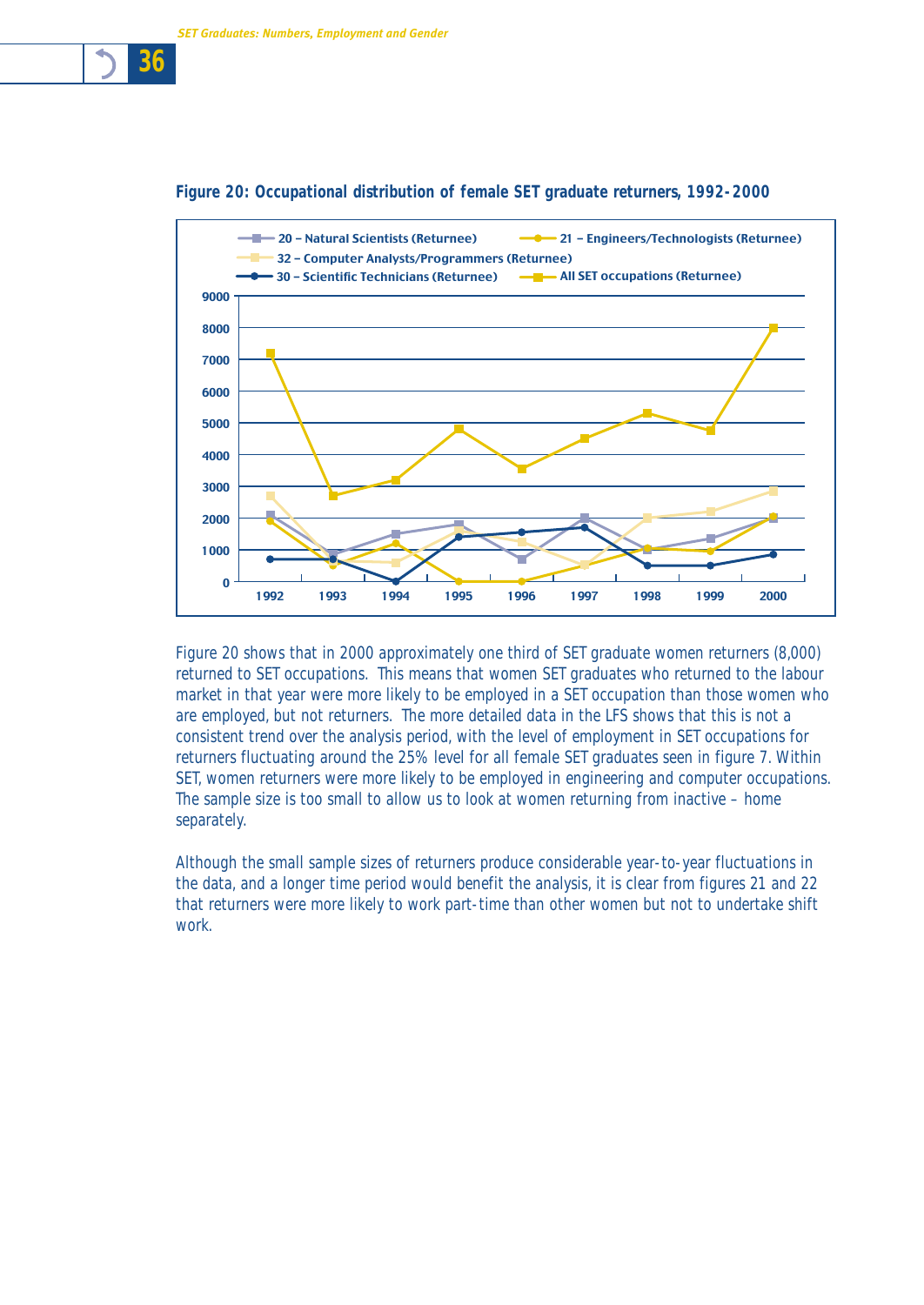

## **Figure 21: Part-time employment - women SET graduates, 1992-2000**

**Figure 22: Shift work - women SET graduates, 1992-2000**

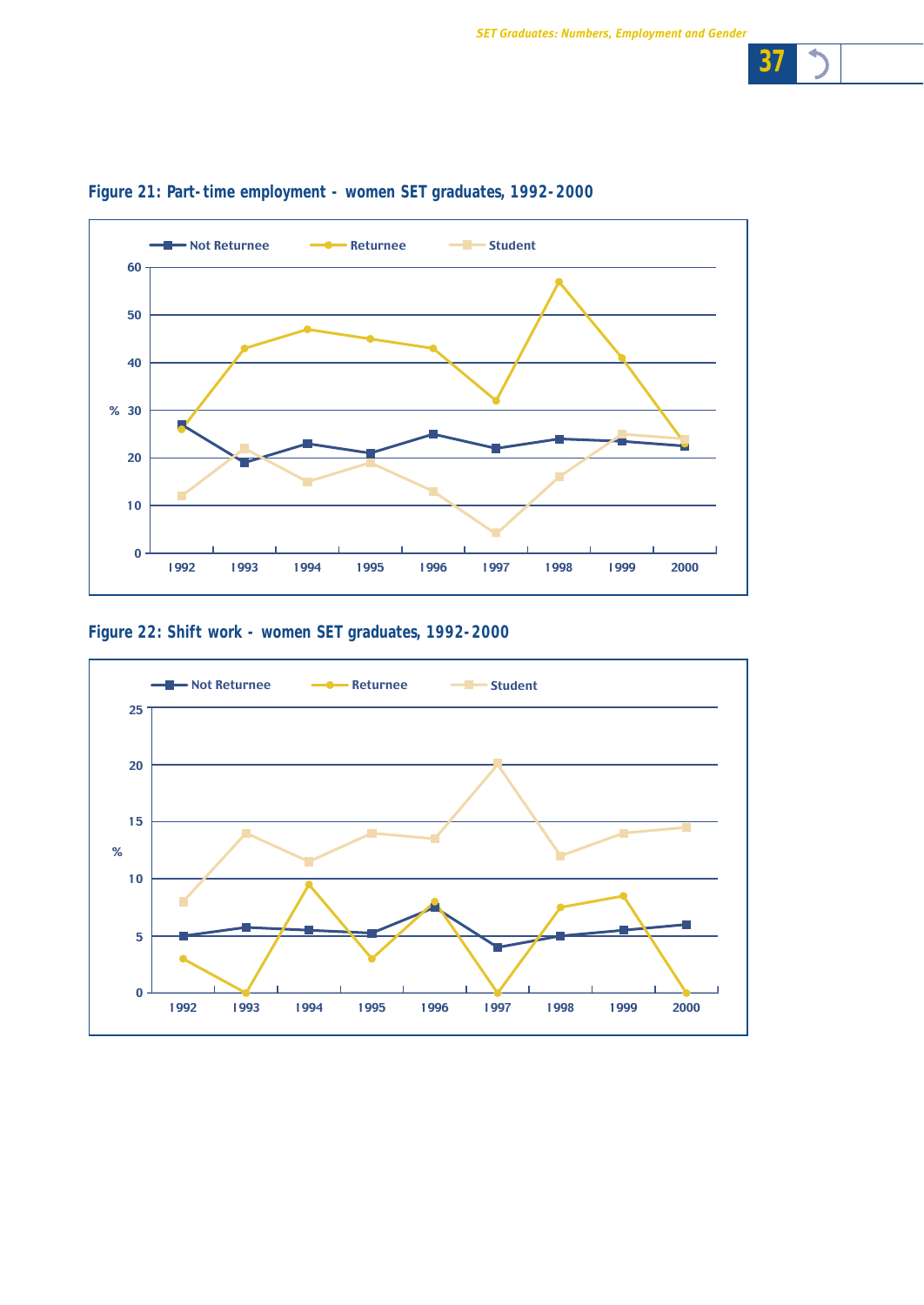

**Figure 23: Years ago left last job - women SET graduates (30-44) not employed at the time of the survey, 1992-2000**

There are some indications from figure 23, which looks at the 30-44 age group, that women were taking less time off for family formation in 2000 than in 1992, although the small sample size results in some fluctuations year-on-year. In 1992 50% of this age group, who were not employed at the time of the survey, had left their last job more than five years previously but in 2000 this had declined to 37%. However over 70% of these women had not worked for at least two years.

## 2.9 Conclusions

The single most important finding of this analysis of the labour market in terms of addressing potential skills shortages in SET is that only a minority of SET graduates are employed in SET occupations, as defined in this study (40% of men and 25% of women). Figure 8 shows that although the financial sector draws in a significant number of SET graduates, this is small compared to the number in SET occupations. If ongoing activities, such as the "Roberts Review", show that there is a greater need for scientists and engineers in the labour force, then it will be important to understand:

- whether graduates are using their subject knowledge in other occupations;
- why some choose not to use their subject having spent at least three years studying to degree level; and
- how these choices can be influenced.

The most effective strategy for addressing skills shortages from the existing labour supply is less clear-cut. It might be argued that the pool that should be targeted, as it is comfortably the largest at just under 600,000 in 2000, is male SET graduates who are not currently employed in SET.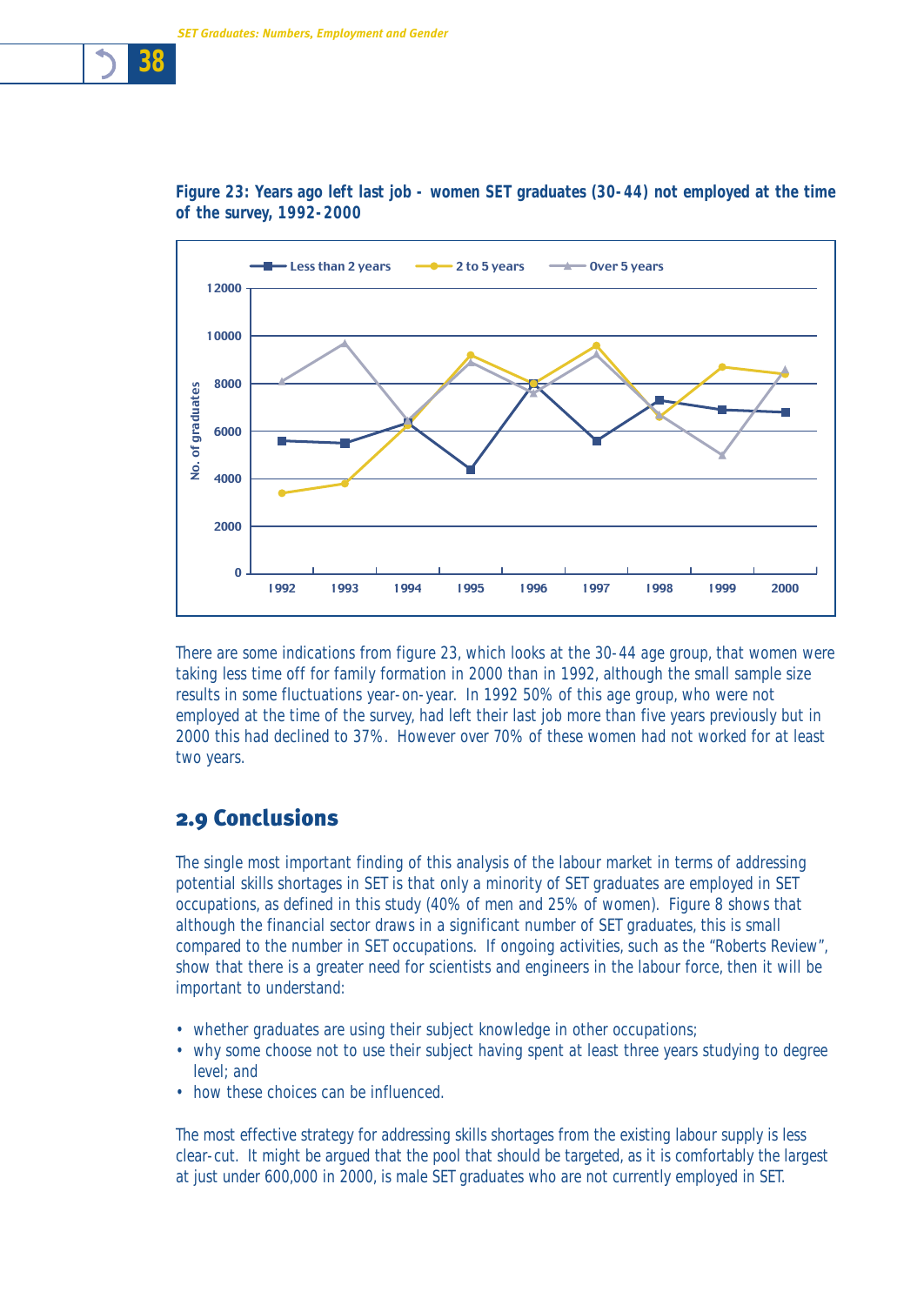

Within this group only 1.7% were unemployed while about 75,000 were inactive – other. It appears likely that most of these inactive – other men will be waiting to start jobs they have already secured, others will be sick disabled and retired and a few will not need or want to work.

Women with SET degrees on the other hand are economically less active than their male counterparts or female non-SET graduates. This is despite the fact that women SET graduates enter a far wider variety of occupations than their male counterparts. Currently inactive female SET graduates provide a pool of approximately 50,000 potential returners, although by no means all of these people will be interested in returning to work, never mind to SET occupations; consequently the pool of **likely** returners will be far smaller.

Women with SET degrees and children are less likely to be employed than women with children and other degrees. In particular, women with SET degrees and older children are less economically active than their non-SET counterparts.

When we look at the length of time that women with SET degrees, who were not working at the time of the LFS interview, have been out of employment we can see that on average between two thirds and three quarters have been out of employment for at least two years and almost 40% have been out of employment for at least five years. These women are the least likely to have experienced any recent improvements in employers' attitudes to work-life balance issues personally and may, therefore, be difficult to attract back.

We have found that women with SET degrees employed in non-SET occupations are more likely to be working part-time than those working in SET occupations. The next chapters explore whether and why SET occupations are less flexible than others and whether there are other barriers to employment in SET faced by women qualified in SET. However, we have seen from the LFS data that there is less part-time working in SET occupations than non-SET occupations. For people who have been out of the labour market for some time and who have been the primary carer for a number of years, this may reduce the opportunities to re-enter a SET career.

For anyone considering returning to SET there is a perception that the longer they have been away the more new knowledge there is to catch up on. That said, we have seen an increasing number of returnees to SET during the latter part of the 1990s. While the numbers are small, with an average of about 5,000 per year, there are increasing numbers returning to computerbased and technology-related jobs. This suggests that to some degree market forces are having an impact.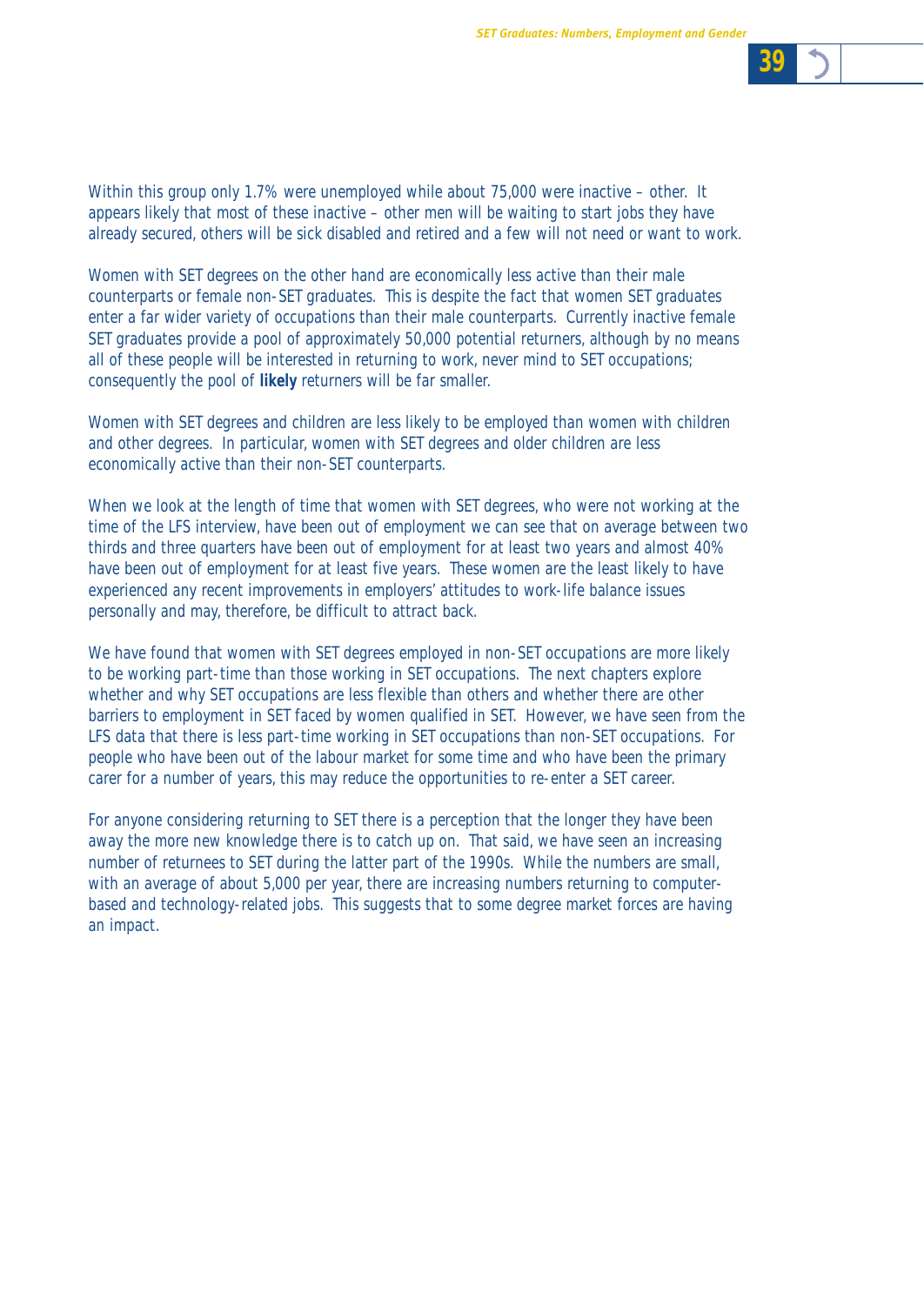3. Attitudes to SET Occupations

# 3.1 Introduction

This chapter uses the results from qualitative research with men and women holding SET degrees and some experience of working in SET occupations or of teaching SET, to identify barriers to people re-entering SET occupations following a career break. By examining the experiences of men who have left SET completely or who have left and re-entered SET occupations, it has been possible to identify generic issues to returning and factors that might affect women disproportionately. References have been used to give a broader context to the primary research conducted for this study as appropriate. Throughout this section the italicised quotes are from respondents.

# 3.2 Choosing to Study SET beyond Compulsory Level

The two main reasons respondents had chosen to study science post-16 were:

- natural aptitude; and
- family background.

For the most part respondents, both men and women, had chosen to study SET subjects because they felt they had a natural aptitude for these subjects. Comments such as *"it was my best subject", "I found it easy"* or *"I just found it interesting"* were the most common. References were also made to enjoying the problem solving and challenges of the science, having a *"logical mind"* and not liking subjects that are *"all opinions…I like facts and stuff"*.

Several respondents said that their schools had tended to channel young people into science and non-science streams and that students had not questioned this.

Respondents often referred to their family being *"more science oriented"* or one or both parents being employed in a SET occupation, although in most of these cases respondents did not feel that members of their family had unduly influenced them towards studying science. In addition, a few people referred to being aware of family members or friends, sometimes cousins or aunts and uncles, who had jobs in science that sounded interesting. In these cases relatives or friends of parents acted as some form of role model but on the whole this enhanced some, already evident, natural ability. Some parents, however, discouraged their children from taking SET options because of the perceived rates of pay in the sector.

The role models mentioned spontaneously were always people known personally to the respondent. These included family members, friends of the family and teachers, and careers research identifies that these are still the biggest influences (Centre for Research in Education Marketing, Southampton University (2001)). When the issue of *"famous"* role models was explicitly explored with respondents it was felt that these operated on a different level. Some felt that famous examples of SET workers served to illustrate how a subject could be used or how one might develop a career later in life once initial decisions on what to study had been taken.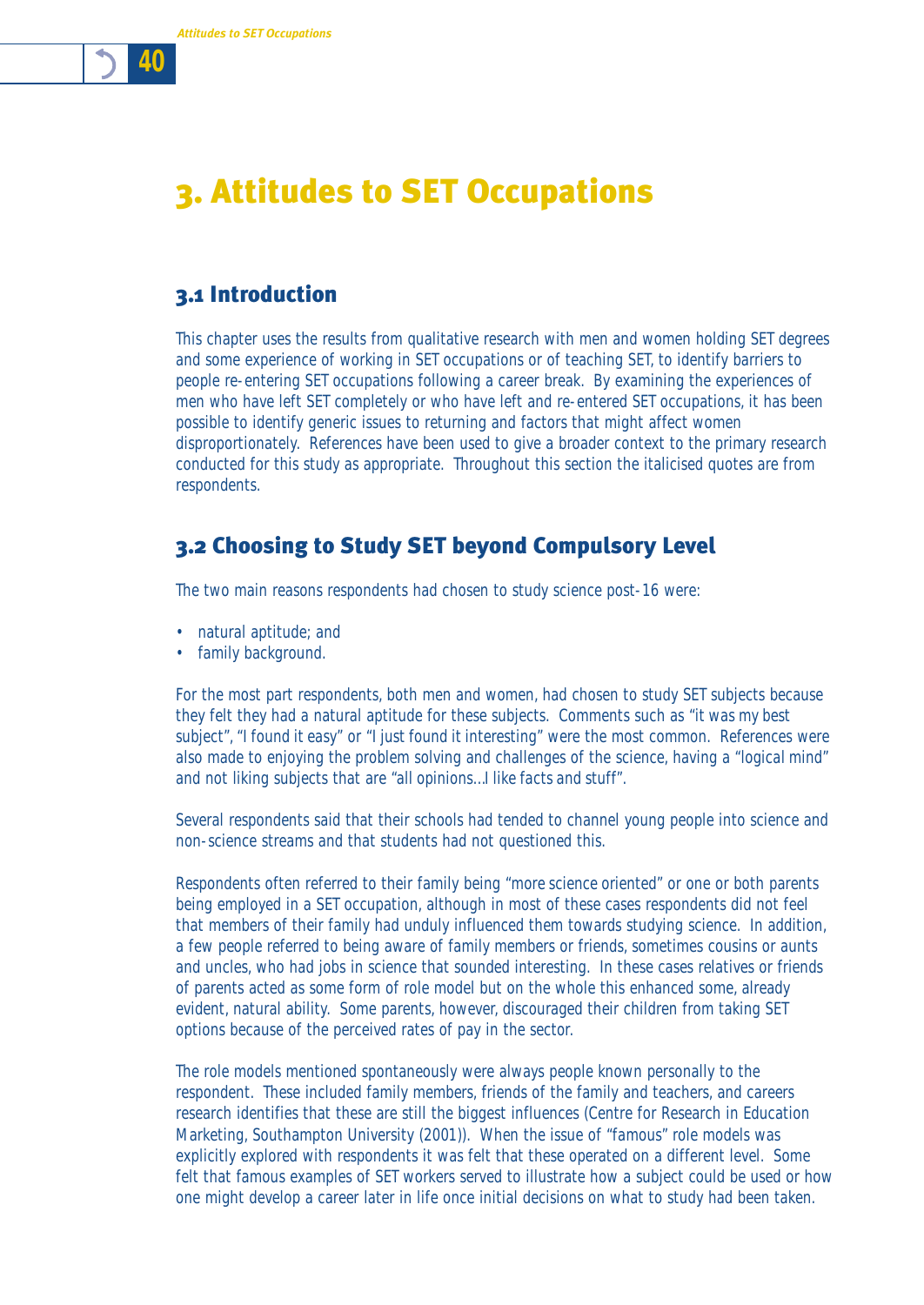$\rightarrow$ 

*41*

### **Method Box 4**

**Research Method** 

The research method used for this part of the study involved interviewing a cross-section of people with various characteristics thought to be important for the issues under study. Participants were interviewed in small groups, in pairs or on their own. The purpose of this work was to uncover the range of issues that are relevant to SET returners. The results are in no way representative and it is inappropriate to try to establish numerical data from the findings. One person may mention something that is of no concern to anyone else; on the other hand it may be a widespread concern. This methodology will identify issues, but will not uncover how many people think something or behave in a particular way. Consequently, no numbers are mentioned in reporting this type of data.

Ten mini-focus groups were undertaken in four towns:

- Reading:
- Birmingham;
- Manchester; and
- Stockton-on-Tees

The mini-groups were held in January 2001. In total 37 people were included in the groups. Using mini-focus groups of three or four people, rather than standard groups of eight enabled the research to explore individual circumstances, while at the same time benefiting from the memory triggers and wider exploration of views that groups enable.

Two mini-focus groups were held with each of the following types of people, all of whom had SET subject degrees and some experience of using their degree subject after graduating:

- Women who have continually worked in SET, with and without children.
- Women currently on a career break looking after the family or home and seeking to return to work, whether to SET or another area.
- Women who were previously on a career break looking after the family or home and have returned to work in a non-SET occupation/industry.
- Women currently working in non-SET occupations/industries having worked in SET in the past but whose move out of SET did not follow a career break of any sort.
- Men who have worked in SET in the past but who no longer do so.

SET subjects studied by the participants included:

Life sciences, electrical engineering, mathematics, environmental studies, physics, chemistry, pharmacology, aeronautical engineering, mechanical engineering, computing studies, cybernetics, food science, psychology and sports science.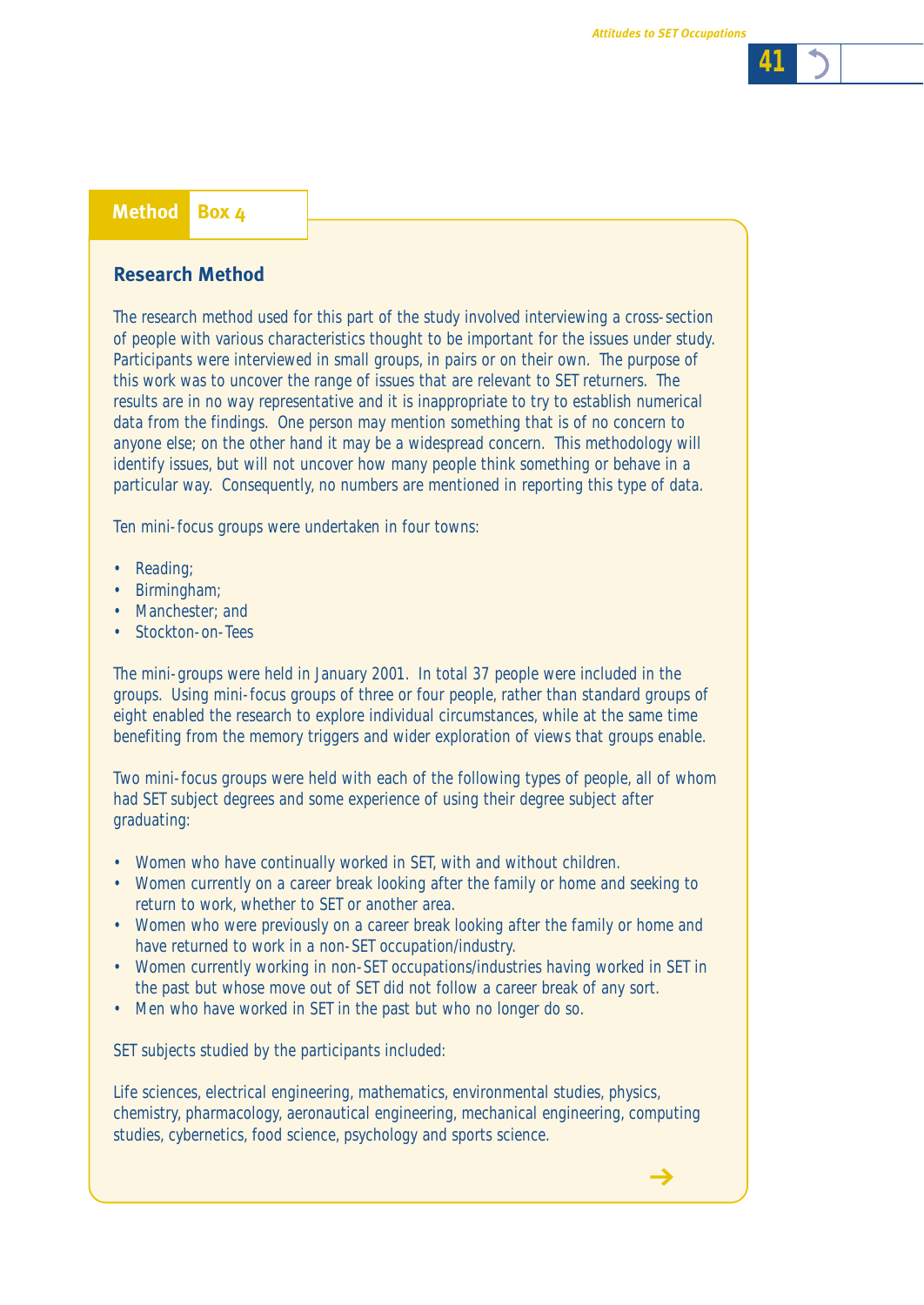

Their current occupations included:

Teaching (science, design and technology, maths and English), sales – both technical and non-technical, purchasing, occupational therapy, web design, regulatory affairs, school support, environmental health, police scene-of-crimes service, sports and leisure, technical design and sales, speech therapy, nursing, environmental consultancy and ownership of a chemical sourcing company.

No ages were specified in the recruitment process but participants were aged between about 25 and 55 with the majority being in their 30s and 40s.

In addition, another focus group of women and 11 in-depth interviews were conducted, including five with men. These interviewees were men and women who had returned to SET following a break from working in SET. The breaks included periods for childbirth, travelling and studying as well as time spent in non-technical occupations.

These interviews were conducted with employees of the employers interviewed as part of this study, the results of which are reported in the next chapter. Six of the interviews were conducted on the telephone. The interviewees were all in England and the areas covered were:

- the South-West:
- the North-East:
- East Anglia: and
- the Home Counties.

A one-day workshop was also held to canvass the views of women who had taken career breaks and were working in, or trying to return to, academia. The workshop was advertised using a number of email lists and trade unions that reach women academics.

Eleven women came on the day from various parts of England, Scotland and Wales. They represented a broad cross-section of disciplines including biology, physics, chemistry, environmental science and astronomy. The morning focused on identifying the problems and barriers faced by women returning to science and engineering departments, while the afternoon focused on identifying potential solutions.

The qualitative research in its entirety was designed to identify the barriers to returning to SET employment after a period away. More specifically the questioning tried to identify:

- how, if at all, returning to a SET occupation is different from returning to other occupations after time out of the labour market and directly from another occupation;
- any problems on re-entry to SET and how they have been overcome;
- how, if at all, these problems are different for men and women; whether the same problems are easier for men to solve;
- reasons that women with SET qualifications and experience return to non-SET jobs after a period out of the labour market;
- reasons for leaving SET;
- whether men and women who leave SET occupations do so for different reasons; and
- issues for women working in SET occupations and how, if at all, these are different from issues for all working women, or other women professionals.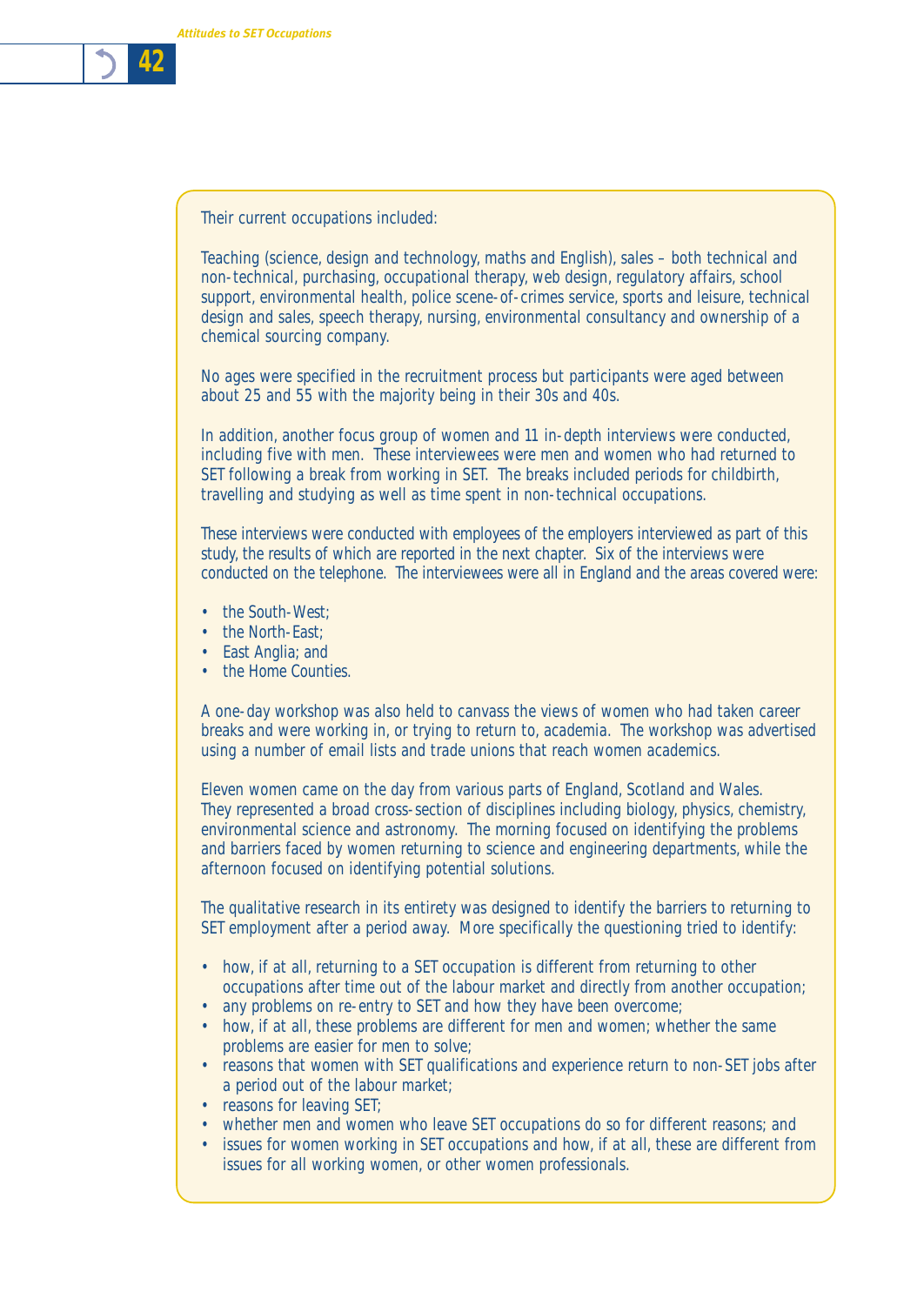

In families where at least one of the parents had attended university or had followed a fairly structured career path, it appeared that daughters choosing to study a SET subject was not questioned. In families where the respondent was the first, or one of the first, to go to university, choosing a SET subject was reportedly seen as more unusual and was questioned, although generalising from such a small sample is not reliable. One respondent said that her mother had been quite opposed until she became aware of efforts to get girls to take up SET careers, at which point she became quite proud of her daughter.

said that with *"better"* advice they might never have studied SET.

There was a feeling that when some of the respondents had been undergraduates, 20 years or so ago, some lecturers had been *"sexist"*. In addition, some of the male students were hostile to, or just unsure how to deal with, women on a SET course as they were unused to this. This was raised especially by those who had studied engineering subjects. In general, all the respondents thought that *"it is now a lot easier"* for girls, who have different expectations, although they were aware that there were still not that many women in SET occupations.

# 3.3 Choosing SET Careers

Respondents had initially chosen to work in SET occupations because they had enjoyed their studies.

All those included in this study had held a job since graduating that 'used the subject knowledge from [their] degree'. Everyone, therefore, had experience of working in a SET occupation.

There was generally a feeling from all respondents, even those only in their 20s, that the careers advice that they had received had been inadequate. Consequently there was a feeling that finding a job on graduating that used their subject knowledge and that they enjoyed was, to some extent at least, a matter of luck. It was also dependent on the economic climate on graduation and what jobs were available.

Some respondents had taken jobs in related subjects rather than those that directly used their subject knowledge. In particular, chemistry and biochemistry graduates had gone into aspects of industrial chemistry that were not what they had envisaged. Some had initially sought jobs in pharmaceuticals unsuccessfully and had therefore gone into jobs in which they were less interested, but others were simply unaware of the working conditions in the sector. More is said about this later. Environmental scientists also had to take work in related industries. **It must be remembered that this is not a representative survey and generalisations cannot be made from these observations**. However, many respondents said that only from experience of a sector could one decide whether it was the right job. Many agreed that it was to be expected that some people would move on.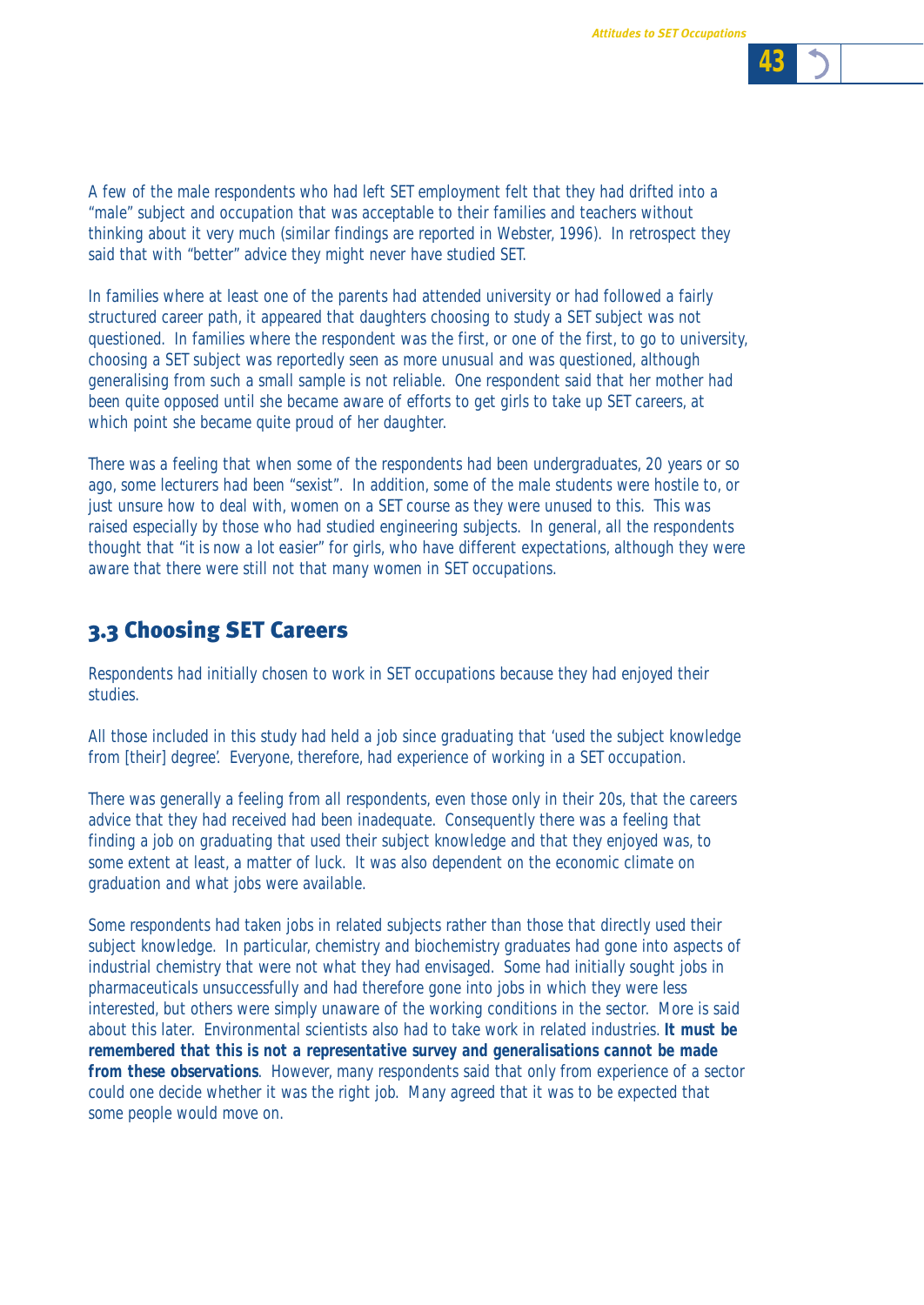

## 3.4 Working in SET

#### **3.4.1 Pros…**

Those who enjoyed working in SET occupations said that this was because:

- the work was varied:
- they enjoyed problem solving;
- they were not *"office bound"*; and
- there were travel opportunities.

Some of those who were currently working in SET and happy there could not envisage an *"office job"*. These respondents had jobs that were more people-oriented and included individual consultations, laboratory work, site visits, factory working and IT training. Others who were in more *"desk bound"* scientific jobs, such as product or web design had travel opportunities or felt that the *"dot com"* environment was very relaxed. Some IT based staff tended to work alone, at a computer in an office or at home. However, these respondents were generally part of a larger project team that met regularly to discuss progress and further develop ideas. Some of these projects involved spending time at production sites.

#### **3.4.2 …and Cons**

Some respondents disliked working in SET occupations<sup>3</sup> because:

- the job was boring and repetitive;
- they had little control over what they did and how they did it;
- of poor working environments with little human interaction;
- they could not see immediate results from their work; and
- of low rates of pay.

Some of these respondents found that *"it [a SET job] was not what I expected"*. In their SET occupations they said that their job satisfaction had been low for a number of reasons. They found the work *"boring", "repetitive", "process driven"* and *"predictable"* and said that they did not have control of the way in which they did their job. There was reportedly little variety or problem solving involved. The working environments were thought to be unfriendly and lacking human interaction, with little short-term feedback from managers or visible progress on projects. These negatives were not ameliorated by pay rates that were felt to be low.

#### **Case Study Woman A**

This woman has a degree in chemistry that she really enjoyed. On graduating she got a job in a chemical factory in research that she found boring and repetitive. There was no interaction with other people, her day was mapped out in advance and she had little opportunity to influence her work or they way she did things. There was also very little feedback on her performance and no obvious outcomes from her work. She is now working in the police where she is able to see results of her work, attend court and never know in the morning what the day will hold. Despite the longer hours she has a job with "more spice"

*<sup>3</sup>* It should be noted that the objectives of this research led to the inclusion of more participants who had left SET careers than were currently working in SET.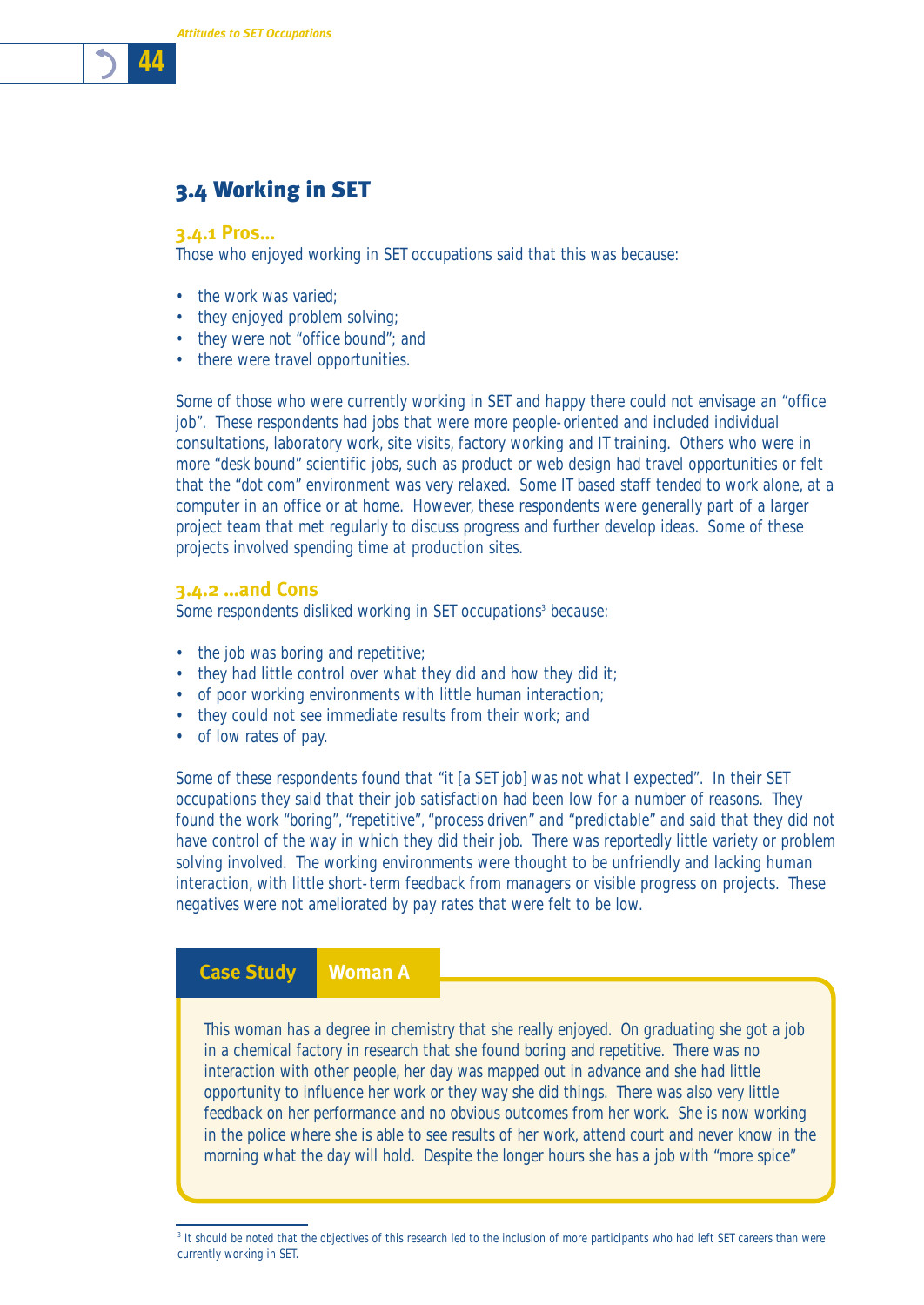

One respondent, now working as a scene-of-crime officer for the police (a job which does not require a technical training on entry), kept referring to the lack of *"spice"* in her previous job in chemicals and another said that there were *"few bangs per buck"*. Both men and women who had left SET careers shared these views.

# 3.5 Are SET Jobs Different?

The two main issues that were identified as making SET occupations different from other graduate level occupations are:

- structural issues to do with the way in which work is organised in SET industries. This relates to running experiments and production lines and management styles. (Michaels et al, 1995 identified similar barriers);
- the nature of the work, for example where it was physically demanding, such as jobs on oilrigs, which one respondent had experienced.

Both of these can impact on women disproportionately and, in the case of the former, especially those with children. The next chapter looks at how some employers are beginning to deal with these issues.

There was no suggestion that SET jobs were intrinsically more intellectually demanding than other graduate level jobs. We found no evidence that people were leaving SET because they could not cope with the demands for technical knowledge and skills.

Structural issues are those that relate to ways of working. Women said that running experiments and production lines makes any form of flexible working difficult. This includes part-time work, flexi-time, job sharing and remote working, whether from home or from another site. Job sharing was said to be particularly difficult because the small number of women in the sector means that there are few women with whom to share. It was reported that men are not usually interested in this type of working arrangement, although one woman had briefly job shared with a man. The Labour Force Survey analysis in chapter 4 shows that part-time working is much less common in SET occupations and that women returning to employment following a break are more likely than other women to work part-time. Previous research highlights the importance of part-time work to returners (e.g. Hirsh et al 1992).

One of the male respondents who had left management to return to a more technical role, had tried remote working for part of the time on projects based away from his original home site. However, he had found it very difficult to manage a team without being at the same site as the team.

Some women had worked in jobs where they had been on-call for significant periods of time, sometimes 24 hours, often at night, to keep production lines running or deal with other types of emergencies, in one case in the environmental care industry, in another case in food production. Some companies appeared to rely on calling out technical staff in the event of a problem out of hours, rather than employing shift workers. Women had given up these jobs because they felt the commitment required was too great. This was true of those with and without children,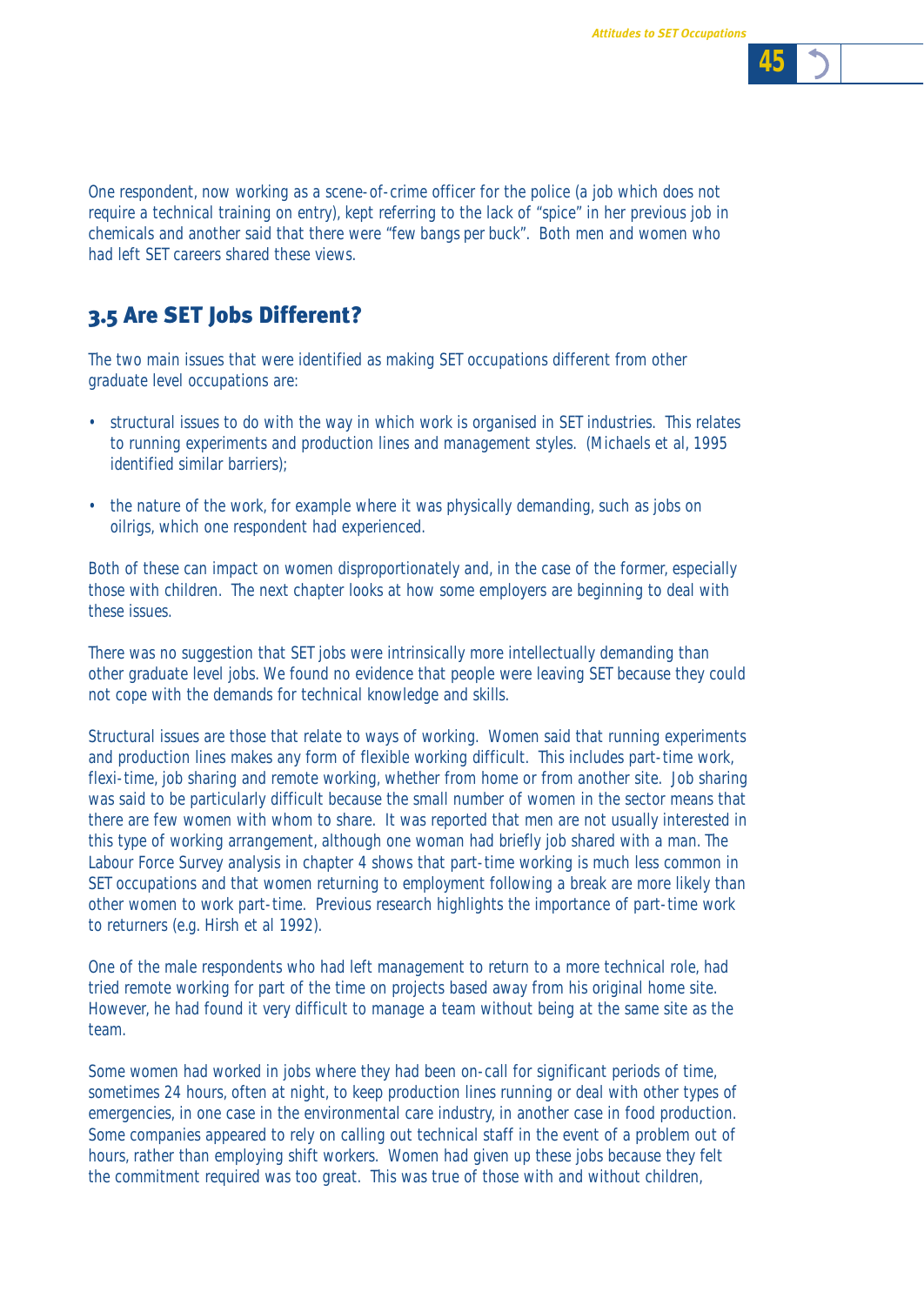

although those with young children felt that this was not appropriate for anyone with *"responsibility for young children"*. Some women also claimed that many male managers were unsympathetic to women with childcare responsibilities.

It is still true that women bear the brunt of the domestic duties, including childcare (Pilcher, 2000). Women reported that requests to start late in order to take children to nursery or school were refused even when making up the time in the lunch hour was proposed. However line managers' attitudes can vary considerably and there were other examples where the management relationship was focused entirely on maximising the benefits for all parties.

## 3.6 Leaving SET Occupations

Reasons respondents had left SET occupations included:

- career development;
- childbirth/childcare;
- desire to work in a more *"people-oriented"* environment;
- discovery of a wider set of skills, talents and interests;
- boredom, predictability and lack of variety and responsibility in their job;
- redundancy; and
- low pay, although this was generally mentioned last with the tone of *"to cap it all the pay is not very good"*.

Some respondents felt that to develop their career and to develop personally they needed to move on to new challenges. It has been mentioned above that some people (men and women) wanted to work in more people-oriented, less isolated, environments. The difference between men and women appears to be that women have an opportunity to reassess their skills during a break for childcare, whereas men tend to work continually and so they do not have a natural reassessment point, although redundancy or the threat of redundancy provided it for some.

Most of the mothers who had taken career breaks had been involved in a number of activities stimulated by having children. These had made them aware that they had a wider range of skills, abilities and interests than they previously thought (Holtzman and Glass, 1999 report similar findings). The types of activities they had been involved in included:

- looking after other people's children;
- running mother and toddler groups;
- being parent governors.

Men are less likely to have, or perhaps take, these opportunities to discover and develop new interests and abilities.

Moreover, as mentioned above, some SET jobs were reportedly very routine and the individual worker had little control over their job and how it was carried out. Some people (both men and women) moved out of SET to jobs that they said enabled them to be more in control of their dayto-day tasks and for work that was less predictable and more immediately rewarding. By rewarding they meant that they saw more immediate results from their work, received quicker feedback from colleagues and were better paid, including receiving bonuses for good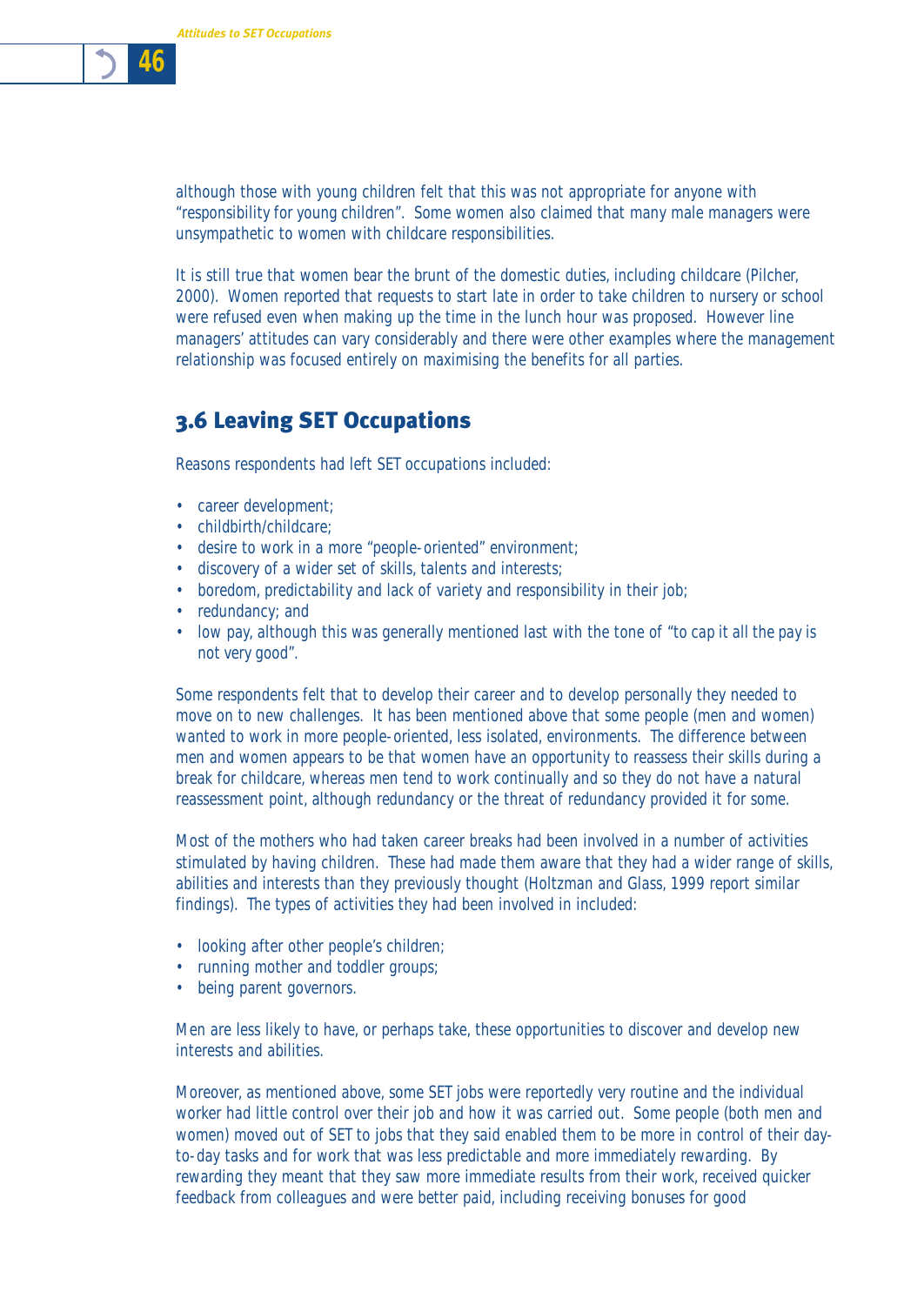

performance. Some were required to be available for evening and weekend work in their non-SET job which they had not been when working in SET but they felt that the increased commitment was worthwhile because they could see rewards.

The experience of redundancy, either personal or of friends and work colleagues, had led some participants to seek career moves that would enable them to be more in control of their futures. These respondents had moved into occupations that they believed were more widespread in the economy, more secure, and that allowed the development of more transferable skills.

## **Case Study Man B**

Man B had been made redundant from a Government-run biological research institute. His mother had worked in pathology and this was how he had first got interested in the subject. Over a period of three years or so he had watched his colleagues being made redundant and held out for redundancy. Making the decision he was never going to be in that situation again, and despite applying for similar jobs, Man B finally moved in to the marketing of technical products. He is now much happier and much better off financially. Despite effectively being on call continually and working long hours from Monday to Friday, he feels that he is more in control of his own destiny than he was as a scientist.

He has a broader range of skills that can be used in a wider variety of industries and so feels more secure about being in employment until he chooses to retire. He said that the work is more varied, more challenging and more rewarding than laboratory work.

## 3.7 Other Careers

Those men and women who had moved into other occupations had gone into jobs in:

- General management;
- Sales;
- Purchasing;
- Regulation;
- Caring professions (healthcare occupations were not regarded as SET occupations within this study); and
- Teaching.

For some respondents this was a positive move into new career fields, reflecting new-found skills or interests. For others the change was forced by circumstances, including redundancy and the availability of work that was seen as either interesting or appropriate. As with the quantitative analysis it is difficult to assess the degree to which an individual's background in SET influenced subsequent career choices.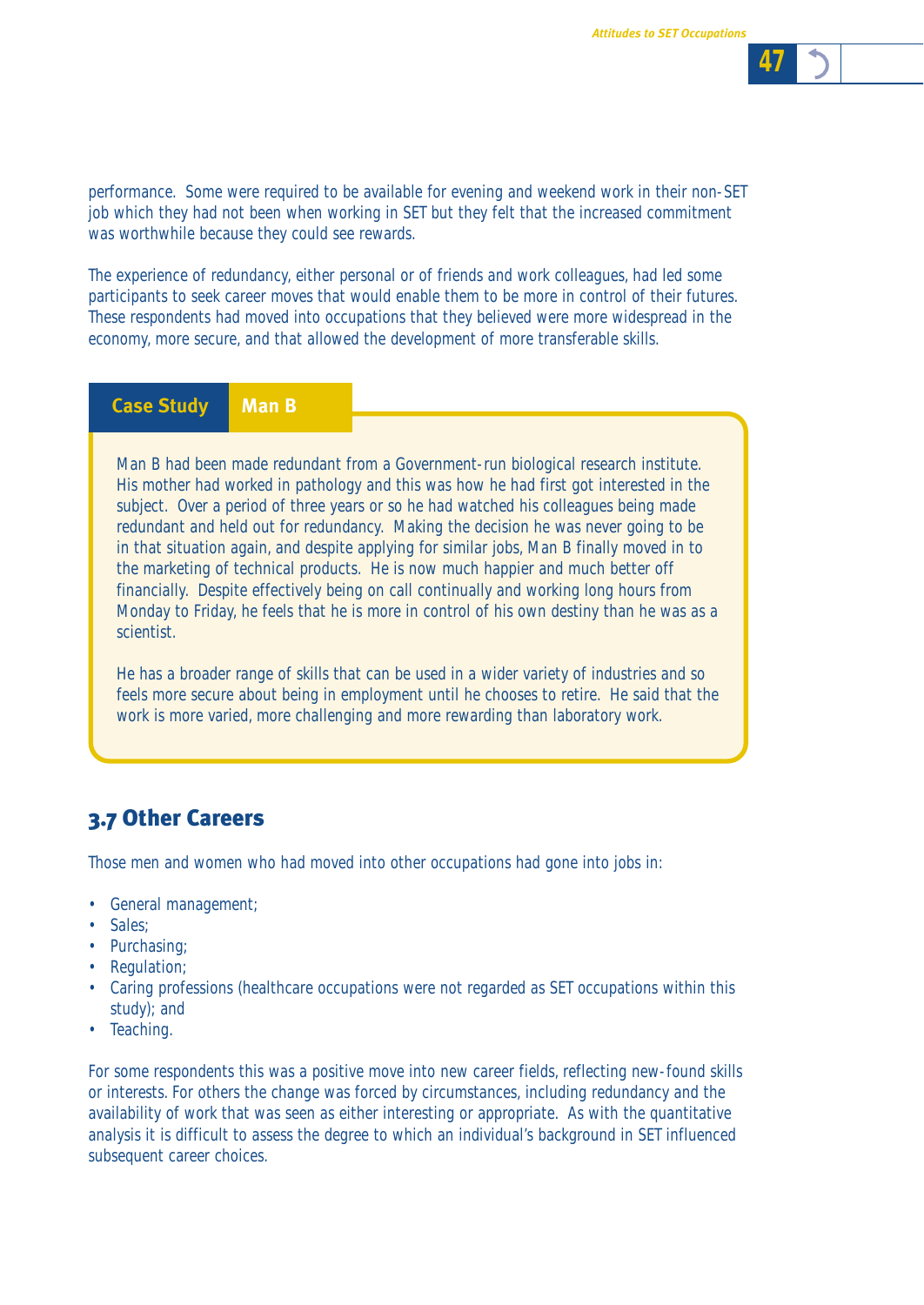## **Focus Box 1**

#### **Teaching as an option**

Teaching was seen as a positive option by some because:

- it involves working with people, some were especially keen to work with children;
- there is a high degree of job security;
- there is some measure of flexibility after school hours for marking and planning; and
- not working in the school holidays solves a major childcare problem for those with school-aged children.

Some women said that having children had broadened their horizons and made them realise that they had a wider skill set and range of interests than they had previously thought. This had led many of the women participants to seek careers in more peopleoriented occupations. Primary school or science teaching were often-cited career changes. Some men had moved into teaching on being made redundant. Some other, younger, participants had considered teaching and thought that it was something they would consider more seriously when they had children or if other options did not work out. It was seen as a career that could be taken up in later life. The LFS data in chapter 2 strongly reinforces that this perception is reflected in people's actions. Of male SET graduates aged 16-29 approximately 7,500 are teachers; this rises to 44,000 in the 45-65 age range. There is a similar pattern for women where 10,500 SET graduates in the 16-29 category are teachers and 21,000 of the 45-59 year olds are teachers. This last figure represents 40% of the entire population of female SET graduates in that age bracket.

The attraction of teaching as a career was enhanced by the school holidays, which solved a major problem for many of holiday childcare. However during term time, teachers in the study generally did not leave at the end of the school day because of lesson planning and other duties. These other duties also necessitated working during the school holidays. Nevertheless, the flexibility of being able to mark books at home, often after children had gone to bed, was useful, although this often led to interviewees getting to bed at midnight or beyond. Planning science lessons was reported by the interviewees to take longer than planning other subjects because of the practical sessions.

The downsides of teaching identified by those who were or had been teachers included:

- lack of flexibility, it is not possible to take holidays in term time;
- the rigid structure of the school day and consequent difficulties in working part-time;
- the behaviour of some students;
- the pressure to get students through exams with high grades;
- the requirement to teach wider social skills rather than just their subject.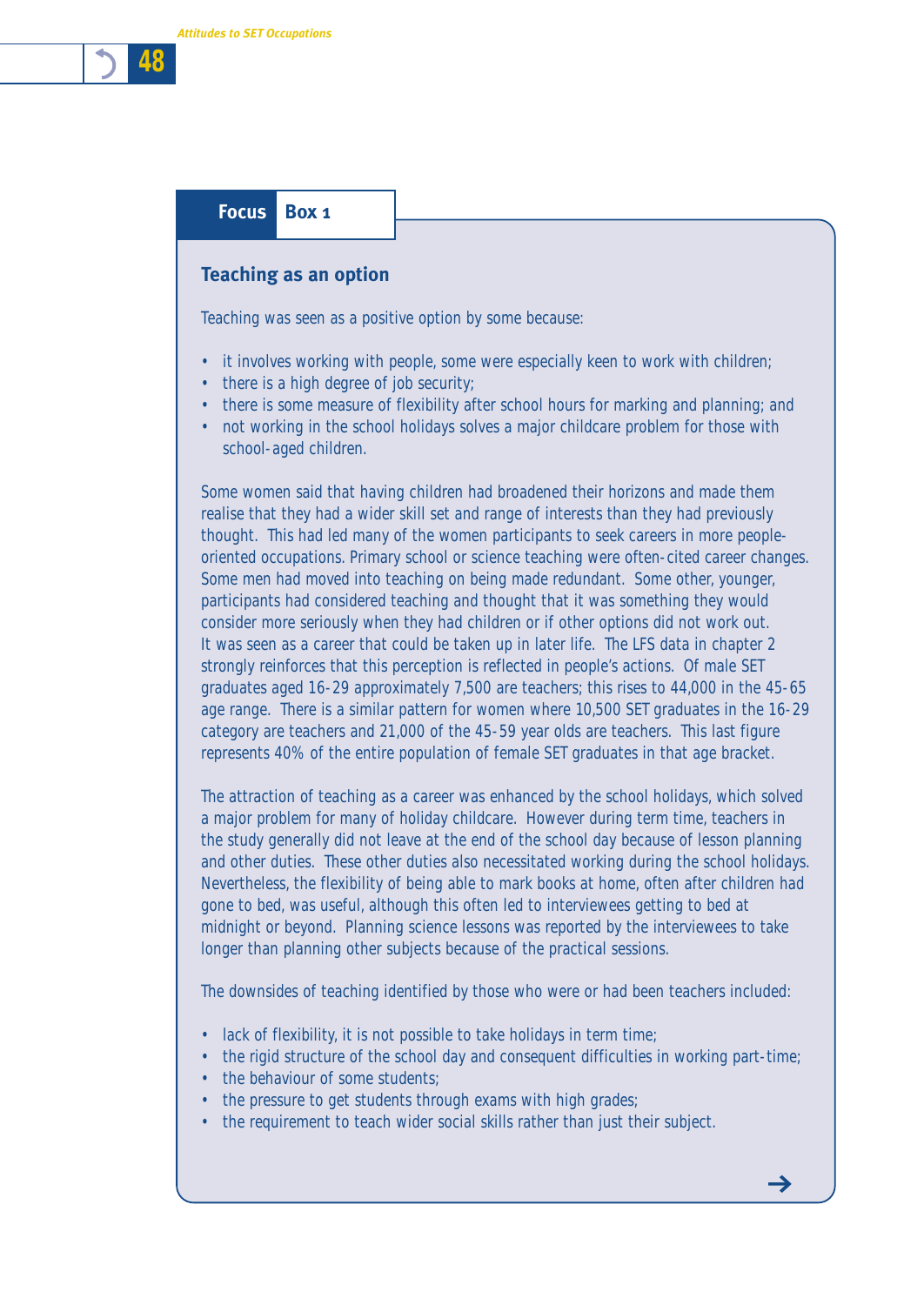

The school day is highly structured around terms and lessons and some teachers seemed to have rather rosy ideas of terms and conditions in other occupations, citing friends who could *"arrive when they wanted, take as long for lunch as they wanted and leave when they wanted"*. There were some complaints about the hours they had to put in during the holidays and after the school day during term time and about not being able to take holidays in term time. For example, one school employee said:

*"I'm missing being able to visit universities with her, her Dad's able to take time off to do this."* 

This lack of flexibility led at least one participant to prefer supply teaching to a permanent position.

Teaching part-time was thought to be difficult because of the lesson structure and the need to go in every day to cover the curriculum.

Other disincentives to teaching included:

- the absence of social skills of the pupils;
- a desire to focus on teaching the subject and not wider social skills;
- the conflict between getting high numbers of A-C passes at GCSE rather than imparting a real understanding of the subject and developing enquiring minds; and
- the perception of continual changes imposed on teachers over the last decade or so by successive Governments.

# 3.8 Returning to SET Employment

### **3.8.1 Generic issues**

Analysing the interviews, it appears that there are three main issues that affect people at the point of returning to SET employment after a break:

- self-confidence in returning to work;
- concern over basic work skills such as IT; and
- concern that their specific SET skills are out of date.

The men who had returned to SET employment who took part in this study had usually been employed in another occupation. Those who had been out of the labour market (generally travelling) had not been so for more than a year. Employers and employees/prospective employees both thought that a year was not long enough to get out of date, even in the fastmoving area of IT.

Strenuous efforts were made to locate men for this study who had taken a break from SET. Some of the men who had been away from SET for a number of years had tended to work in related areas, including IT support, sales, general management or had taken a break to do a related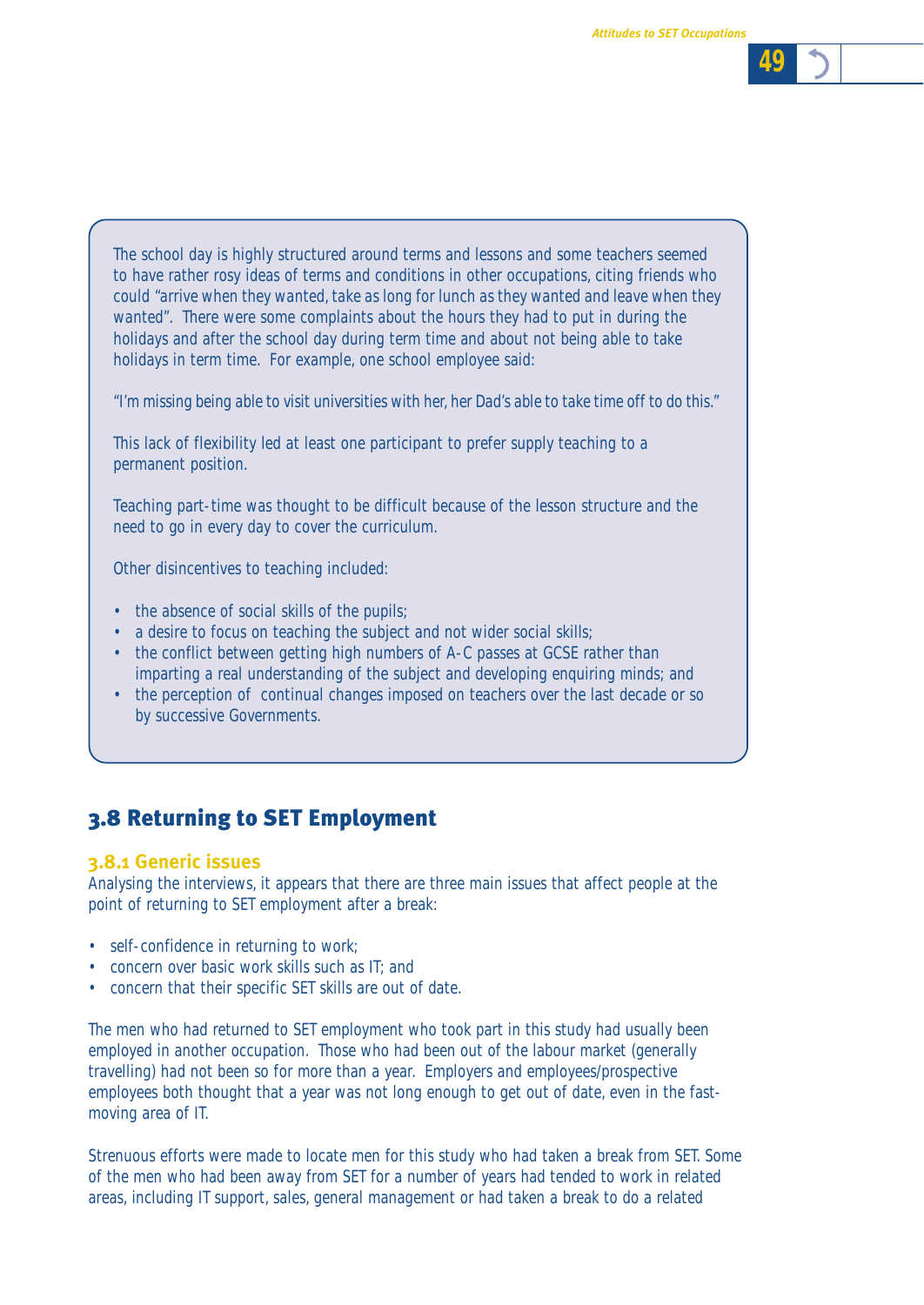

academic course. No men in this study had taken a break of some years from SET because they had been caring for their family. The women, on the other hand, were more likely to have been out of paid employment altogether and to have been away for much longer, usually five to ten years. The LFS data in chapter 3 reinforces this qualitative finding, showing that economically inactive female SET graduates are likely to have been inactive for a number of years and that this is not a characteristic of their male counterparts.

**Case Study Woman B**

Woman B has a degree in the life sciences and had returned to laboratory work in a job share for a hospital having had several years break for childcare during which she worked part-time in administration. She found the experience traumatic, despite having the full support of her husband, and now works as an administrator for a local church group. "I used to come home crying every night."

The men interviewed in this study, returning to SET, consequently had fewer challenges to face. Their confidence levels were higher and their basic work skills more up to date than the women's because they had been away from work for shorter periods and often not at all. Men, therefore, primarily had to cope only with the transition back to SET.

#### **3.8.2 Family formation**

Women whose break from SET had been triggered by childbirth had an additional set of problems to confront. These women had, mostly voluntarily, taken on the main childcare responsibilities for their household. *"He was my first born and no one else was going to look after him,"* said one respondent. She went on: *"It's been a bit of a struggle financially but now I've got two nice little boys."*

Consequently, in addition to overcoming the barriers identified above, they also had to find alternative childcare. Most women with children in the UK work, at least part-time. However, these women lived in households where their partner and their children had come to expect, over a number of years, that they were the primary childcare provider. Their return to work was a lifestyle change for the entire family, often in an environment where, while extra income was welcome, it had been missing for a number of years. One woman said:

*"..it's time to do something for me…..I think my children are nicer people now they have to accommodate that."*

Finding alternative childcare, dealing with the children's illnesses and working around school hours continued to fall to these women. The same woman said:

*"A man gets up, gets washed and dressed and goes to work. A woman has to involve her parents, her neighbours and her friends to deliver, collect and look after the children. She has to get the children dressed, do their lunches and make sure they've got the right kit for the day. Then she can get ready herself."*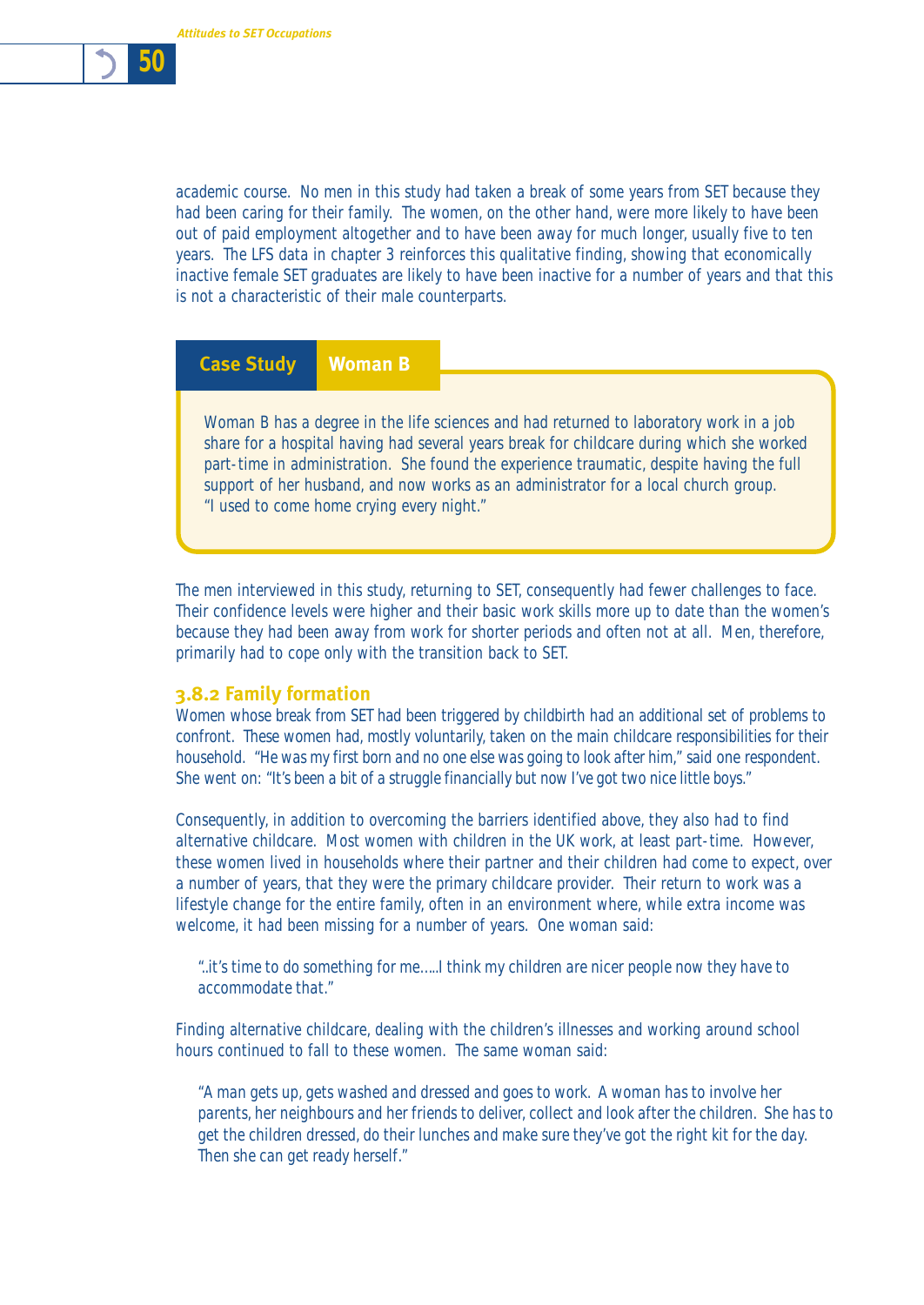

Consequently, even when the initial "catch-up" hurdles have been overcome, these women, in order to remain in employment, tended to face ongoing domestic responsibilities if the reason for their break was to care for a family. Women without children and men without primary caring responsibilities may therefore find it easier to put in the time necessary to update their skills.

Both men and women returners were aware that some time would be needed to update their subject specific SET skills and knowledge. While some of this could be done on the job and at the employers' expense, there was recognition that some would have to be in their own time. Women with the primary responsibility for childcare, who often preferred to work part-time, were likely to be disadvantaged by this, although significant commitment to (re)training was apparent from the career paths of some women respondents.

The men returners were willing to accept being at a lower status than in their previous job because they had made conscious decisions to leave one job and move to another area or to take time out. They were confident that they would be able to regain their status and income level relatively quickly because of their other work and life experiences, although most had not had time to see if this would prove to be the case at the time of interview. Similarly, women who had taken career breaks of over a year to look after their children tended to accept that their career would take second place to their family.

**These findings support the hypothesis that returning to SET careers is different for the majority of women who try to return compared with the majority of men who do so**. This is because these women tended to have been away from their specialism for longer and were more likely to have been out of the labour market completely. The reason for the longer and complete break from SET is almost entirely related to the reason for their break – childcare. Furthermore, after an initial returning or catching-up period, women with children need flexibility to cope with childcare failures and children's illness that many of the returning men did not (Bryson et al 1999). Moreover, these returning women may need greater help than women who have never stopped working beyond a short maternity break because of their family's expectations; this study was not designed to explore this issue.

### **3.8.3 Mobility**

Returners with families have geographically restricted job search areas as their partner usually has a job locally and their children are settled in local schools. This can limit their employment options, especially for those who are very specialist. None of the men interviewed as part of this study who decided to change direction and return to SET had children, although many had partners.

Being geographically mobile, not just within the UK but internationally was, respondents thought, fairly specific to SET occupations. *"Science is international"* was repeated more than once. The SET graduates interviewed were, not surprisingly, often partnered with SET graduates and when promotion prospects came up they *"[went] with the highest paid job"* which was invariably the man in the cases included in this study. Recent research from the Equal Opportunities Commission (2001)4 shows that even in professional occupations, women earn 91% of male earnings. However, there was some evidence from the interviews with employers that the balance is beginning to change and cases of men leaving employment because of their partners' jobs were cited.

*<sup>4</sup>* Equal Opportunities Commission (2001) "Women and Men in Britain: Professional Occupations", Equal Opportunities Bulletin.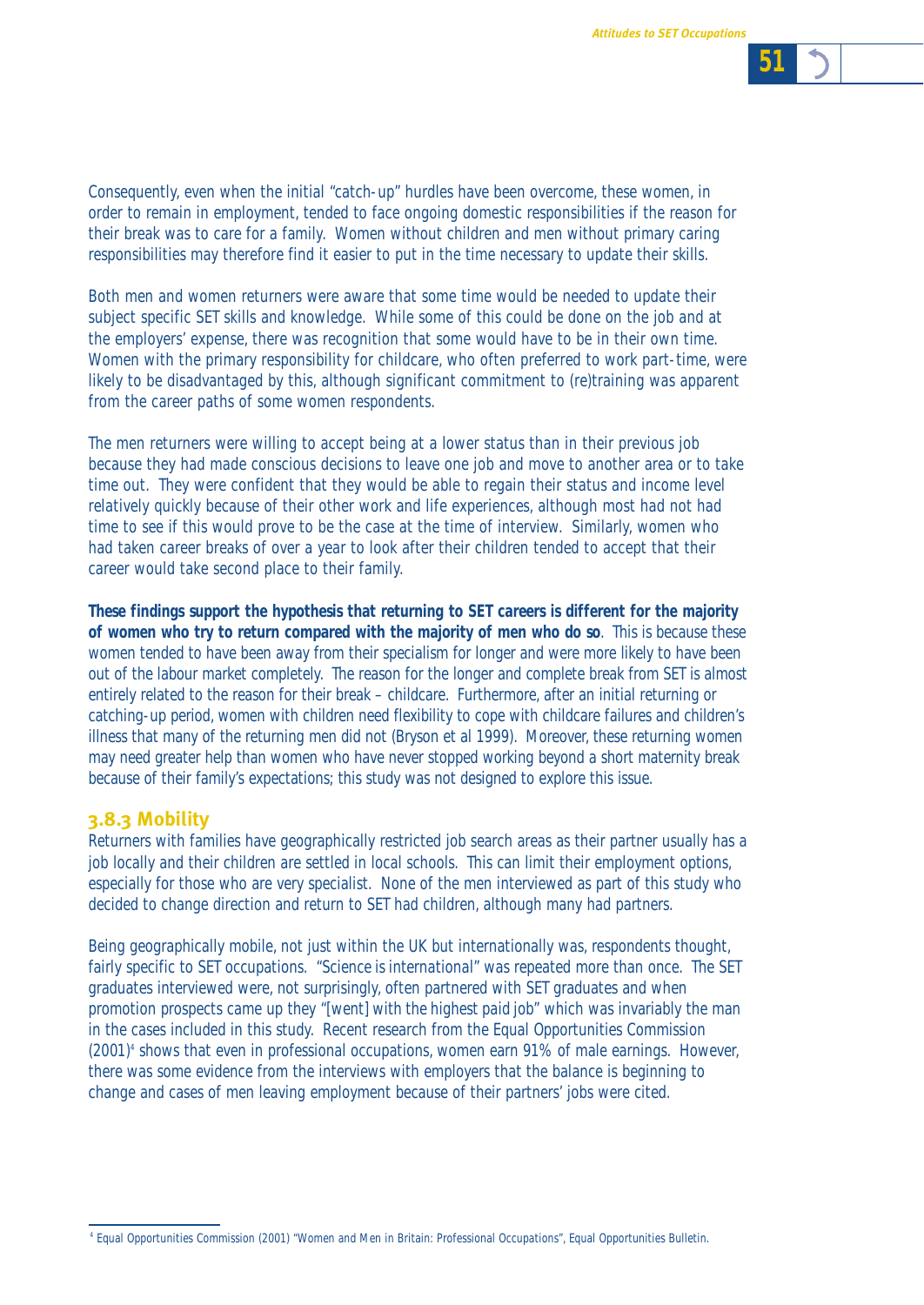*Attitudes to SET Occupations*

# *52*

## **Focus Box 2**

### **3.8.4 Academic careers**

Academics trying to re-enter the academic labour market after a break face specific problems for several reasons:

- tendency to be employed on short-term contracts in the early years;
- emphasis on age in career progression; and
- need for publications rather than any other type of experience.

Academic staff are frequently employed on short-term contracts for the first five or six years after completing their PhD. This means that any woman who gives birth during this period may not have a post to go back to after maternity leave and may not be eligible for the more generous maternity schemes that some employers use to retain staff.

Academic career progression depends on publication volume and is strongly linked to chronological age, although there have been moves towards creating an 'academic age' by some funding organisations. Anyone whose publication record is considered 'short' for their age by recruiters is likely to be held back in a market sector that is highly competitive. Women who have had periods of maternity leave and/or part-time working are more likely to find themselves in this situation than men or women of equal ability, who have not taken any breaks.

Age also affects pay rates and postdoctoral staff in their early 30s are perceived by universities as being more expensive to employ than younger postdoctoral staff. Academic researchers who cannot get tenure in their 30s are destined for something of a twilight existence – too old to be a research assistant but without the seniority to apply for research grants in their own name.

The women who attended the one-day workshop run as part of this study, believed that they were given no credit for their extra maturity and experience by universities, as they would be in industry. Neither were they given the opportunity to accept jobs at lower pay rates. Consequently the barriers become harder to overcome, as it is difficult to obtain a lower level position from which to launch a comeback. Even those who are able to find a postdoctoral contract post find themselves continually having to obtain new contracts whereas women in other sectors are more likely to be on permanent contracts with the right to return after maternity leave.

The workshop participants developed a number of ideas, some of which built on other research findings, which will be explored in chapter 7.

This study found four schemes specifically designed to help women return to academic research, set out in chapter 6, although many research fellowships now allow for parttime working.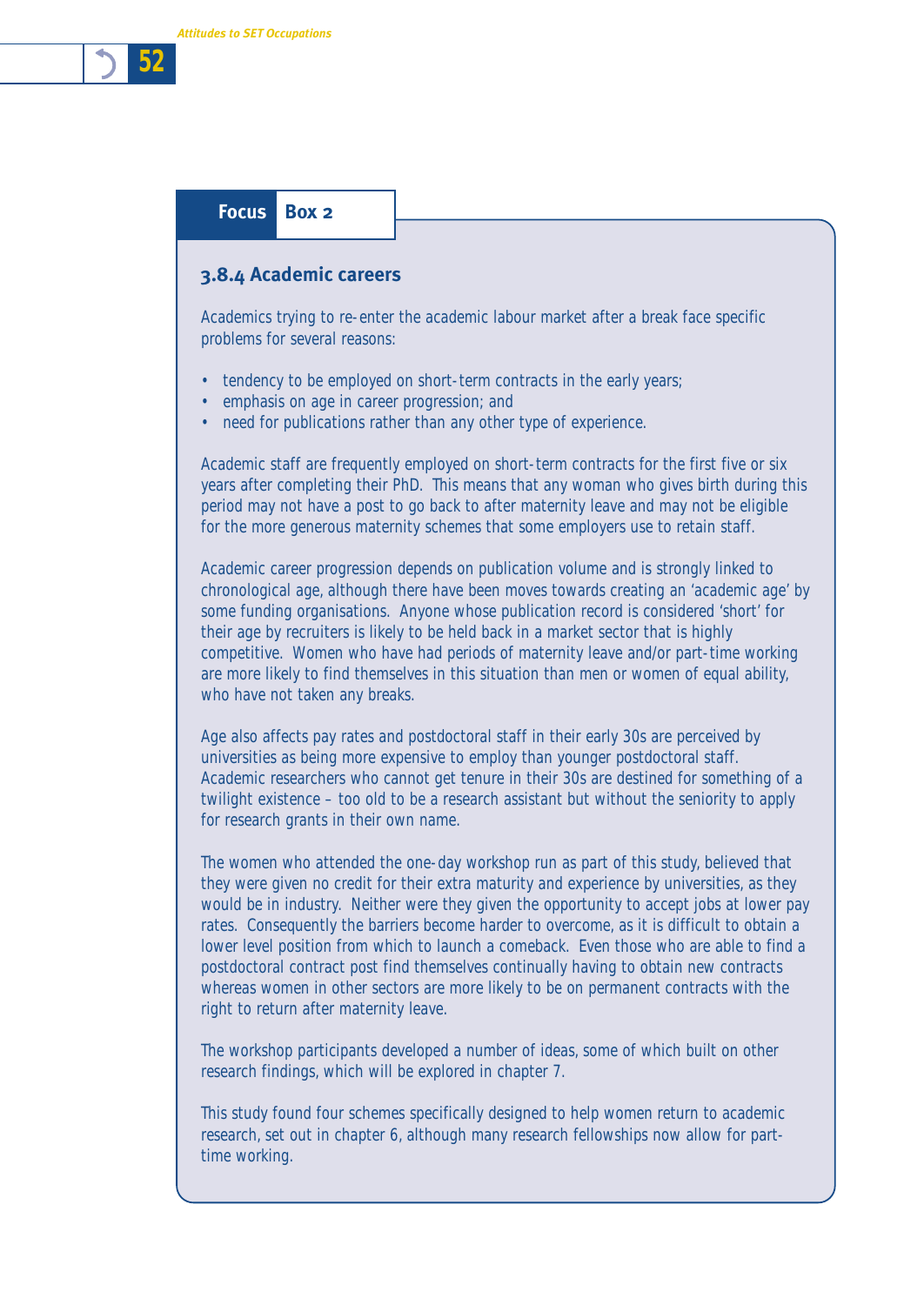Once the initial return and updating has been overcome, men seemed able to continue in their new role relatively easily, although at least one said that there was always a gap in his knowledge from having transferred from another area. Women returners with children, on the other hand, continued to face additional challenges. No-one in this study had other caring responsibilities (for example elderly parents) but the subject did arise in discussion as being another reason why flexible working practices were desirable.

As we have seen, these women had the primary childcare responsibility in their family. To enable them to fulfil this responsibility, employers need to be able to offer flexibility of hours to these women (McCrae et al 1991). Some of the women complained that there was no part-time working option at their SET employer. **And interviews with personnel staff identified a reluctance among some SET line managers to allow part-time working, even where it was company policy.**

However, many of the women were complicit in this, stating themselves that SET jobs are different from other jobs because of the need to be on-site for the duration of experiments, oncall at anti-social hours, or to work shifts, even though they felt this discriminated against employing women with children, if indirectly.

The next chapter looks at how some employers are responding to the needs of their female SET employees.

## 3.10 Conclusions

It seems that women face additional barriers in returning to work in SET compared to men who return. Men are likely to have been working in another occupation and so will not have concerns about low levels of confidence and basic IT skills, they only have to deal with updating their specialist skills. Men are less likely to have primary responsibility for childcare and so are able to give more time to their updating. Our male respondents were not working part-time whereas some of the women expressed an interest part-time working. The LFS data in chapter 4 shows that returning women may well return part-time. Once over the initial learning curve, women may need flexibility to deal with their childcare responsibilities that men do not.

Some of the concerns of women SET graduates returning to employment after several years as the primary childcarer are common to all women graduates. However, the combination of up-dating subject skills and employment practices in SET occupations that are, or are perceived to be, less flexible, might present women returning to SET with additional problems compared to women returning from being the primary childcarer to other graduate level occupations.

These findings lead to the conclusion that a key issue is the extent to which SET employers can develop their working practices to accommodate people through family formation. This will include not simply the maternity and, perhaps, paternity packages offered but the way that careers are managed. The next chapter explores how some leading SET-based companies are trying to achieve this.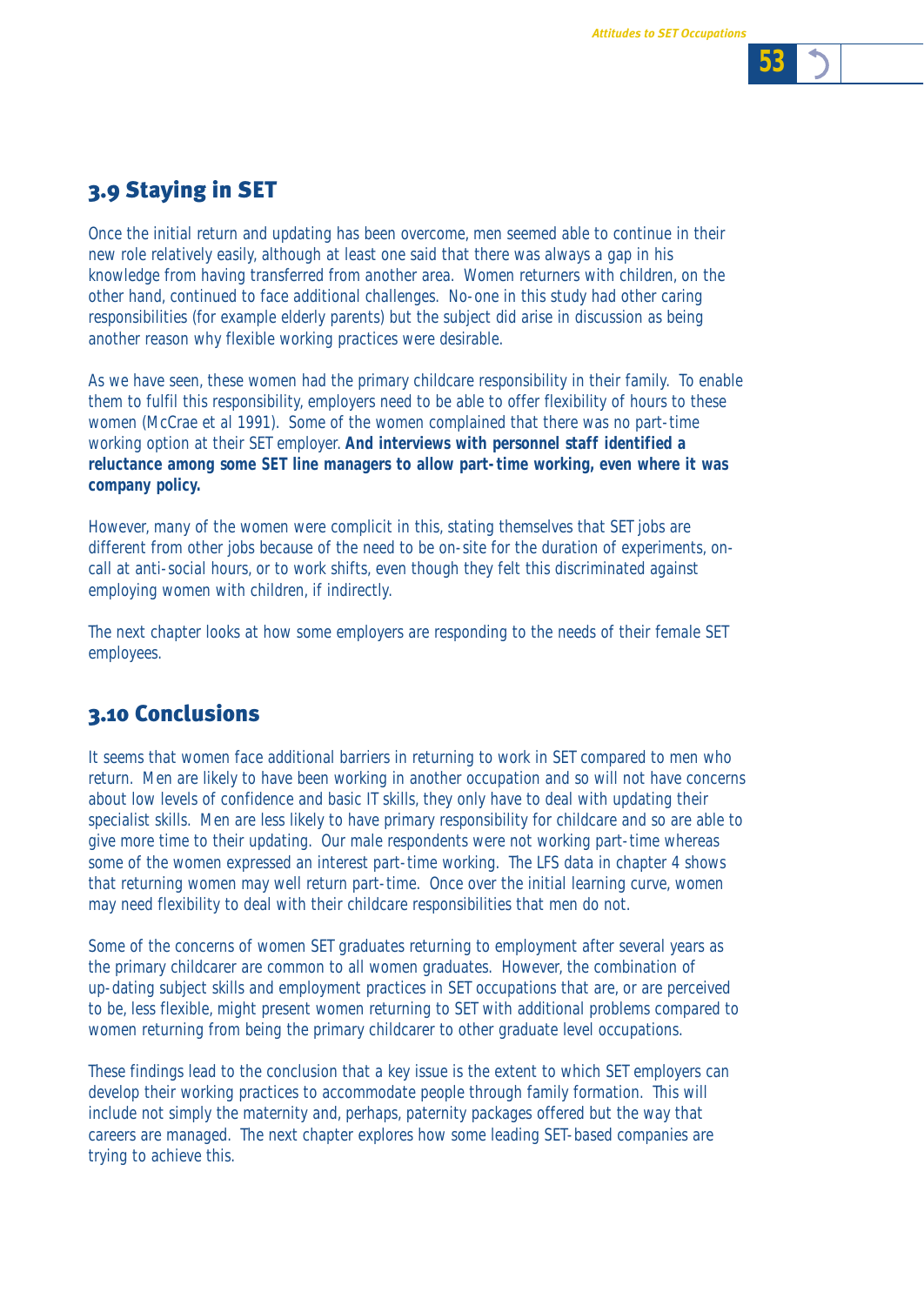# 4. Work-Life Balance and Returners: Company Policies and Practices

## 4.1 Introduction

The main purpose of this part of the research was to identify what mechanisms employers, especially smaller employers, might need in order to be able to support returners to SET. It was hoped that the mechanisms developed by the larger employers included in the study to support and develop their staff, especially those with caring responsibilities, will help other employers to identify good practice.

For the employers we interviewed as part of this study, returning to employment following a break was largely seen in the context of retaining highly skilled employees, especially women after childbirth. It is an issue of concern to these employers, as they have invested in their recruitment and training. However, there was little evidence of returners from outside of the companies' own employees being targeted as potential recruits. This is perhaps not surprising given the relatively small size of the pool of potential returners and the likely geographical constraints discussed in the previous chapter. However, given the national skill shortages in some areas of SET, employers may be keen to support people wishing to return to SET employment more widely, in order to increase the supply of this type of labour.

## 4.2 Recruitment

The companies that took part in this study were all large and long established, albeit most had been subjected to mergers, de-mergers and the like over the last decade or so, and some had been through several such changes. They therefore had long established recruitment practices for their graduate level staff.

Their recruitment policies tended to be of the traditional 'grow your own' management structure whereby graduates are recruited on graduation or after a PhD and then groomed for management and senior management within the organisation. Consequently the focus of recruitment for graduate staff was the 'milk round' or some more focused version of it.

There are other factors that make new graduates more attractive than other groups of potential employees to large employers. These factors include:

- the ease of access to undergraduates;
- new graduates will generally be mobile;
- the view that graduates represent a long term investment;
- the pyramid nature of most (large) organisations that requires large numbers of junior staff; and
- the difficulty of locating inactive female SET graduates who might return.

It is not therefore surprising that none of the companies we spoke to make specific efforts to recruit returners, although all said that they would be happy to consider returners who applied of their own volition.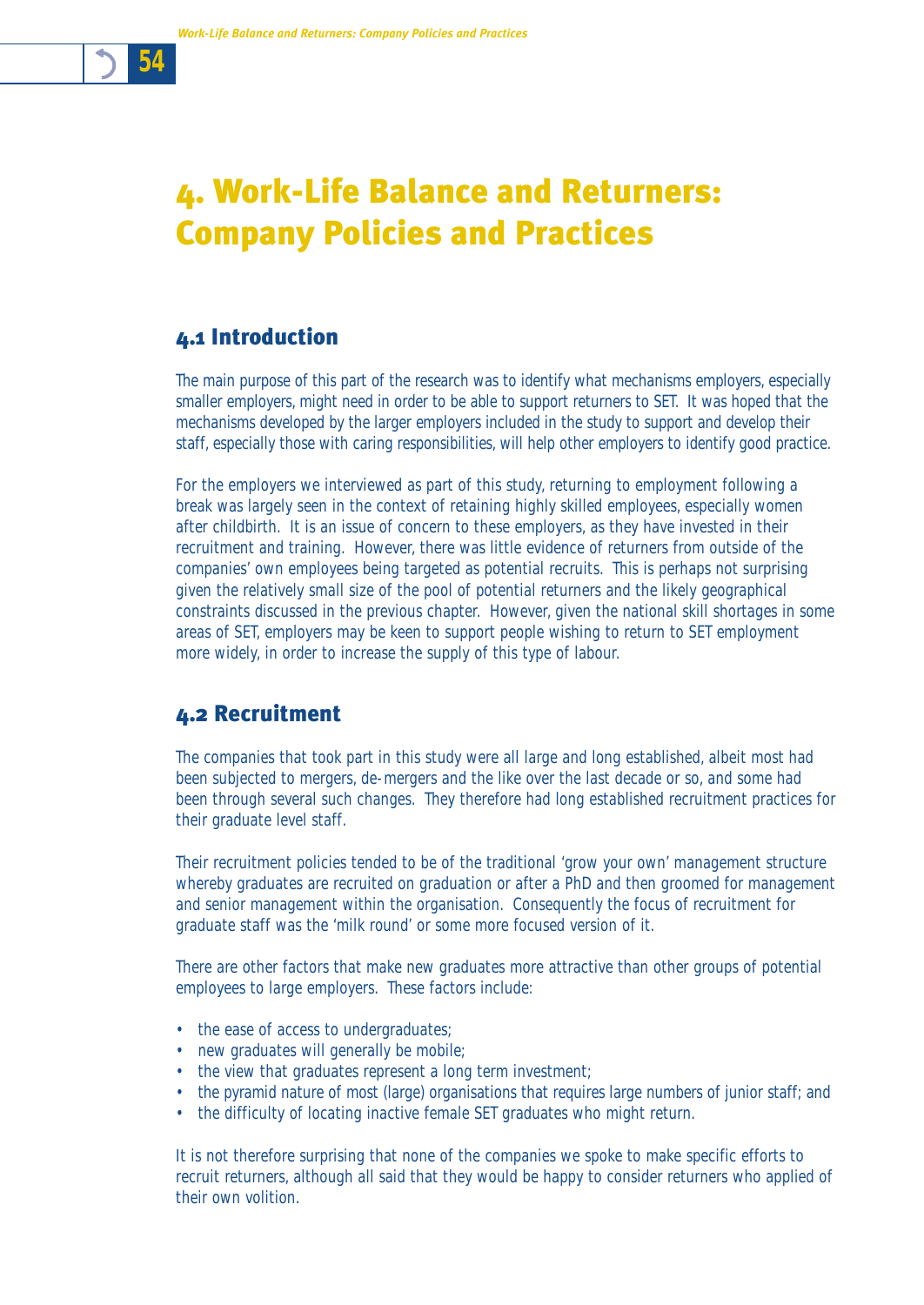### **Method Box 5**

#### **Research Method**

Interviews were conducted with nine employers. All were multinational companies: BT; Ove Arup; Corus; Marconi; Shell; Unilever; GKN; Hewlett Packard; and Merck Sharpe and Dohme. These companies were chosen to represent a cross-section of industries within the SET sector and a mix of research and production divisions. All acknowledged that they faced some skill shortages at technical graduate levels. At each employer an interview was conducted with a representative of the human resources department. Notes were taken of these interviews, which lasted about an hour. In some cases copies of company policies were given to the researchers for further information. Respondents were assured of confidentiality in terms of interview content although all agreed to have their company names included in the list of organisations that participated in the study.

However, the human resources staff interviewed were generally becoming aware that wider search strategies for staff were needed to meet the company's demand for technical staff. The issue for human resources staff is how to find, and where to access, smaller pools of potential employees. One possible route is word of mouth, which more than one company had found produced high quality applicants. However, this chapter reveals that employers are unlikely to make the investment needed to actively recruit returners because the likelihood of finding and successfully recruiting women returners is very low for any individual company. Taken together these factors suggest that there is a role for Government-sponsored schemes designed to help those women who wish to return to employment in SET.

Human resources respondents did report the beginnings of a change that could facilitate returners' access to employment. There is an increasing turnover of staff in mid-career, partly as a result of the changes in the sectors involved, with mergers, takeovers, company sales, redundancies, etc. over the last couple of decades. Moreover, there is an acknowledgement of the importance of transferable skills, such as interpersonal skills, and a much more mobile labour force where fewer people think in terms of a job, or single employer, for life. Returners offer a potential alternative to growing your own staff or "poaching" staff in mid-career.

This trend towards increasing recruitment mid-career should work in favour of returners as this research found that there are increasing opportunities for graduate qualified staff to be recruited mid-career. However, we were told that:

*"we would look at an application from any returner with the right background but they would have to be sufficiently up-to-date to compete successfully against other applicants or able to convince the company that they are sufficiently committed to put in the extra time needed for retraining."* 

It seemed that, where possible, companies would recruit currently employed applicants, with up-to-date skills, rather than invest in updating returners.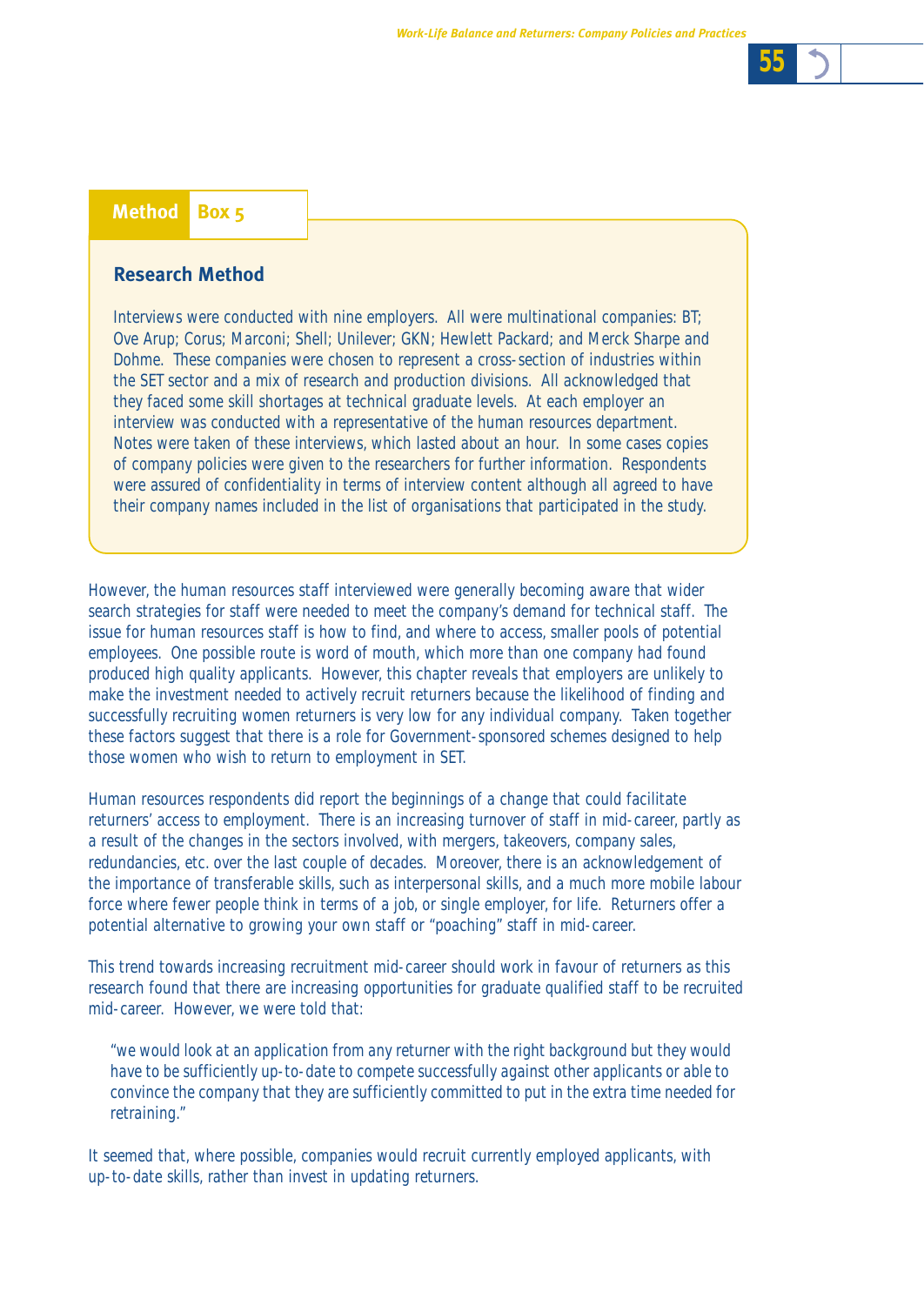Most large technology companies operate in a global labour market. Not only do they have sites in different countries and move people between these sites but they recruit from anywhere in the world. While some returners may be mobile, women returning from child-caring operate in a very local labour market and may be unable to move even within the UK. Moreover, many of the men we interviewed with children said that they were not very geographically mobile because of their children's schooling and sometimes their partners' jobs. Existing domestic arrangements are likely to constrain where returners, of either gender, can locate themselves geographically and the offer of relocation packages is unlikely to tempt them if their partners will become unemployed, although some companies will help partners find employment.

We found that it was fairly common in these companies to have dual career couples in the company and packages to encourage them to relocate together were in operation. This might help those who are either ex-employees of the same company as their partner or who have the correct skills set for their partner's employer. This group could easily be accessed by word of mouth or company newsletters.

## 4.3 Policies on Returners

All the employers had policies and practices designed to encourage their own staff to return to work after childbirth. None had anything in place to specifically attract people wanting to return to a SET career following a break from SET for any other reason. Indeed, those who had returned to SET from breaks for reasons other than childbirth that these employers identified, were all either members of staff who had taken a break during their employment or who had been recruited from a post-graduate course.

Human resources personnel could not recall having received applications from external candidates who wanted to return to SET following a break. When questioned on the likely response if they were to receive such an application, the human resources respondents, as we have quoted above, claimed that these individuals would have to compete with the other candidates. It seemed that there would be a trade-off between recent knowledge and background in the specific area.

The main reason for breaks from work *entirely* that we encountered during this study is maternity leave and its extension to care for children in the early years. The organisations interviewed tended to provide better than the statutory minimum levels of maternity leave and pay, along with other benefits such as career breaks, which varied with length of service and seniority. Techniques such as staging of maternity payments, career breaks, crèche provision, and part-time working were designed to encourage and help women through the first months of returning so that they would get back into the habit and routine of work. Some of these employers provided ongoing support for those with responsibility for children. Not all employers opened all such schemes to men as well as women.

The *"Work Life Balance 2000; Baseline Study",* Hogarth et al 2000 discusses the importance of flexible working options for women returning from maternity leave.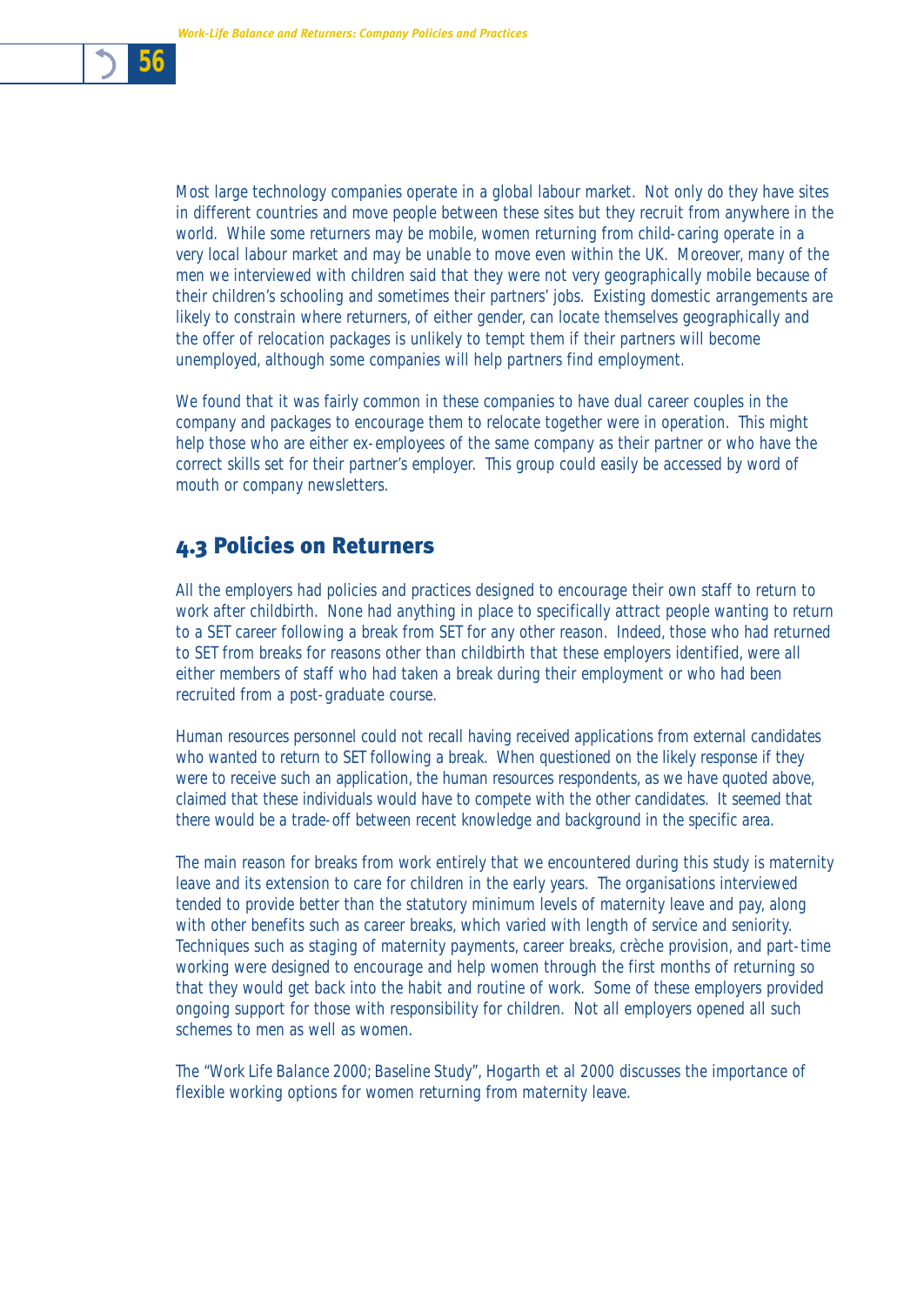

## 4.4 Work Practices

Anyone returning to a technical area of work after an extended break will probably require extra management support over and above that required by other staff. This requires a management culture that understands the business case for meeting the needs of individual employees' circumstances when they can. For women who have been the primary source of childcare in their family for five to ten years to successfully return to employment, whether full or part-time, may require longer term flexibility than that needed by others without caring responsibilities.

The companies we spoke to saw returning as principally an issue for women with children. When we asked to speak to staff who had returned for other reasons they were able to identify only a handful from among several thousand staff (usually by an email asking for volunteers or from personal knowledge of individual cases, rather than from records). This section therefore focuses on how companies have tried to adopt policies and adapt their culture to make the workplace more inviting to women – both with and without children.

Clearly companies need to have a sound policy, properly endorsed at senior level, to make any progress and all had these in place for women with childcare responsibilities. Nevertheless, during the research it became increasingly clear that work-life balance policies at company level were difficult to translate into family-friendly practices throughout the company. Human resources staff frequently felt that there was room for more change. However, the way in which work was organised, appeared to have begun to change to address the obstacles reported in chapter 4, for women with children and/or who want to work part-time.

It has been seen in the previous chapter that women with children, especially young children, need flexibility in their jobs to enable them to cope with unforeseen changes in childcare (such as childminders being ill or leaving) and sickness. Many that we spoke to wanted to work parttime. One human resources manager spoke of the importance of understanding what tasks had to be done on site and those that could be done remotely.

Most of the economically inactive women interviewed in this research had been out of the SET graduate labour market for five to ten years. They perceived employment in the SET sector to be inflexible with little part-time working, job sharing, home working or flexitime and a culture of long hours. At the policy level in the large multinational companies interviewed as part of this study, things have begun to change in the time these women have been away from work. The LFS shows that SET graduates now have many choices of occupation. The SET sector may need to change quickly if it is to attract and retain more of the increasing number of female SET graduates. More remains to be done at the practical level but this research suggests that these changes will not be forthcoming unless employees are prepared to challenge the status quo.

#### **4.4.1 Experiments and Testing**

The argument proposed during the discussion groups that long hours were essential so that experiments and tests could be completed has been overcome, in the companies interviewed, by team working. No individual was required to stay for the duration of a piece of work, rather a member of the team needed to be present. For longer tasks different members of the team would be present at different stages. This type of change has been relatively easily adopted.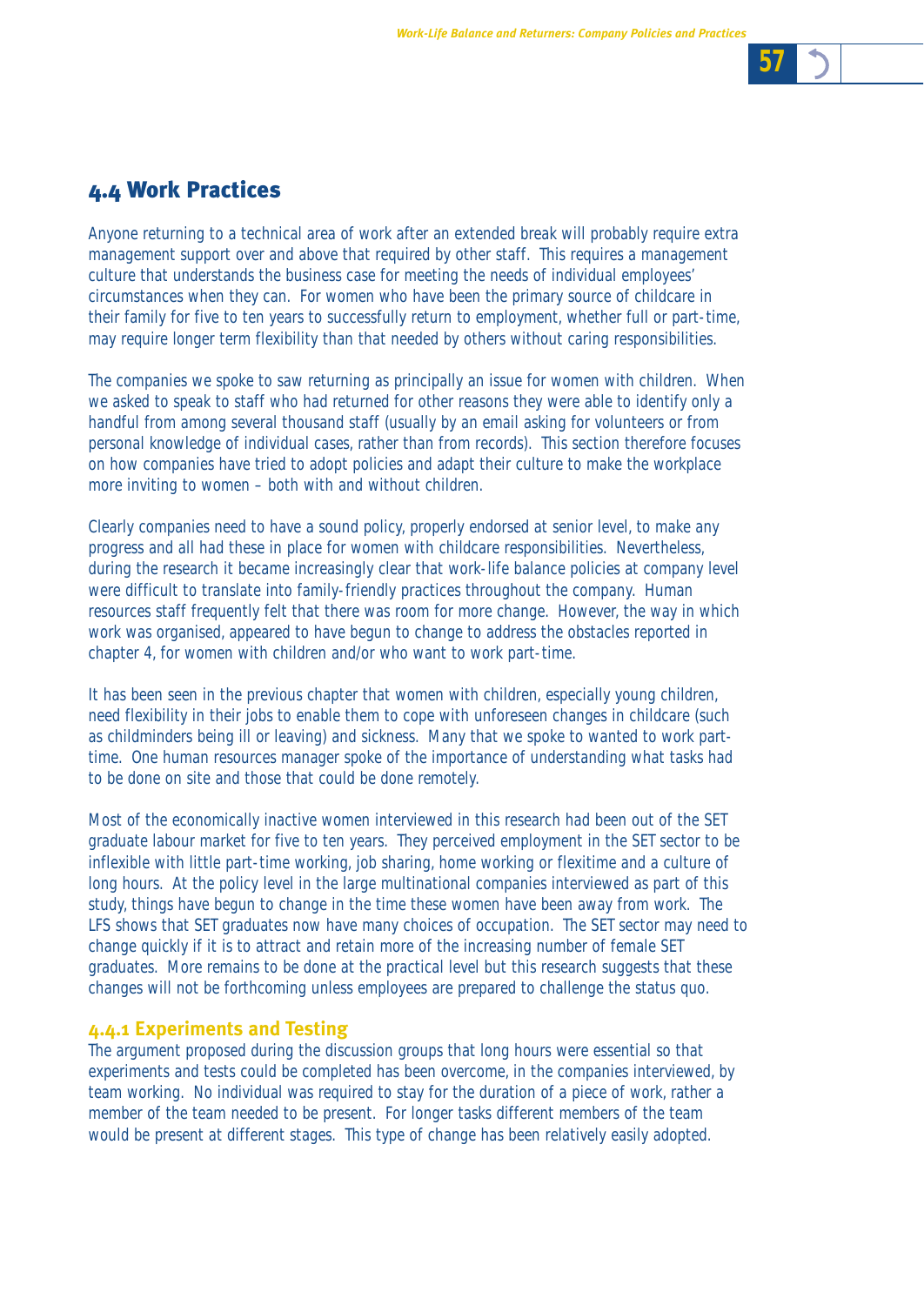#### **4.4.2 Line Management**

*58*

With policies designed to encourage more flexible working, much depends on individual staff and their line manager coming to an agreement over the local practicalities. Several human resources respondents said that it was up to staff to propose ideas and solutions to their own problems, which would then be considered by their line manager and the human resources department. This push towards staff taking more control of their own careers was mirrored in other aspects of career progression. Some human resources personnel indicated that some line managers were rigid in their views about working practices. This was unlikely to encourage their staff to propose non-traditional solutions to their problems.

#### **Case Study Woman C**

Woman C works in computing largely on projects with staff in other locations with whom she communicates by email, telephone and occasional meetings. She has little contact with the other staff at her location but her line manager would not allow her to arrive a few minutes late to take her child to childcare and make up the time during her lunch break.

#### **4.4.3 Flexibility**

Human resources staff appeared to be working to an agenda that encouraged more flexible working to the benefit of staff and organisation. More than one human resources respondent stated that their department would always challenge line managers to justify reasons for refusing particular solutions. Policies were often geared towards giving people *"permission"* to work flexibly. Perceived benefits to the organisation included productivity increases and greater levels of commitment by individual employees, who perceived themselves to be valued and trusted. Increased commitment was seen as indicating greater job satisfaction, which in turn could result in lower staff turnover.

There was a general consensus that it might be possible for some jobs to be done more flexibly than at present. Possible solutions include part-time working (the most common) home working (probably on the increase, at least for some workers for some of the time) job sharing, flexible hours, compressed hours and term-time only working. Examples of all of these were discussed. Job sharing seemed to present the most difficulties. These ranged from finding a suitable partner to maintaining the relationship and retaining both partners in the company. However, one respondent felt that job share was a good option as the company *"gets two brains for the price of one. People don't stop thinking just because they're not in the office".* Another cited an example of a senior female manager who redesigned her job so that she could job share with a lower grade executive assistant. This is an excellent example of thinking creatively.

Human Resources managers suggested that the greater the levels of flexibility offered, the more positive was the response from employees. This was not just in terms of commitment because they were grateful for the flexibility, although this is undoubtedly an issue, but also in terms of number of hours worked. A relationship of give and take was established and human resources staff on more than one occasion stated that their SET graduate staff are professionals who would *"do what it takes to get the job done".* Flexible working in this context was not a big risk to the company.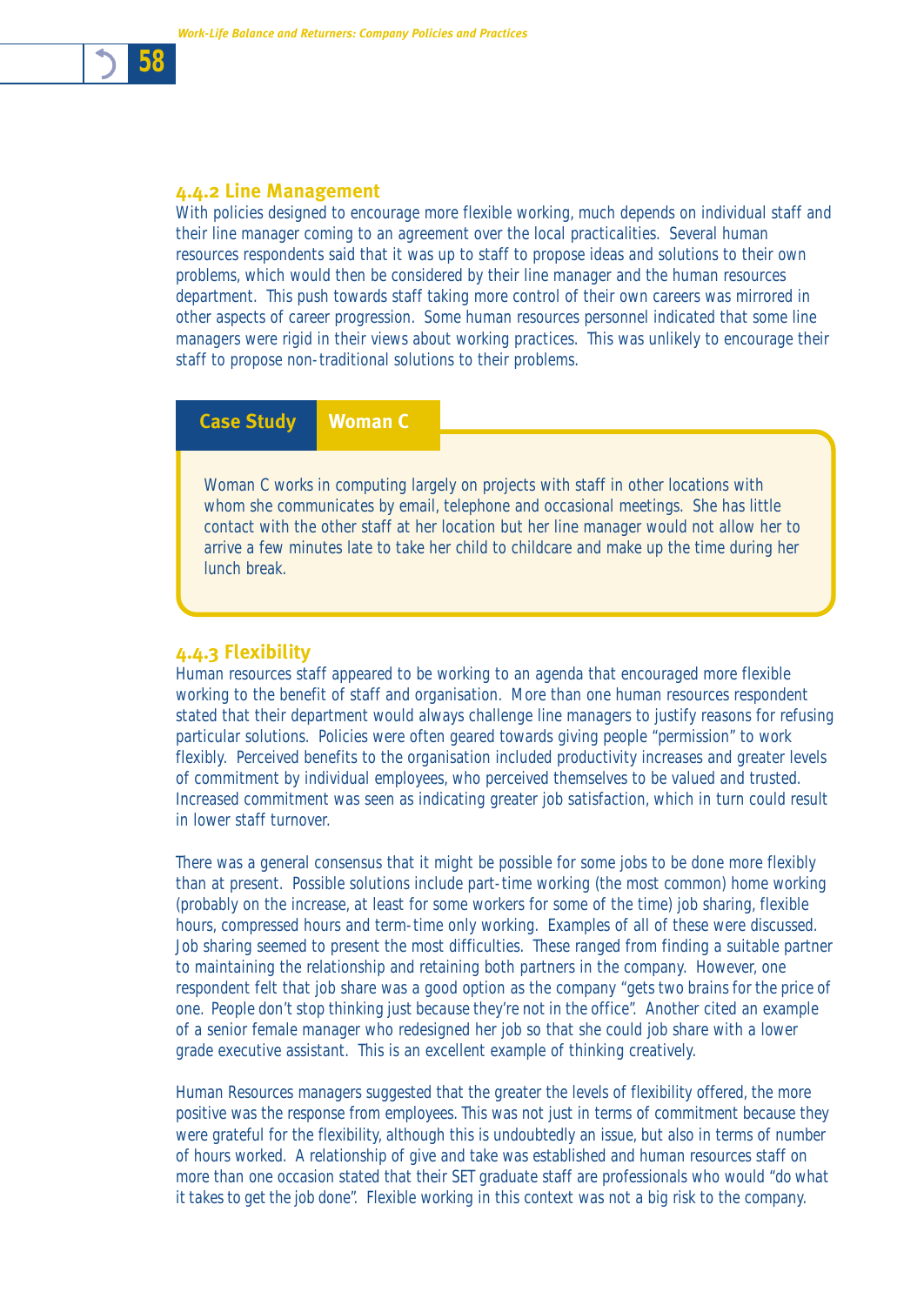

#### **4.4.4 Other Sectors**

In terms of working practices, some industries were found to be more flexible than others. Human resources staff said that research and other professional/technical jobs were often the most flexible occupations in the company, in principle if not in practice. With their experience of other occupations they reported that it can be more difficult for staff in support functions (for example, personnel and finance) to work flexibly, as for the business to function effectively, there must always be someone on call.

Human resources staff with experience of other sectors, for example finance, reported that in general working practices were more attuned to the needs of staff, particularly women, with family responsibilities. One HR respondent described as normal practice in the financial sector women working full-time until they had children, taking a step down in hours for a few years while their children were young and then returning to full-time work. The experience of this respondent was that the predominance of men in SET occupations seems to have led to this not being considered in SET environments.

Blackwell, 2000 describes different family formation patterns of women with science degrees working in different sectors, which suggest the lower the proportion of women in a given sector, the less likely they were to have children. A clear implication of this is that the fewer women there are in a sector, then the smaller will be the drive towards family friendly policies.

#### **4.4.5 Science, Engineering and IT**

Within SET, science appears to be less flexible than engineering or IT, at least with respect to the way in which graduate level work is, or can be, organised. Areas of research where staff need access to hazardous substances or specialist infrastructure are less flexible in the way in which they are organised than other areas of SET, particularly the ICT sector.

In the case of *"wet science"*, health and safety concerns may impose constraints on where certain aspects of the work can be conducted, as may access to equipment. The need to adhere to health and safety legislation also meant that site opening hours could be limited, again reducing the possibility of some more flexible working arrangements.

Production management is also an area that tends to demand that staff are on-site or on-call. Staff management often requires middle managers to be with their staff and this can reinforce the development of a 'long hours culture'.

Nevertheless, there are aspects of both jobs that can be done more flexibly, for example report writing, computer-based research and some administrative tasks. Human resources personnel felt that line managers were not always prepared to think creatively or to be flexible in their approach because they could see no benefit to the company.

Other industries, such as IT and engineering design could be flexible in location where issues of health and safety were less prominent. In these sectors home and out-of-hours working, using remote computer links, are possible because certain stages of projects are sometimes lone endeavours. Some companies had started to provide flexible working options, including introducing career breaks for all staff and providing additional equipment to facilitate homeworking.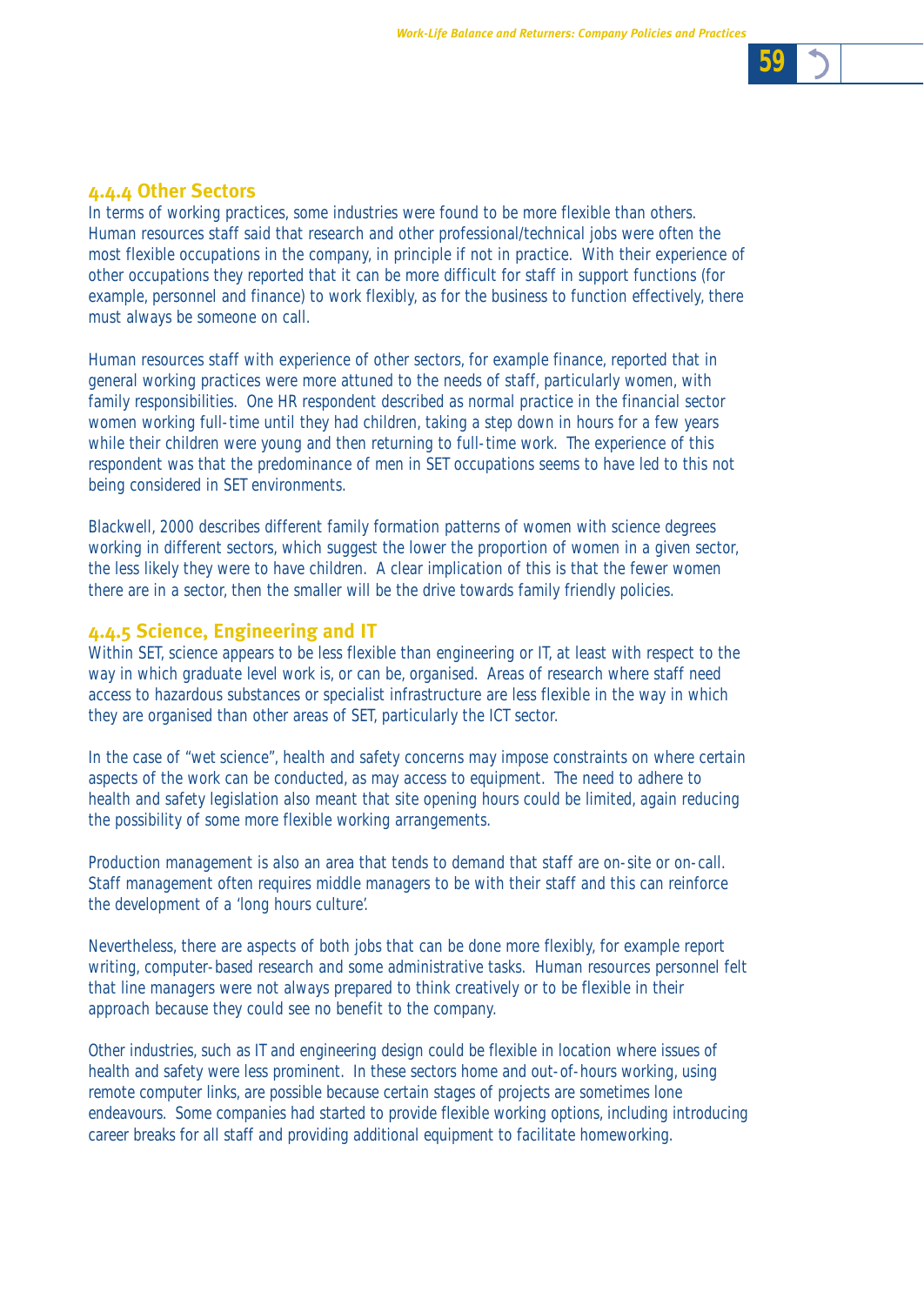

Homeworking does not suit everyone and may be least suitable for those returning from long periods of being the main family carer. A small number of respondents told us that it is difficult for children to understand that they are not available for them at certain times, and that someone else is responsible for caring. It is difficult to explain to a child that even though they are at home the respondent is actually "at work". Some of those working on computing projects sometimes preferred to go into the office. Frequently different computers are used for different functions. Even where additional resources for homeworking had been provided by the employer the need to subsequently reconcile the data on computers at two sites meant that office-based working was preferred by the employee.

Chapter 3 shows that women are more inclined to take science subjects than IT and engineering subjects at university. They are, therefore, choosing subjects that currently lead to inherently less flexible employment options. Research into why this is happening, to explore what attracts women to science rather than IT and engineering would be useful in designing a strategy to address this, especially as the Stevens report of 1999 sees the latter areas as the main shortage occupations.

#### **4.4.6 Other Countries**

Respondents, with experience of overseas working said that working practices overseas seemed more attuned to work-life balance needs. Line managers abroad appeared to be more flexible in their approach and to have a better appreciation of the business case for that flexibility and the advantages of accommodating employees as individuals. No one could quite say why the UK had a more rigid attitude to working fixed hours on a fixed site or why this was different in some other countries.

## 4.5 Career Progression

In the long term a goal should be that returners of either gender are viewed by themselves and employers as just one more pool of skilled people. It may be that an increasingly flexible career structure within SET will help to achieve this.

The companies interviewed as part of this study were trying to move away from the traditional time-serving career path that usually resulted in scientists and engineers moving away from their technical specialism as they rose through the hierarchy.

Companies were moving towards assessing staff against achieving certain competences, and requiring a broadening of skills for technical jobs to include softer skills such as communication and team working. In these objective-focused appraisal systems some, but not all, companies set suitable objectives for part-time staff, recognising the hours worked. This should help those wanting to return part-time.

There had also been the development of technical career paths that allowed talented technical staff to increase their status and pay without having to take on management responsibilities. At least one company said that it wanted to be a world leader in certain areas of science and this meant having some staff who were recognised internationally as leaders in their field. Generally though, there were very limited opportunities in this route and therefore career progression normally implied management responsibilities.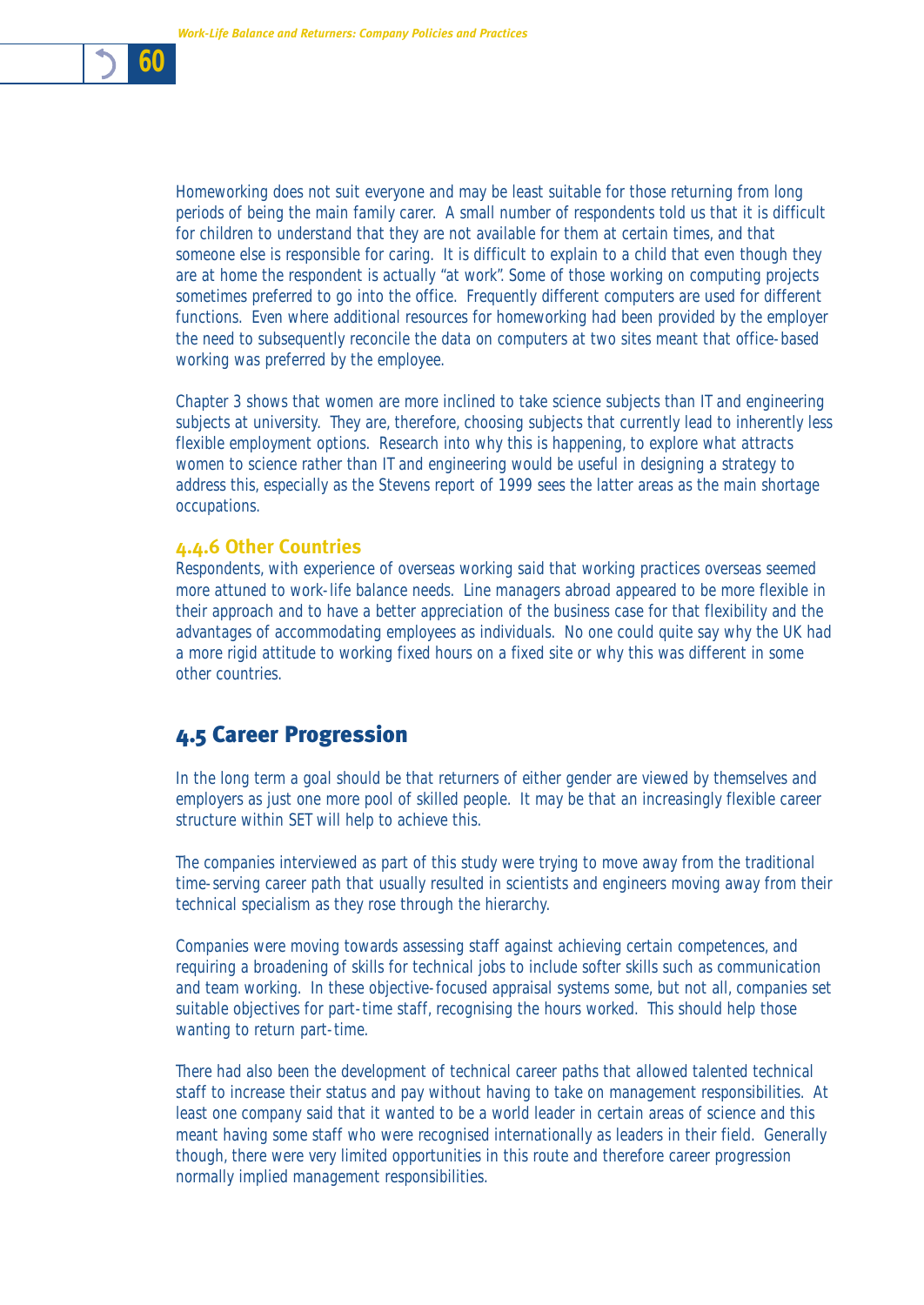

These changes have resulted in human resource respondents being aware of staff who moved successfully between technical and non-technical posts in both directions. Indeed, it appeared from these interviews that moves backwards and forwards were likely to be encouraged and to increase. Updating of technical skills may, therefore, become routine and, with time, could perhaps expand to include returners from outside the company.

# 4.6 Conclusions

This study focused on large employers where there was some evidence of good practice in place so that this could be identified and promulgated. Many small and medium-sized enterprises also provide working opportunities for SET graduates and investigation of the practices and attitudes within smaller SET-based companies is worth exploring further.

The large multinationals that took part in this research all had flexible working and work-life balance policies in place. However, these were implemented at the local level through individual arrangements between staff and their line managers and this leaves room for large discrepancies within organisations. The practice was often one of encouraging staff to come forward with their own solutions to their needs. **Unions and other staff associations could provide the means to support individuals seeking to develop solutions to their own situations.** 

Human resources staff were aware that some managers were perceived as resistant to nonstandard working arrangements, which may reduce staff's willingness to request more flexible working arrangements. Individual managers appear to have significant power over working arrangements for individuals. Stereotypes need to be challenged by all staff and managers as well as by human resources departments.

In order to overcome this, significant changes in workplace attitudes and culture will be needed but companies could do more to make line managers aware of the business case for flexibility and how they will benefit. One human resources respondent suggested that the company might make formal statements about the structures put in place to encourage flexibility, e.g. flexitime. A change in approach might also lead to some of the restrictions in working practices that are bound by the need to access resources, such as chemicals and equipment, being overcome.

On the other side, women who have been out of the labour market for some years might find SET jobs more flexible than in the past. Employers, perhaps supported by Government, could raise awareness of the changes taking place.

For employers to be able to support those returning from being full-time carers there must be flexibility in the hours they require staff to work and the locations at which work can be conducted. Equally, there will be an expectation that the returners will repay this flexibility with a professional attitude and a commitment to the employer. The companies involved in this study had taken this on board and an output- and target-focused job appraisal process, rather than time-serving was seen as a way to support increased flexibility. Human resources managers reported that generally the response from staff who had been given flexibility was very positive and had improved productivity.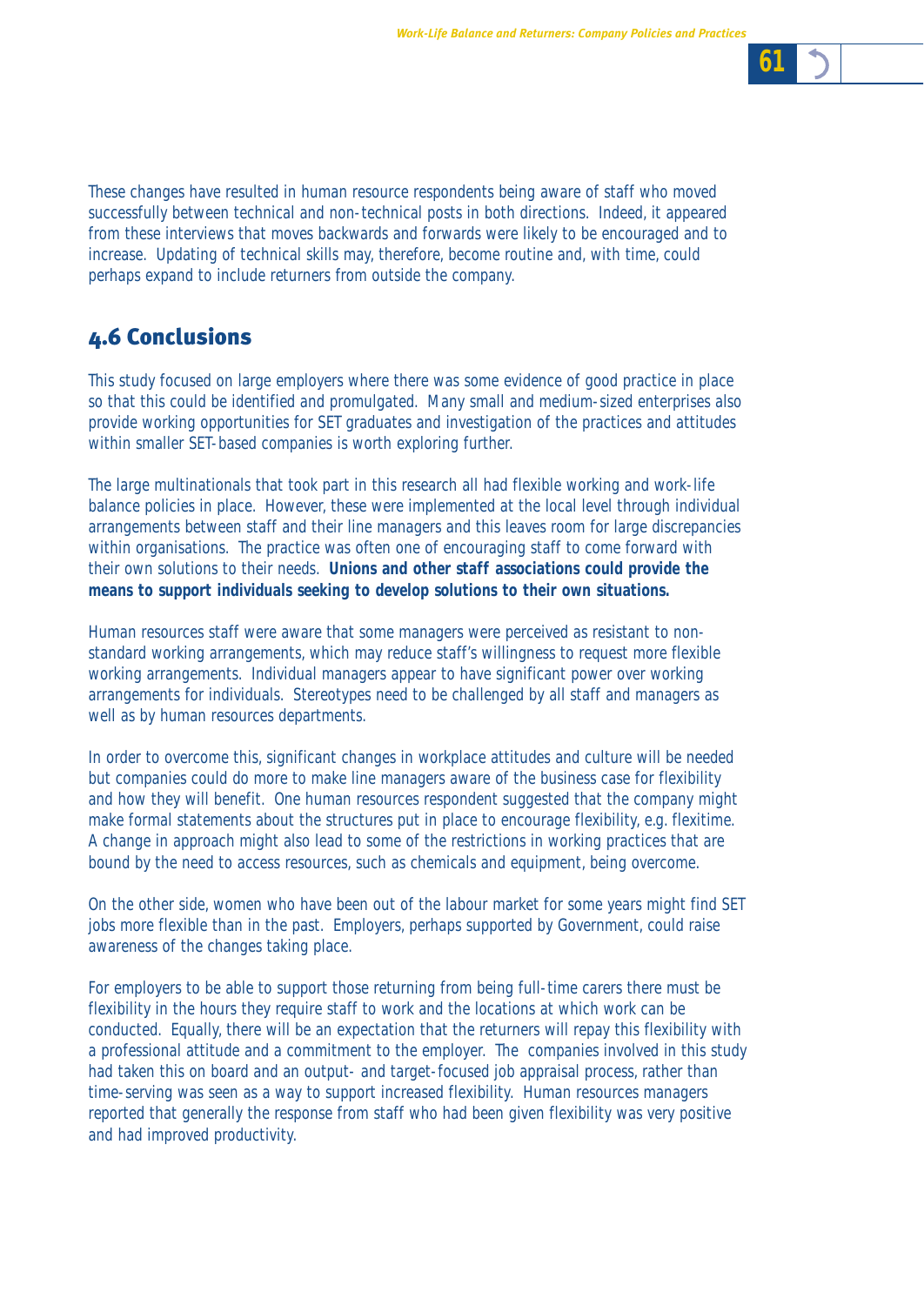

Companies may require help to think more creatively about being flexible to meet the needs of both the business and its staff. It will be important to identify the benefits of flexibility to both employer and employee. In this highly skilled segment of the labour market finding a replacement is not necessarily easy. Using flexibility to recognise the professionalism of employees and the trust that they have earned may be a way of retaining staff and reducing turnover.

There is a large amount of evidence that companies are making increasing efforts to retain their own staff during family formation, through a mix of maternity packages, flexible working practices and other support mechanisms such as crèche facilities. However there is no evidence that companies are actively targeting returners as a potential source of expertise.

#### **Case Study Woman D**

This woman has a degree in materials engineering. On graduating she got a research and development job in the field. She has had a number of secondments across the plant for example managing resources and programmes, but has always returned to research and development.

She was sponsored to complete an MBA and continued working on this during her first spell of maternity leave. She initially returned part-time from this break, but reverted to full-time when she was confident that her child care arrangements were suitable. At the time of the interview she was about to start a second period of maternity leave and will initially restart on a four-day week, which will be reviewed after three months. She has received strong support from both her line managers and her staff during preparation for and returning from maternity leave. She has been grateful for the flexibility offered and has no doubt that she in turn has sought to repay this by doing what was necessary to "get the job done".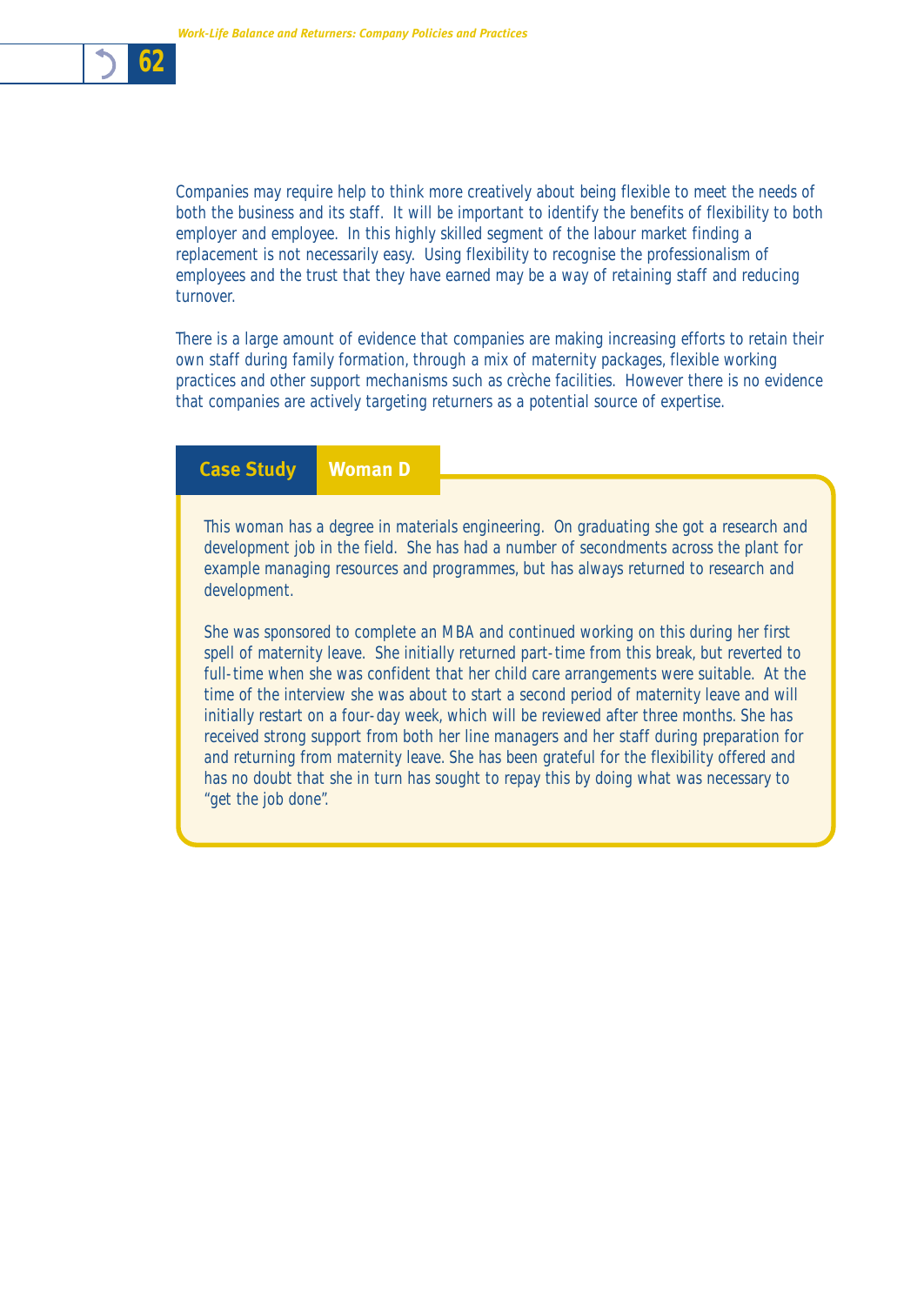

# 5. Do Existing Schemes Meet the Needs of Employers and Returners?

# 5.1 Introduction

Before discussing the existing schemes to aid returners, the strengths and weaknesses of such schemes and the possible characteristics of new schemes, it is important to address the questions of whether or not any schemes are required and if so why.

This study has identified four groups of potential recruits to graduate level SET occupations:

- those who gain degrees in a SET subject who enter non-SET occupations on graduating;
- those with SET degrees currently working in non-SET occupations and who may or may not have worked in SET in the past;
- SET graduate men and women who are "inactive other"; and
- SET graduate women who are "inactive home".

This study has confirmed that women SET returners are a relatively small group and that they are geographically dispersed and heterogeneous in their characteristics. This deters employers from targeting them as a group.

Many employers are increasingly aware of the value of retaining staff in whom they have invested time and training. The companies interviewed during this study have used maternity leave packages and policies on work-life balance flexibility, to retain existing staff...

For most employers the limited resources that they have for recruitment have to be effectively targeted. The factors that make recruiters focus on new graduates include:

- SET undergraduates are much more likely to take up SET careers than economically inactive female SET graduates;
- the ease of access to undergraduates;
- new graduates will generally be mobile;
- the view that new graduates represent a long term investment;
- the pyramid nature of most organisations that requires large numbers of junior staff; and
- the difficulty of locating inactive female SET graduates who might return.

Taking all of this into account, it becomes easy to see why businesses focus their recruitment efforts on undergraduates. Indeed our research with employers suggested that major companies tend to focus their efforts even more narrowly on specific institutions. It is not therefore surprising that none of the companies we spoke to make specific efforts to recruit returners, although all said that they would be happy to consider returners who applied of their own volition but on their individual merits.

However, this report has found that about **24,000 women SET graduates returned to employment in 2000 and that about a third of them returned to SET occupations.**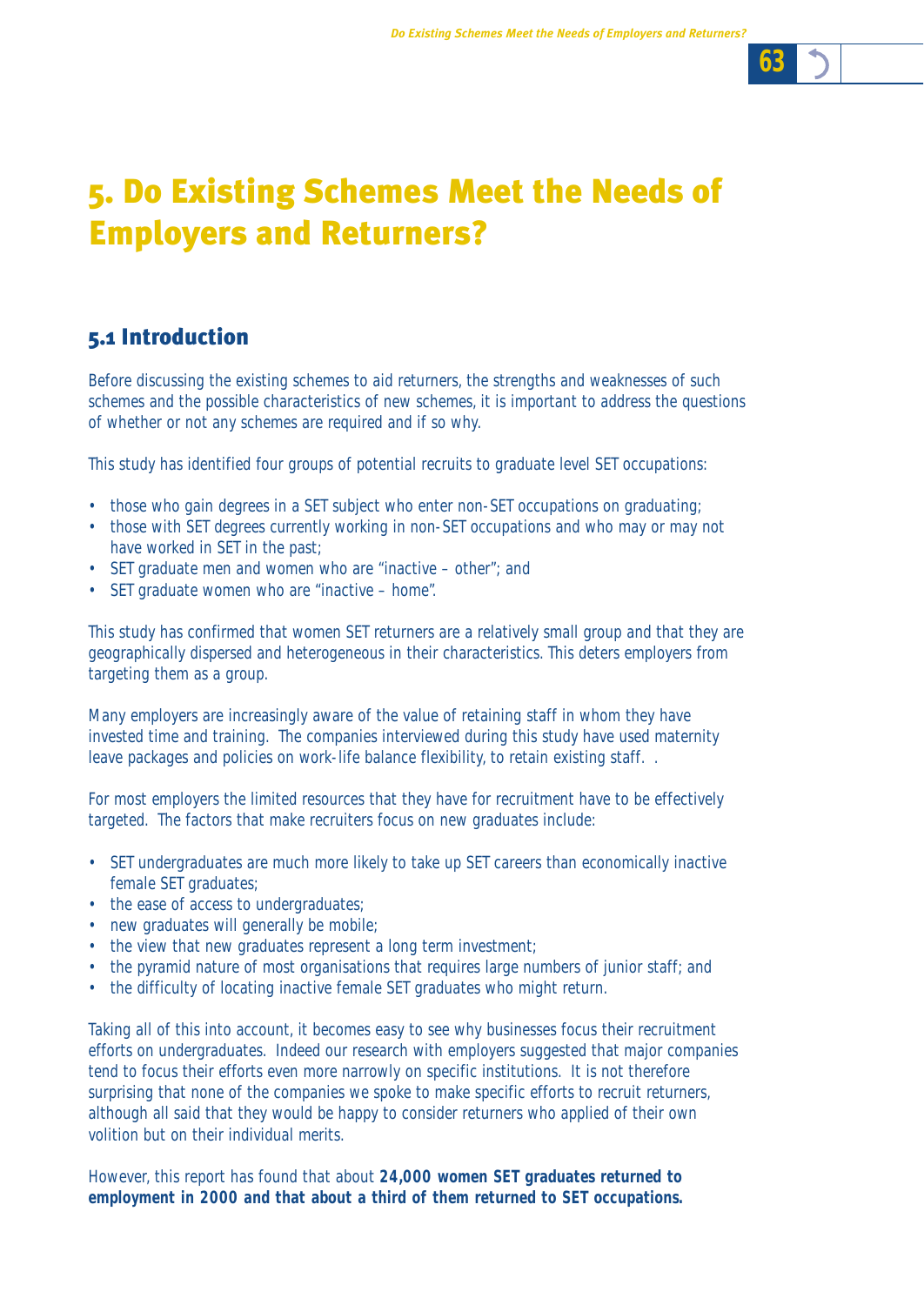Targeting the two-thirds who go into other occupations and encouraging more to return to work could help to address the skills shortage in SET occupations.

This report has shown that there are significant issues for women seeking to return to work after extended breaks and that the barriers may be greater for those in SET. It has also revealed that employers are unlikely to make the investment needed because the likelihood of finding and successfully recruiting women returners is very low for any individual company. **Taken together these factors suggest that there is a role for Government-sponsored schemes designed to help those women who wish to return to employment in SET.** 

## 5.2 Schemes Identified

This research has found only four schemes in the UK that are specifically designed to support and encourage women returning to graduate SET careers:

- The Daphne Jackson Trust
- The Wellcome Trust Re-entry scheme
- Engineering and Physical Science Research Council (EPSRC) PhD studentships
- The Laura Ashley Foundation Return to Research Fellowship.

All of these are for people seeking to return to academic science, although the Daphne Jackson Trust is increasingly trying to find placements with industry and many public sector organisations sponsor places. The Wellcome Trust scheme is for those who were fairly senior before taking their break and the Laura Ashley scheme is currently being run as a one-off pilot.

Increasingly, however, grant schemes for academics allow the grant holder to work part-time. From September 2001 EPSRC delegated responsibility for doctoral training to individual universities in order to provide them with greater flexibility over the allocation of awards. The impact that this will have on returners remains to be seen.

Further details of the above schemes are available on the internet at www.set4women.gov.uk/returners. There are also examples of more general activities aimed at supporting returners, albeit mostly targeted at people below graduate level.

## 5.3 Meeting the needs of women

This research has found that women who take career breaks and who therefore need to find a new post, rather than return to their pre-maternity leave job, have often been out of the labour market for over a year, and five to ten years is not exceptional. These women, it was found, need to have their confidence about being back in the labour market restored. A lack of confidence may be manifested in a number of ways:

- a tendency to feel that they may be out of touch with technical issues;
- wariness in dealing with new people and environments; and
- uncertainty about being able to do a specific job.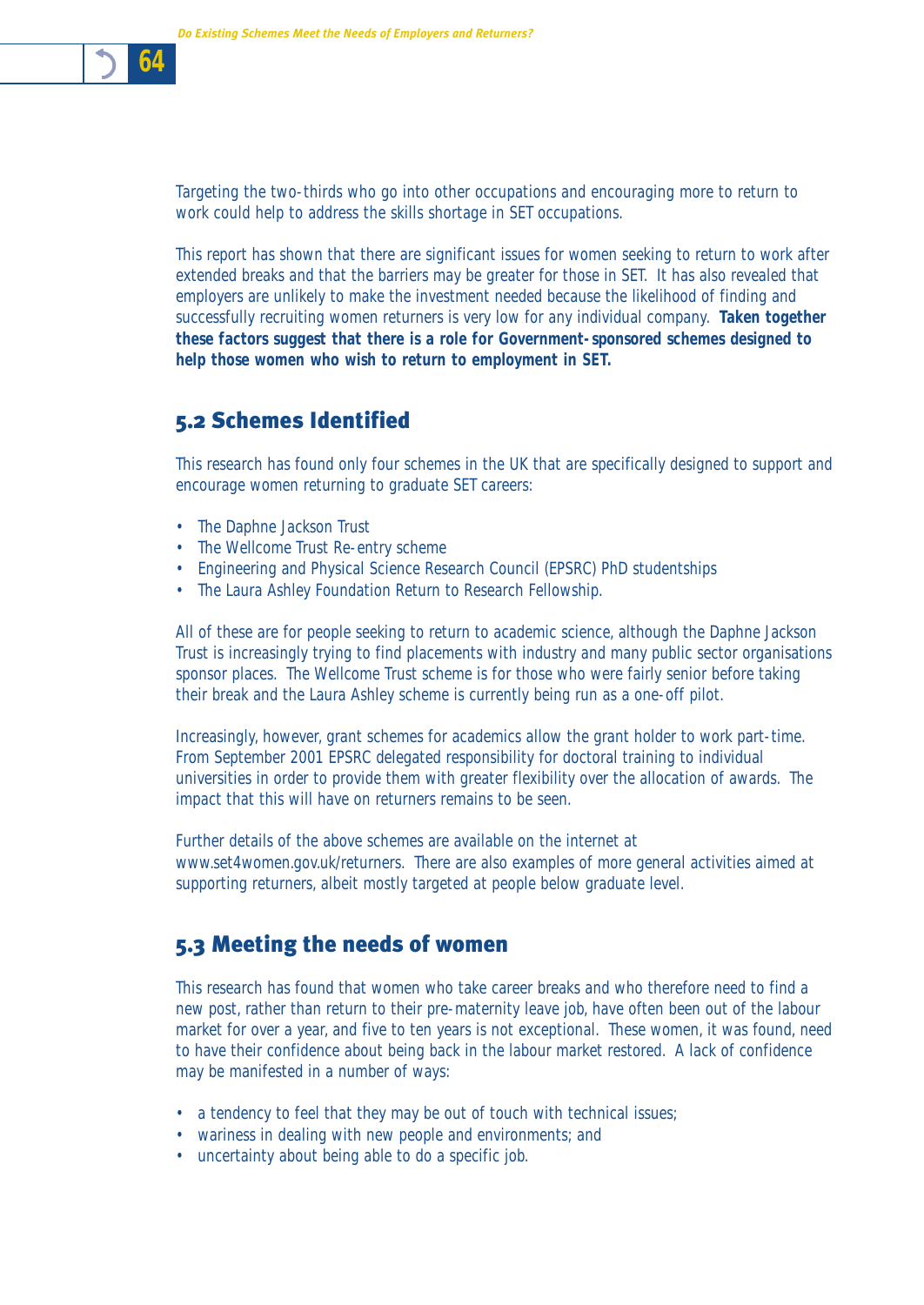

| <b>ANGULUL DUA</b> 1 |  |
|----------------------|--|
|                      |  |

### **Research Method**

This chapter is based on the results of a search to identify possible sources of assistance to returners to graduate SET occupations. The search methodology was based around internet searches using the key words: women; returners; science; and schemes.

The search engines used were AltaVista, ExciteUK and Google. The dominant factor in the search results was "women returners". Much of the information and support available is targeted at encouraging women into work or training for work, with little emphasis on returning to any specific occupation, whether SET-based or not. Using "Science" as a key word did not seem to unduly skew the results away from engineering and technology as both IT and engineering-based activities were identified. Following through the links obtained it is possible to classify activities in four ways:

- 1. Research grants targeted at, or welcoming applications from, returners;
- 2. Training or retraining projects. These are often targeted at people with lower-level skills;
- 3. Advice Provision; and
- 4. Projects to build confidence in returners.

For the second and third of these categories only examples that were felt to be particularly relevant to SET professionals are included. It is worth noting that while there are many alleged sources of advice the references often seem to be circular, leading back to a few national schemes.

For the fourth category, many of the schemes are targeted at low-skill groups, although they may be relevant to all potential returners. We have included a reference to the Open University's Associates Lecture programme in the table of schemes. It is not targeted specifically at returners but has features that should make it attractive to potential returners.

Despite the use of "returners" in the search, a good deal of material was found that was focused on attracting girls and young women into science. This is not presented in this note, as it is not relevant to this study. Information on employer-specific schemes is also not presented as we have found that in practice most private sector employers do not have specific "schemes" beyond those for assisting staff through maternity breaks, although these may, increasingly, be supplemented by polices on flexible working and career break initiatives. Beyond this, employers attempt to address each case on its individual needs. The Work-Life balance website (www.dti.gov.uk/work-lifebalance/) has some excellent case study material from employers on these maternity leave schemes.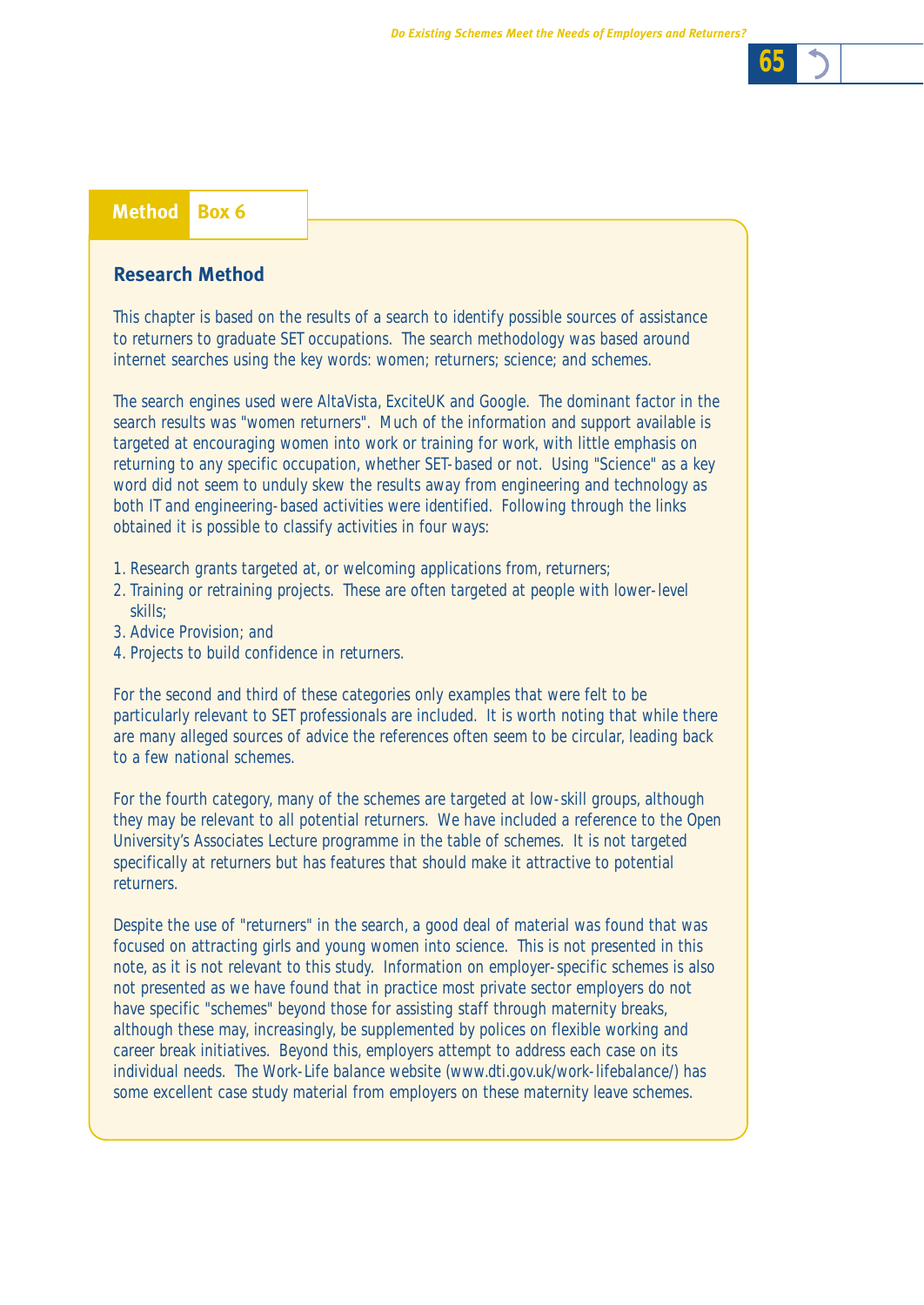This is despite their varied experiences during their career break and the fact that some identified that they have developed new skills. Several women in the discussion groups said that while they may seem self-confident they had found re-starting work or retraining *"terrifying".* We recommend that one of the evaluation criteria for support schemes should be the success of the scheme in assisting returners back into employment.

**The graduate returners schemes for SET that were identified tended to rely on the potential returner doing most of the work.** For example the applicant must:

- find an employer (usually an academic department for the existing schemes) to take them on;
- find a supervisor; and
- devise a project on which to work.

It was felt by respondents that these requirements put a lot of pressure on the potential returner. It is likely to mean that the existing schemes only help the most confident and possibly the lucky few who still have relevant contacts and were based close to them.

Women returners are frequently constrained in the geographic location in which they can work because of their partner's job, the education of their children or other caring/family responsibilities. The emphasis of existing schemes on returning to academic science may not be relevant for all returners. For many, industry may offer more appropriate and more accessible employment options. This enhanced accessibility is a function of both location and range of opportunities available.

## 5.4 Conclusions

The qualitative research and previous work have shown that returning to work after an extended break is not straightforward. In addition to learning new skills, relearning old ones and forging new networks, women returning from breaks related to childcare generally face ongoing caring commitments that require flexible working practices, with part-time working cited as particularly important.

In SET occupations the predominance of men has meant that flexible working practices and support for those with caring responsibilities has been a lower priority. **Thus returning to SET is potentially even more demanding than simply returning to employment after an extended break.**

The existing schemes for SET returners are generally targeted at academics and meet the needs of a small and possibly elite set of returners to academia. However, schemes could benefit women and SET more widely by encouraging employers to consider taking returners into their employment. It was not clear to us that these schemes have been designed with employers in mind, particularly non-academic employers. We noted, however that there is an increased drive at the Daphne Jackson Trust to provide industrial placements. We suggest that academia and industry are considered as two separate classes of employer when considering the development of schemes.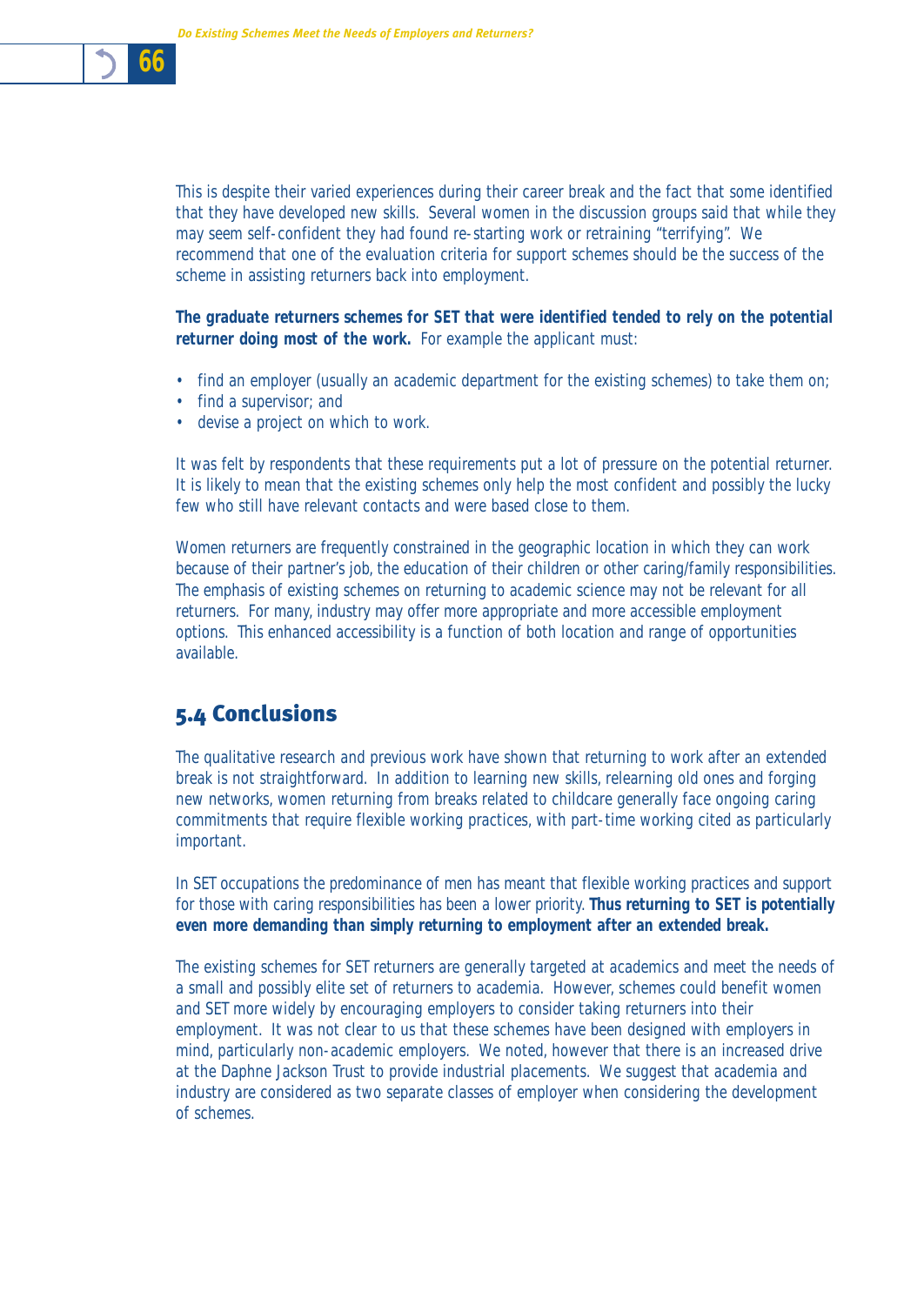### **5.4.1 Academia**

A suggestion at the academic women's workshop was for the development of a scheme targeted at university heads of groups/departments that could address the acknowledged need of many groups for a permanent "head of laboratory". A traditional post that respondents suggested had largely disappeared with recent cuts. A Government-backed scheme might provide funds that will enable universities to apply for a grant for such a post. The post, which could be held parttime, might have a fixed term, perhaps for three years. This would provide the university with a much needed member of staff and the returner with a sufficiently secure long-term post to reskill and be better equipped to find long-term employment. The fixed term would mean that the post could play an ongoing role in supporting returners by ensuring turnover.

This study did not include interviews with any university personnel staff. However, they need to proactively provide returners who work part-time with the help and guidance they need. They should also stimulate and facilitate change within academic departments unused to more flexible ways of working.

The workshop of women academics recommended that funders review all schemes to ensure that there was no inadvertent discrimination. **Age limits are the most obvious inadvertent discriminator, where grants are designed to help people start their career, age limits work against women who have taken career breaks and late entrants of both sexes.**

#### **5.4.2 Industry**

In industry, a scheme which provides access to technical training and re-skilling during a transition period back into employment, reducing the retraining burden on employers, might make returners more attractive when in competition with others. The geographical dispersion of returners suggests that some form of remote learning and self-teaching would be appropriate.

A critical factor in supporting and encouraging women with children to return to SET after a career break, is the need for employers to have, and also be able to demonstrate, flexible working policies. Some returners might wish to have flexibility in employment whilst others might have all their caring responsibilities behind them and wish to pick up their career full time. Flexibility should be built into any scheme devised specifically to attract returners to industry. This might allow for each returner and employer to agree an overall time commitment, perhaps with agreed "core" attendance times and a tailored training programme.

To allow employers the opportunity to assess the success of a return, the returner might initially be taken on for a probation period. However, to ensure that returners are not treated as "disposable" short-term employees, the employer should be expected to make some contribution to the training costs, perhaps in knd, as well as paying the returner's salary.

Throughout the qualitative research it was clear that many people attempting to rejoin the labour market rely on local sources of information. This needs to be borne in mind when marketing of schemes is being planned. The issue of local recruitment is possibly of greater relevance to small and medium-sized enterprises than larger companies. In smaller organisations the resources available for recruitment are likely to be even more constrained than the situation described in chapter 5. Partnerships between small and medium-sized enterprises and local Learning and Skills Councils using local media to raise awareness of job opportunities for returners is an option that could be usefully explored further.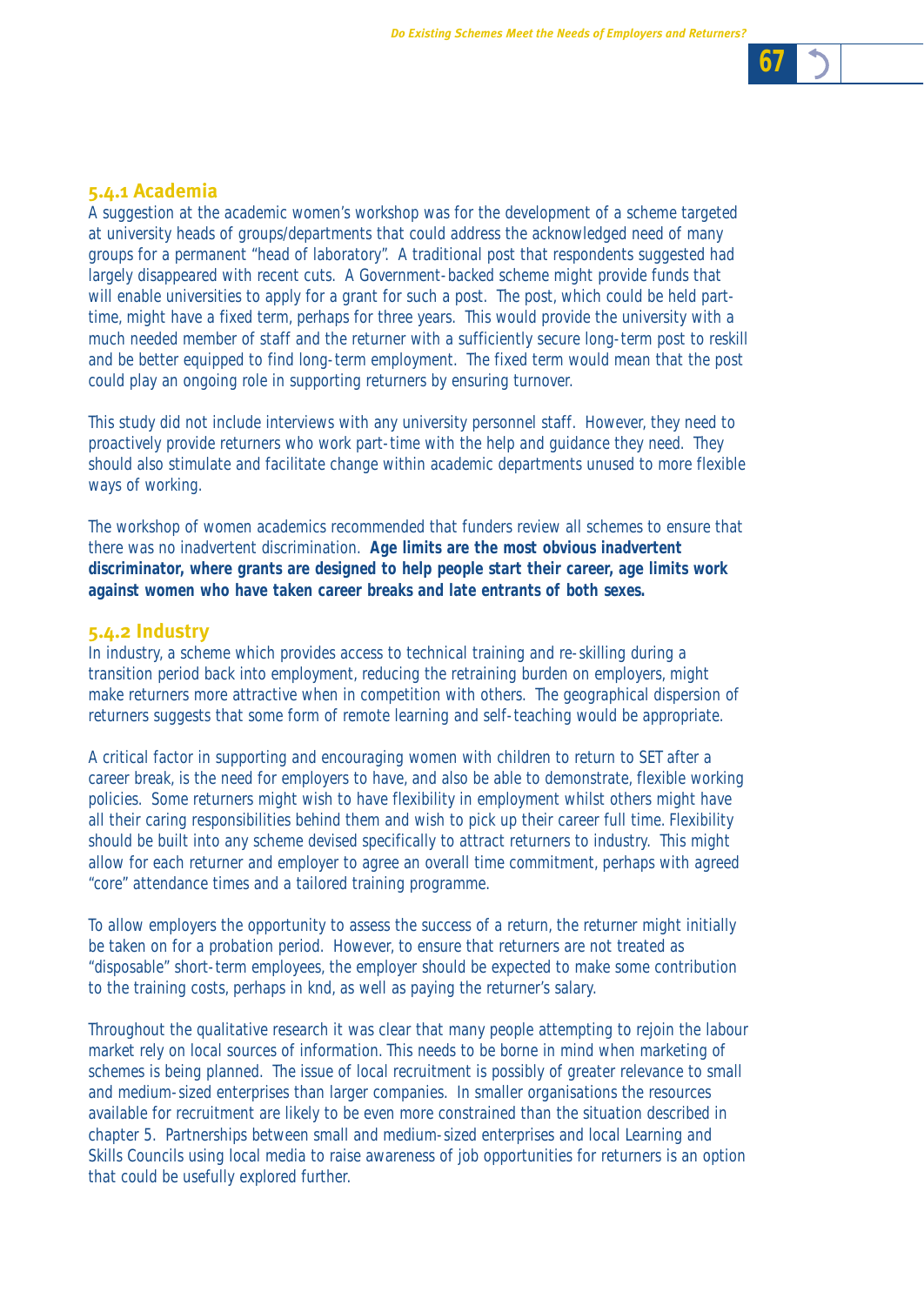# 6. Conclusions and Recommendations

## 6.1 Conclusions

#### **6.1.1 The Labour Force**

This research has found that the labour force is becoming more highly qualified in that more people now hold degrees than in the past. Both men and women with degrees are significantly more likely to be employed than people without degrees and this difference is greater for women than for men. Importantly for this study, the proportion of women with degrees is rising faster than the proportion of men with degrees.

While the absolute number of SET graduates in the population has risen over the 1990s, the proportion of graduates with SET degrees has fallen. The total number of women SET graduates increased by 26% during the 1990s and they now make up 22% of all SET graduates.

The single most important finding of this analysis of the labour market in terms of addressing potential skills shortages in SET is that only a minority of SET graduates are employed in SET occupations, as defined in this study (40% of men and 25% of women). In the longer term therefore, a critical task is to understand:

- whether graduates are using their subject knowledge in other occupations;
- why some choose not to use their subject, having spent at least three years studying to degree level; and
- how these choices can be influenced.

Male SET graduates are the most economically active category of all graduates, with only 1.7% unemployed. Women with SET degrees on the other hand are economically less active than their male counterparts or female non-SET graduates. Women with SET degrees and children are less likely to be employed than women with children and other degrees. In particular women with SET degrees and older children are less economically active than their non-SET counterparts. This is despite the fact that women SET graduates enter a far wider variety of occupations than male SET graduates.

When we look at the length of time that women with SET degrees, who were not working at the time of the LFS interview, have been out of employment we can see that on average between two thirds and three quarters have been out of employment for at least two years and just under 40% had been out of employment for at least five years in 2000.

Female SET graduates not currently employed provide a pool of approximately 50,000 potential returners, although by no means all of these people will be interested in returning to work, never mind to SET occupations, consequently the pool of likely returners will be far smaller. Some of the concerns of women SET graduates returning to employment after several years as the primary childcarer are common to all women graduates in this situation. Despite examples of good practice based on creative thinking, women returning to SET occupations appear to face additional problems compared to women returning to other graduate occupations. The combination of the belief that their SET-specific skills will be out of date and a degree of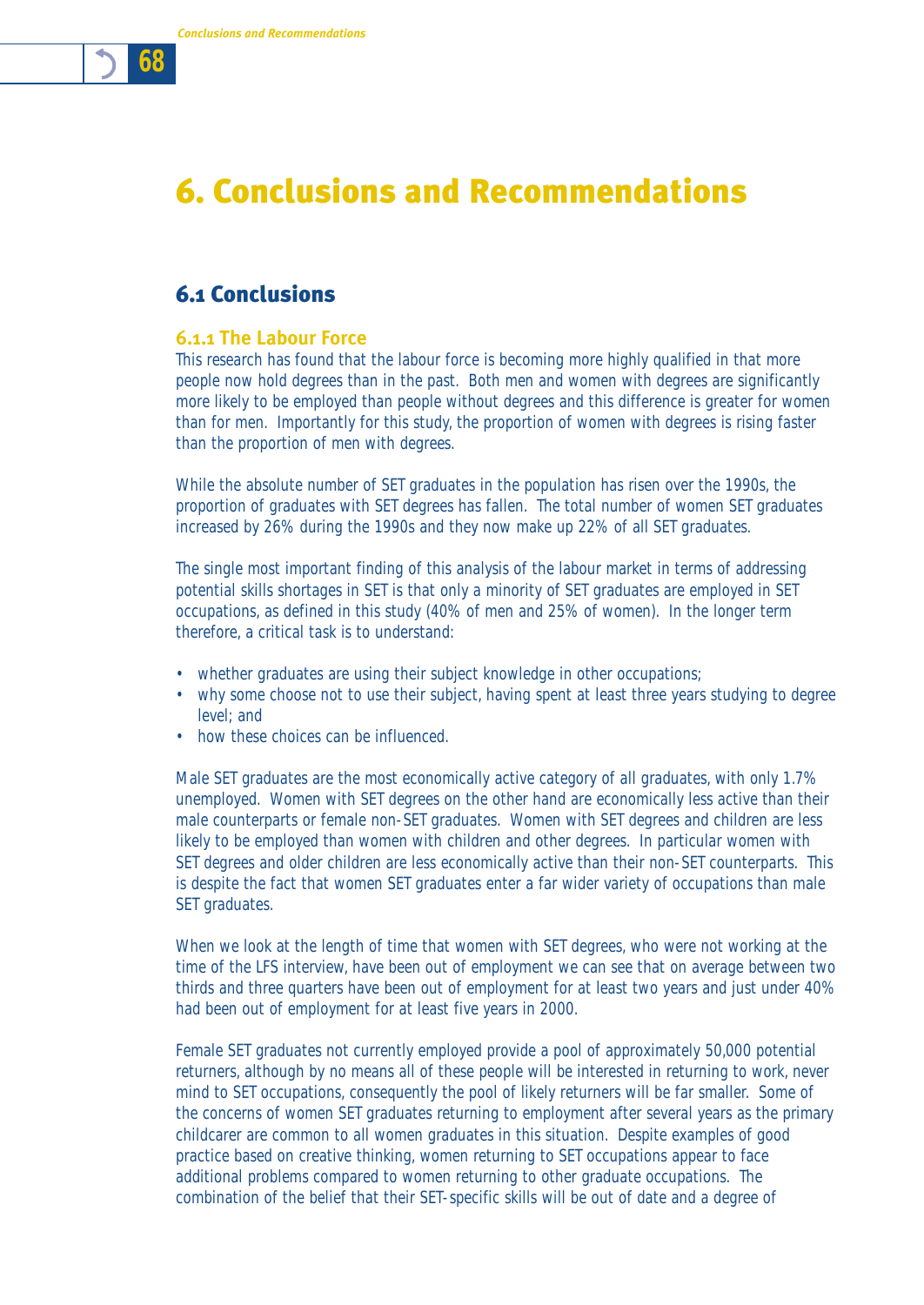

inflexibility from line managers, reflected in the much lower incidence of part-time working for SET graduates in SET occupations, makes returning to SET and managing caring responsibilities difficult.

#### **6.1.2 Returning**

Despite the existence of some real barriers to returners there has been an increasing number of returnees to SET during the later years of the 1990s. While the numbers are small, with an average of about 5,000 per year, there are increasing numbers returning to computer-based and technology-related jobs. This suggests that to some degree, market forces are having an impact, although the LFS data suggests that this number of returners could be increased.

The qualitative research and previous work have shown that returning to work after an extended break is not straightforward. In addition to learning new skills, relearning old ones and forging new networks, women returning from breaks related to childcare generally face ongoing caring commitments that require flexible working practices, with part-time working cited as particularly important.

For anyone considering returning to SET there is a perception that the longer they have been away the more new knowledge there is to catch up on. It seems that women face additional barriers in returning to work in SET compared to men who return. Men are less likely to have been out of employment altogether or for an extended period. They therefore have fewer concerns about updating basic work skills or re-entering the labour force, they mainly have to deal with up-dating their specialist skills.

The LFS data shows that returners may well return part-time. Once over the initial learning curve, women may need flexibility to deal with their childcare responsibilities that men do not. These findings, alongside the qualitative research, lead to the conclusion that **a key issue is the extent to which SET employers can change their working practices to accommodate worklife balance practices for the five to ten years when employees' children are young** in such a way that will yield benefits to the whole population.

Throughout the qualitative research it was clear that many people attempting to rejoin the labour market rely on local sources of information. This needs to be borne in mind when the marketing and delivery of schemes is planned.

#### **6.1.3 Industry practice**

This study focused on large employers where there was some evidence of good practice in place so that this could be identified and promulgated. Many small and medium-sized enterprises also provide working opportunities for SET graduates and investigating the practices and attitudes within smaller SET-based companies merits further work.

The large multinationals that took part in this research all had flexible working and work-life balance policies in place. However, these were implemented at the local level through individual arrangements between staff and their line managers and this leaves room for large discrepancies within organisations. Human resources staff were aware that some managers were perceived as resistant to non-standard working arrangements, which may reduce staff's willingness to request more flexible working arrangements. Individual managers appear to have significant power over working arrangements for individuals.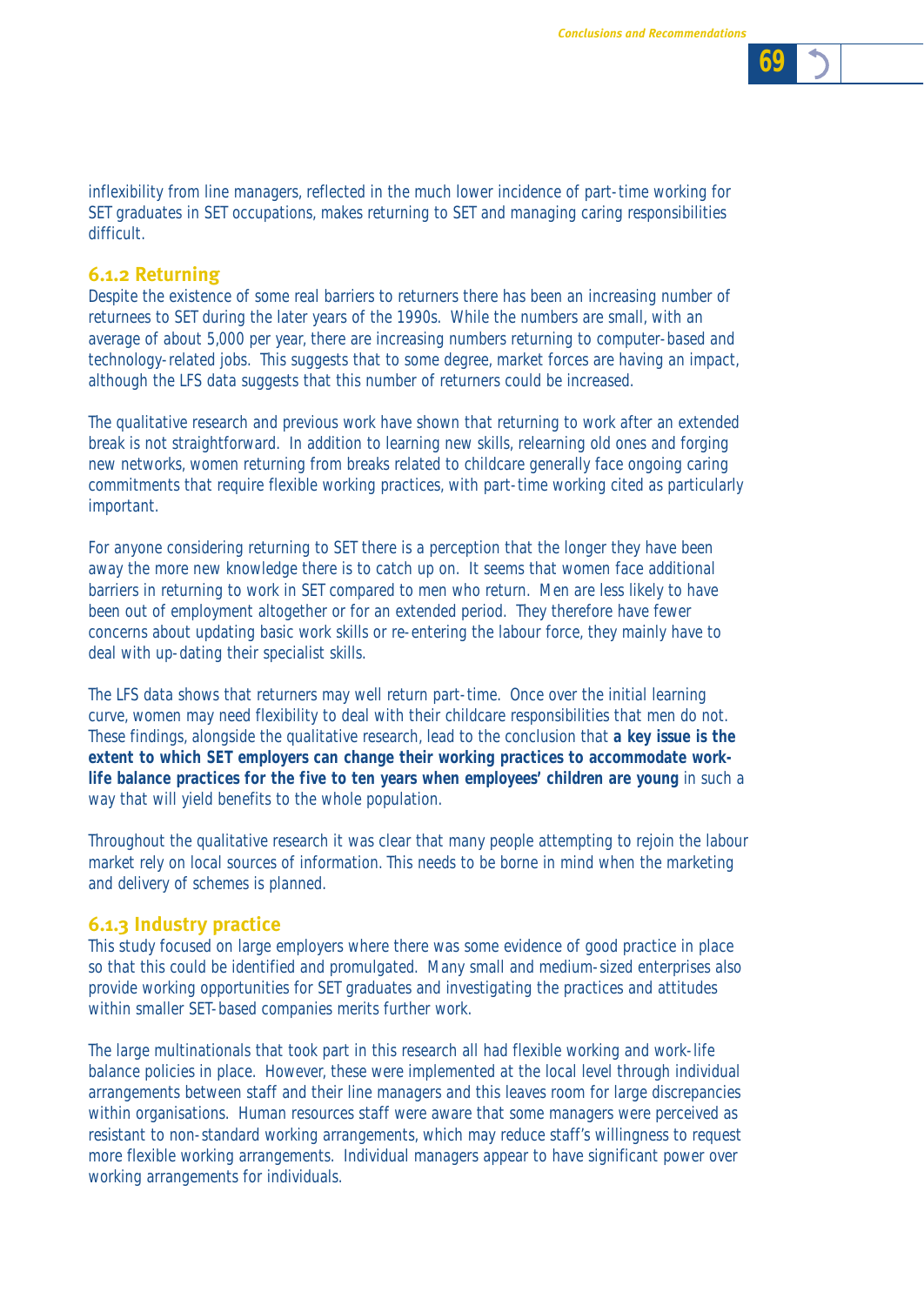

The existing schemes for SET graduates meet the needs of a small and possibly elite set of returners to academia. However schemes could benefit women and SET more widely by helping employers to access and (re)train returners.

#### **6.1.4 Academia**

Women in academia appear to have some specific problems. Just at the time that researchers must be most productive if they are to move into permanent posts women are beginning family formation. If they are on contracts with no maternity leave rights, getting back into employment of any kind can be difficult. The age-based career structure works against them being appointed as postdocs in their early and mid-thirties. Additionally, anyone whose publication record is considered 'short' for their age by recruiters is likely to be held back in a market sector that is highly competitive.

## 6.2 Recommendations

## Recommendation 1:

#### **For Government**

We have seen that the overall pool of potential returners is not the largest group of SET graduates not employed in SET but is significant compared to the short-term skills shortages projected by some sectors. Chapter 5 highlights that there is a market failure in terms of encouraging economically inactive female SET graduates to return to employment.

#### *To address the market failure we suggest that it is appropriate for Government to intervene and provide assistance to both returners and employers.*

- *(i) We recommend that academia and industry be considered as two separate classes of* **employer.** Before developing new schemes it will be appropriate to consider whether business support schemes already exist that have some, most or all of these characteristics. Even if they have been developed for different purposes it may be more cost-effective to adapt an existing programme than develop something entirely new. We recommend that schemes should have the following components.
- *(ii) In industry, a scheme should provide access to technical training and reskilling* during a transition period back into employment. This will reduce the retraining burden on employers, making returners more attractive when in competition with other potential recruits. Linking retraining to knowledge transfer activities could have the added benefit of building extra links between industry and academia. TCS might provide a useful model in this respect. An industry-based scheme might offer the following options:
	- Taster sessions offering short periods of employment on a 3-6 month scale for short project-based work;
	- 1-2 year schemes that are employment-led with elements of training and mentoring;
	- Training-based schemes with employment experience.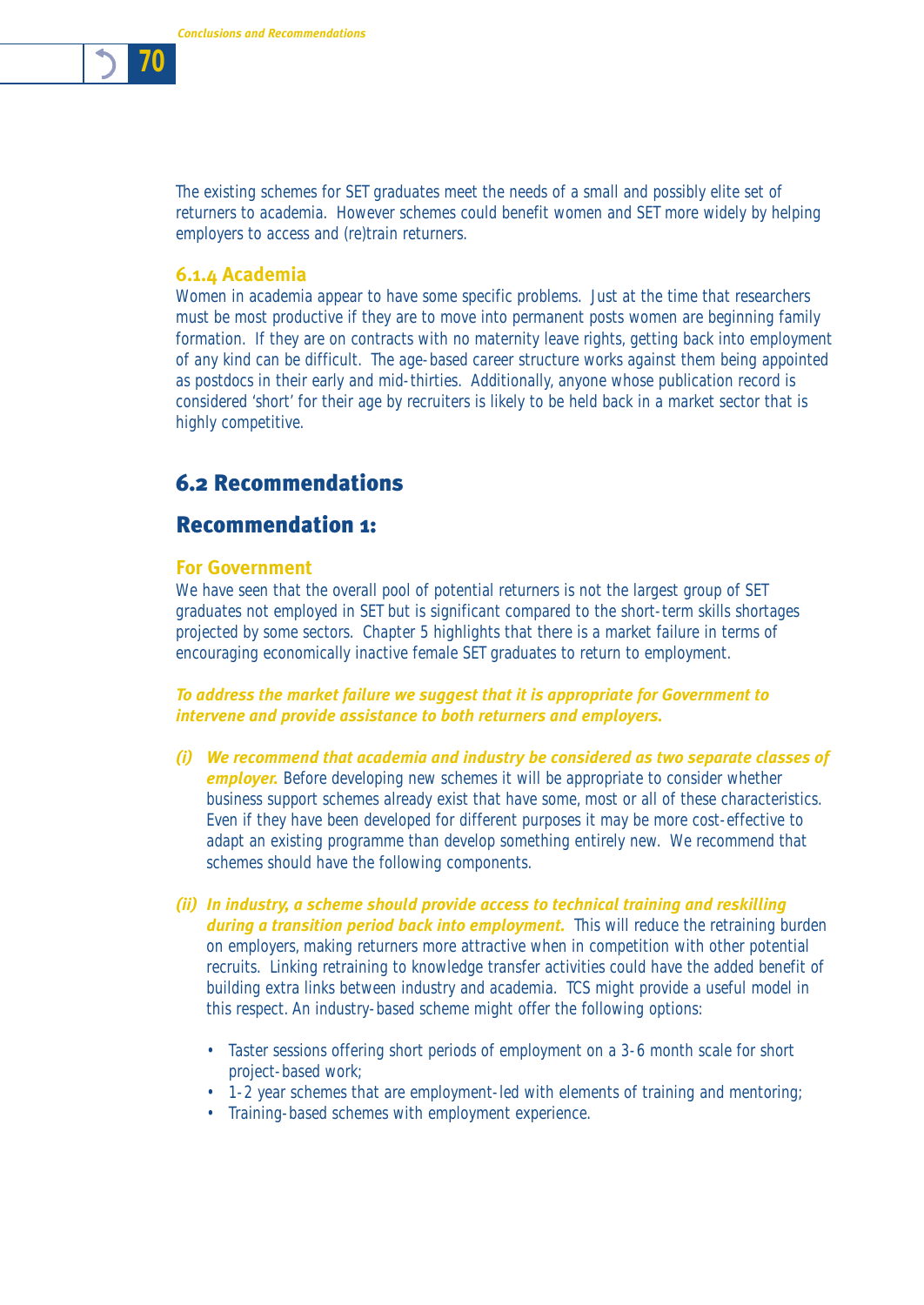

- *(iii) For academia, the role for Government appears to be twofold,* albeit probably working through the research funding bodies (both the Research Councils and the Higher Education Funding Councils).
	- *First, providing the backing for people to return to specific posts rather than having to design their own research projects.*
	- *Secondly, ensuring a level playing field for older returners who may be disadvantaged by their age or gaps in their research CV.*

#### *Any Government-backed scheme will need to have the following elements in place:*

- Effective partnerships with SET employers, particularly smaller businesses;
- Appropriate training elements to support the updating of both general business and specialist skills;
- Access to appropriate training providers;
- Remote and self-teaching structures;
- Built-in flexibility with regard to terms and conditions;
- The capacity to identify and spread best practice;
- A marketing strategy that will ensure that potential returners are made aware of the opportunities open to them; and
- Monitoring and evaluation systems embedded in the scheme.

#### *(iv) Government should also publicise case studies, from both classes of employer, designed to promote creative solutions to individual problems.*

## Recommendation 2:

#### **For Industry**

The qualitative research has shown that many who have left SET retain negative images of the sector. While these may to some degree still be reflected in working practices, there is a good deal of evidence to suggest the sector is increasingly embracing work-life balance practices and could do more to promote this.

- *(i) Individual employers or perhaps industry associations should work with the relevant parts of Government to ensure that the current nature of SET employment is adequately communicated.* This may be relevant to the majority of SET graduates who do not actually enter SET occupations as well as to returners.
- (ii) Increasing competition for skilled people will mean that significant changes in workplace attitudes and culture will be needed to attract and retain the best people. However, *companies could do more internally to make line managers aware of the business case for flexibility and how they will benefit.* One human resources respondent suggested that the company might make formal statements about the structures put in place to encourage flexibility and we endorse this suggestion.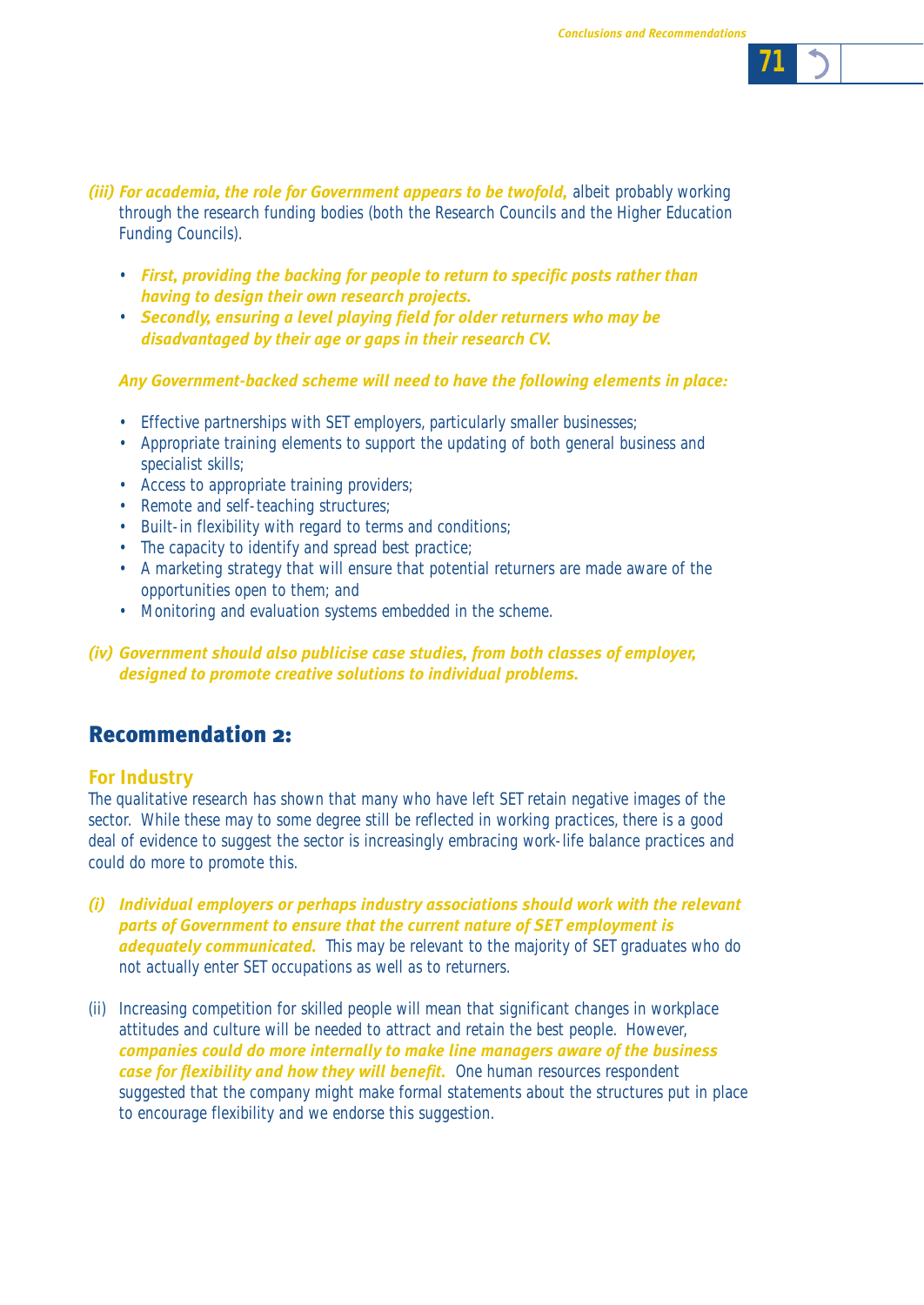

- (iii) Stereotypes need to be challenged by all staff and managers as well as by human resources departments. We see a role for human resources departments in providing support for individuals seeking to develop solutions.
- *(iv) As beneficiaries of any Government-backed scheme to aid returners, employers should be expected to make some contribution to the training costs as well as paying the returner's salary.*

## Recommendation 3:

#### **Schemes for Returners**

Existing schemes are meeting some needs; however, the experiences of users spoken to within this study suggests that existing schemes can be improved. In particular, the following issues might be addressed in order to reduce the burden on potential applicants:

- *(i) The scheme managers take a proactive role in matchmaking between prospective returners and employers;*
- *(ii) Scheme managers should build up portfolios of likely employers/hosts for returners.*

## Recommendation 4:

#### **For the Higher Education Sector**

- *(i) This study did not investigate the role of the higher education sector as an employer. We recommend that this should be explored in the content of implementing work-life* **balance policies**. We did explore employees' perspectives of returning to academia at a workshop. A suggestion at the workshop was for the development of a scheme targeted at university heads of groups/departments that could address the acknowledged need of many groups for a permanent "head of laboratory". This was a traditional post that respondents suggested had largely disappeared with recent cuts.
- *(ii) A Government-backed scheme might provide funds that will enable universities to* apply for a grant for such a "head of laboratory" post. The post, which could be held part-time, might have a fixed term, perhaps for three years. This would provide the university with a much needed member of staff and the returner with a sufficiently secure long-term post to reskill and be better equipped to find long-term employment. The fixed term would mean that the post could play an ongoing role in supporting a continual flow of returners.
- *(iii) The workshop of women academics recommended that funders review all schemes to* **ensure that there was no inadvertent discrimination.** Age limits are the most obvious inadvertent discriminator, where grants are designed to help people start their career, age limits work against women who have taken career breaks and late entrants of both sexes.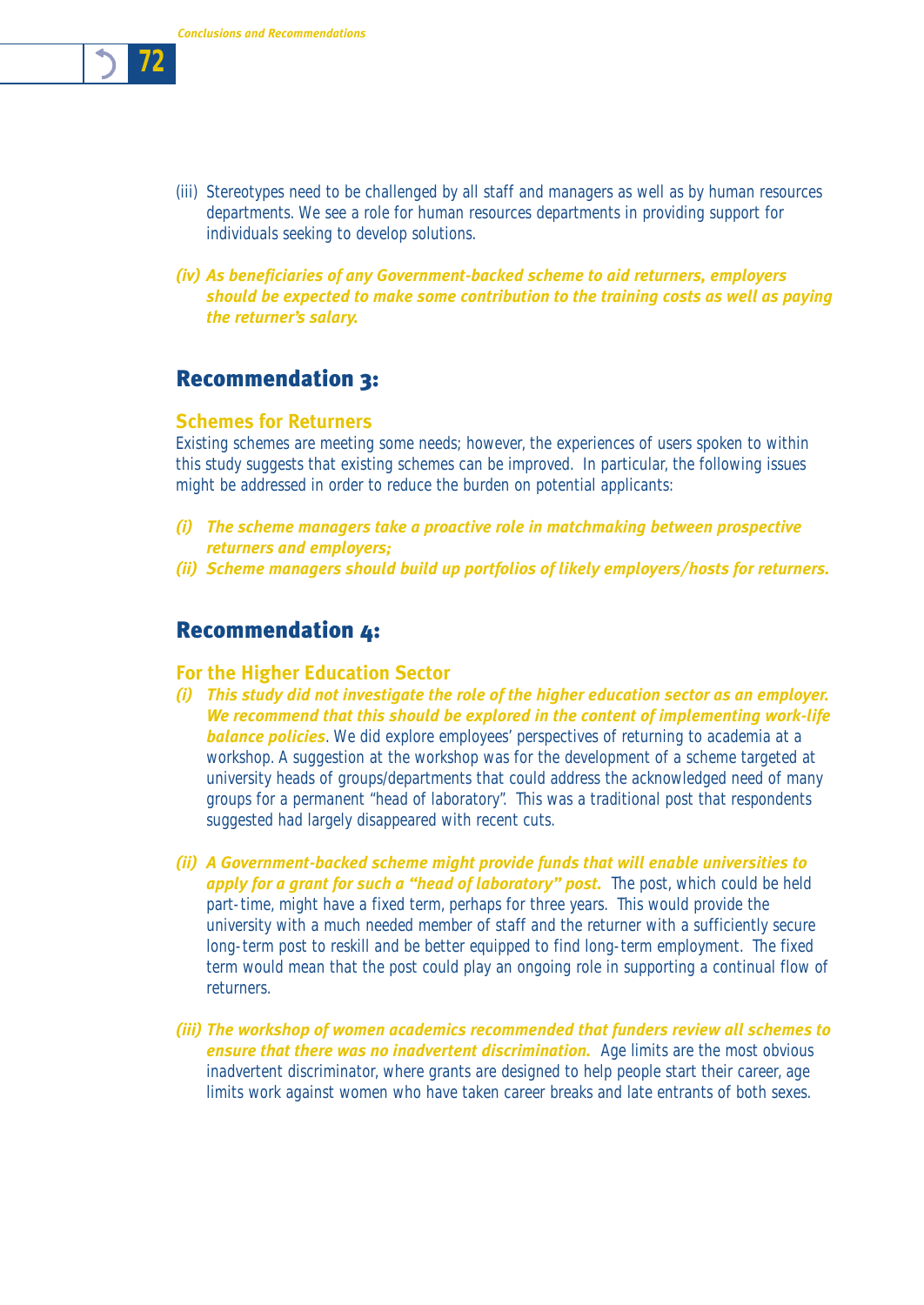

## Recommendation 5:

### **Other Organisations**

- *(i)* Increasingly in larger businesses, management practice is to encourage staff to come forward with their own solutions to their needs. This may not be the ideal approach if a sector is not embracing modern work-life balance practices as quickly as others. *We therefore see a role for unions, other staff associations and professional institutions in providing support for individuals seeking to develop solutions.*
- *(ii) Business support intermediaries could play an important role in supporting SMEs by assessing local skills requirements and promoting opportunities for returners through local media.*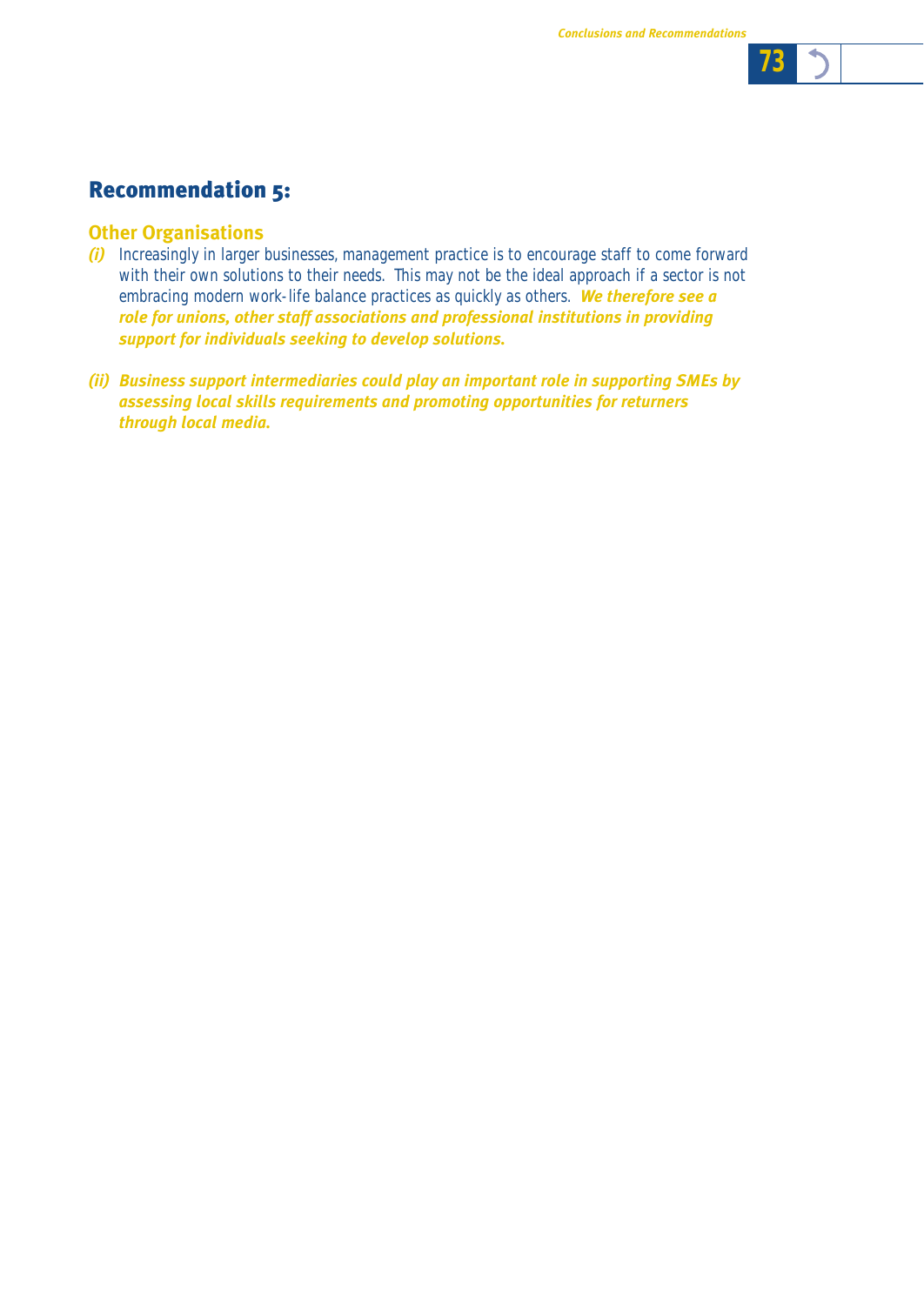

*74*

*References*

**Adams, A. and Tancred, P.** (2000) *Designing Women: Gender and the Architectural Profession.* Toronto: University of Toronto Press.

**Blackwell, L.** (2001) *Women's scientific lives,* Institute of Education, University of London.

**Blackwell, L.** (2001) *Occupational Sex Segregation and Part-time Work in Modern Britain,* Gender, Work and Organisation, Vol 8. No. 2: 146-163.

**Bryson, C., Budd, T., Lewis, J., Elam, G**. (1999) *Women's attitudes to combining paid work and family life,* Social and Community Planning Research for the Cabinet Office.

**Centre for Research in Education Marketing, Southampton University** (2001) *Choosing Futures,* Falmer Press.

**Devine, F.** (1992) *Gender Segregation in the Engineering and Science Professions: A Case of Continuity and Change,* Work, Employment and Society, Vol 6 No. 4: 557-575.

**Duffield, J., Cooper, M., Roger, A.,** (1997) *Winning Women: science, engineering and technology – a positive choice,* Scottish Higher Education Funding Council, Edinburgh.

**Equal Opportunities Commission** (2001) *Women and Men in Britain: Professional Occupations,* Equal Opportunities Commission Bulletin.

**Glover, J.** (1994) *Women Teachers and White-collar Workers: Domestic Circumstances and Paid Work*, Work, Employment and Society, Vol. 8 No. 1: 87-100.

**Hirsh, W., Hayday, S., Yeates, J., Callender, C.** (1992) *Beyond the Career Break,* IMS report No 223, Institute of Manpower Studies.

**Holtzman, M., Glass, J.** (1999) *Explaining changes in mothers' job satisfaction following childbirth,* Work and Occupations 26 (3) 365-404 August.

**Hogarth, T., Hausluck, C., Pierre, G. with Winterbottom, M. Vivian, D.** (2000) *Work Life Balance 2000: Baseline study of work-life balance practices in Great Britain",* Department for Education and Employment (November).

**McRae, S., Devine, F., Lakey, J.** (1991) *Women into Engineering and Science: Employers Policies and Practices,* Policy Studies Institute, London.

**Michaels, R., Headlam-Wells, J., Wolfin, D.** (1995) *Professional Women's Re-Entry into the Labour Market: Implications for Training and Employment in Europe.* Women Returners' Network, sponsored by the European Commission D.G. XXII Education, Training and Youth.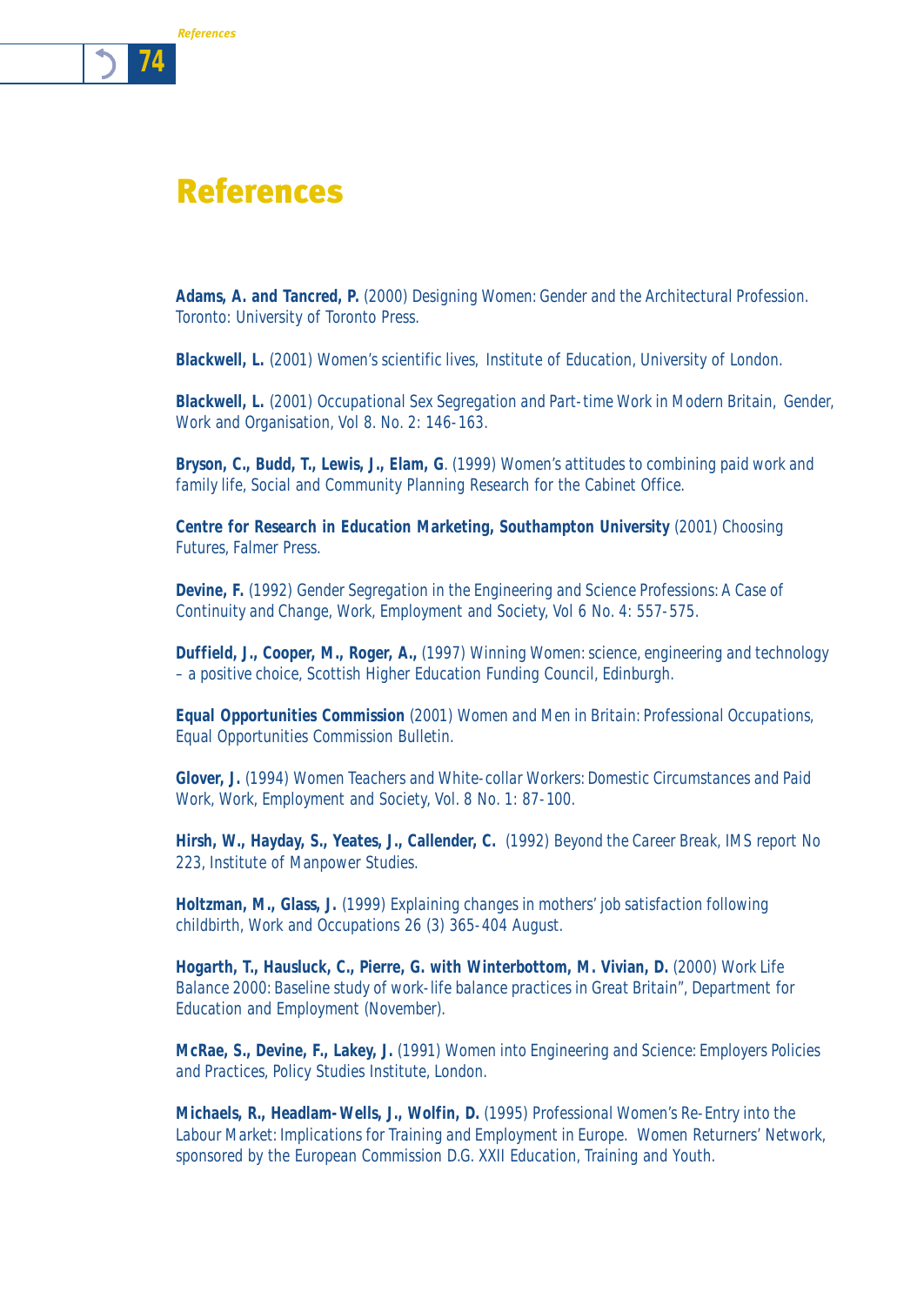*75*



**Thair, T. and Risdon, A.** (1999) *Women in the Labour Market: Results from the Spring 1998 LFS,* Labour Market Trends: 103-128.

**Twomey, B.** (2001) *Women in the Labour Market: Results from the Spring 2000 LFS',* Labour Market Trends, Vol. 109 No. 2: 93-106.

**Webster, J.** (1996) *Shaping Women's Work: Gender, Employment and Information Technology"*. Longman, London and New York.

**Wilson, R.A.** (2000) *Projections of Occupations and Qualifications 1999/2000: Research in Support of the Skills Task Force.* Coventry: Institute for Employment Research, University of Warwick.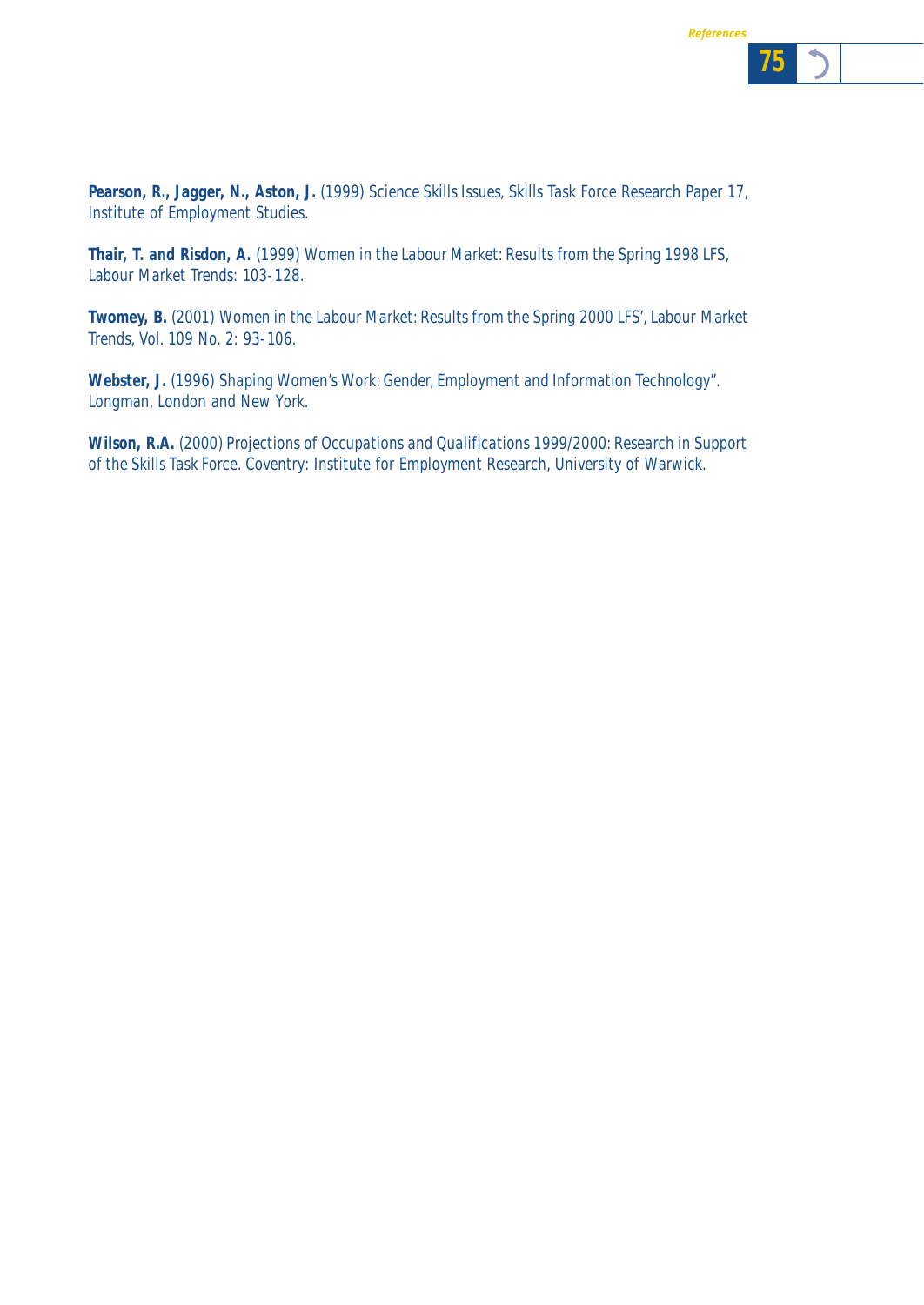

# **Notes**